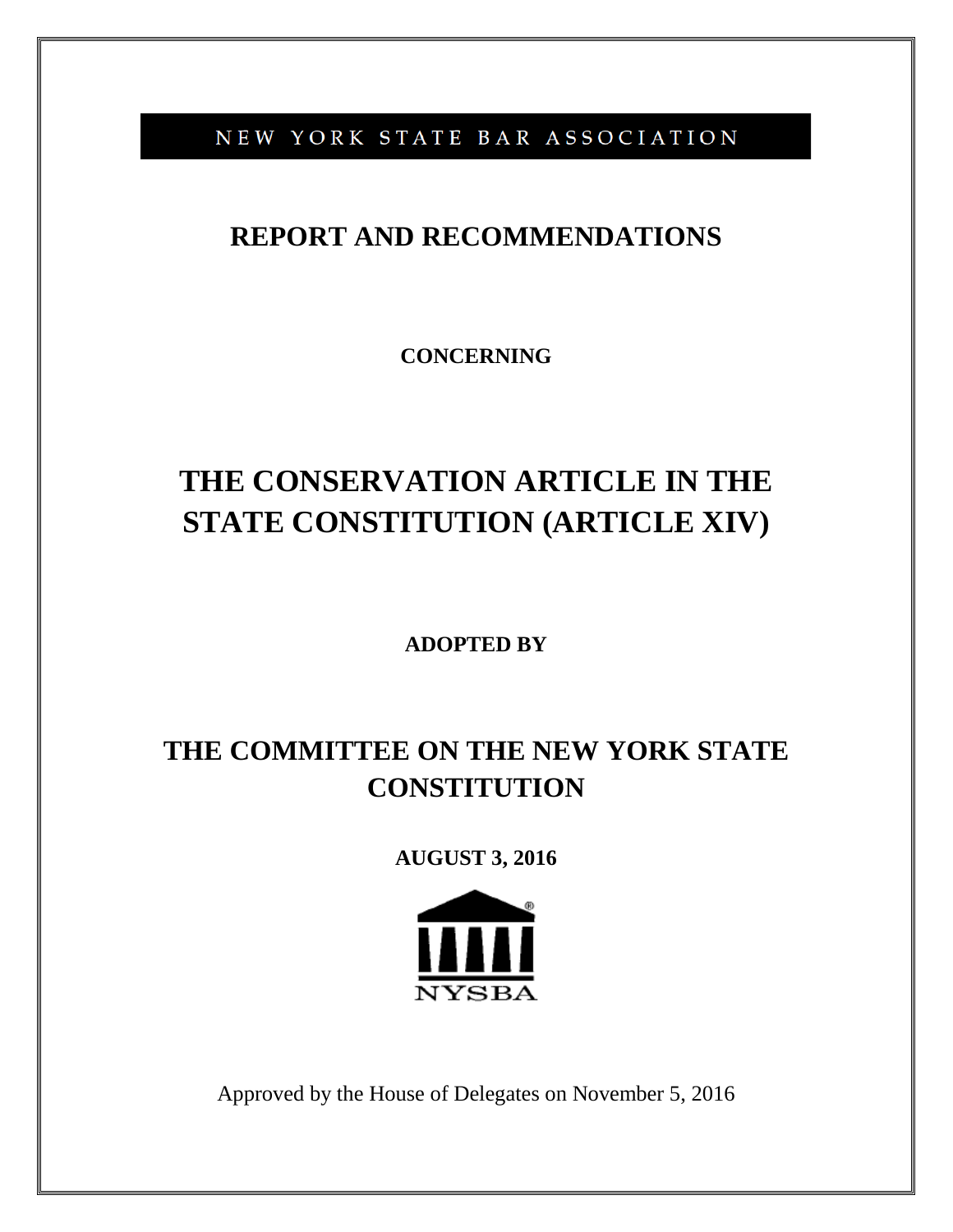## **Membership of the New York State Bar Association's Committee on the New York State Constitution**

#### **CHAIR:**

Henry M. Greenberg, Esq.

#### **MEMBERS:**

Mark H. Alcott, Esq. Martin Bienstock, Esq. Hon. Cheryl E. Chambers Hon. Carmen Beauchamp Ciparick Linda Jane Clark, Esq. David L. Cohen, Esq. Hon. John R. Dunne Margaret J. Finerty, Esq. Helen E. Freedman, Esq. Mark F. Glaser, Esq. Hon. Victoria A. Graffeo Peter J. Kiernan, Esq. Bennett M. Liebman, Esq. A. Thomas Levin, Esq. Justine M. Luongo, Esq. John M. Nonna, Esq. Hon. Karen K. Peters Joseph B. Porter, Esq. Andrea Carapella Rendo, Esq. Sandra Rivera, Esq. Nicholas Adams Robinson, Esq. Hon. Alan D. Scheinkman Hon. John W. Sweeny, Jr. Claiborne E. Walthall, Esq. G. Robert Witmer, Jr., Esq. Hon. James A. Yates Stephen P. Younger, Esq. Jeremy Benjamin, Esq., Liaison to Civil Rights Committee Betty Lugo, Esq., Liaison to Trial Lawyers Section Alan Rothstein, Esq., Liaison to New York City Bar Association Richard Rifkin, Esq., NYSBA Staff Liaison Ronald F. Kennedy, Esq., NYSBA Staff Liaison

**\_\_\_\_\_\_\_\_\_\_\_\_\_\_\_\_\_\_\_\_\_\_\_\_\_\_\_\_\_\_\_\_\_\_\_\_\_\_\_\_\_\_\_\_\_\_\_\_**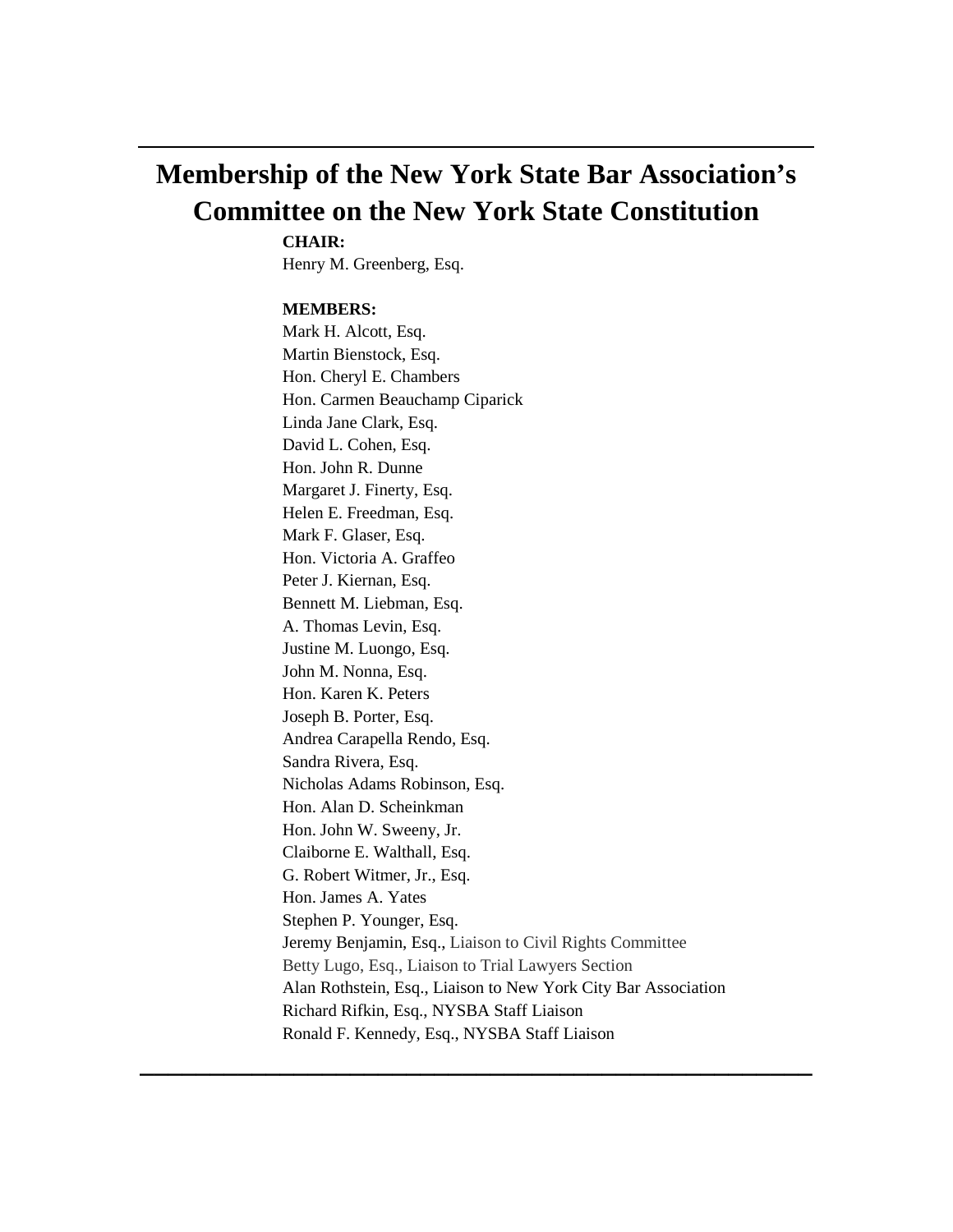## **TABLE OF CONTENTS**

| $\mathbf{I}$ .  |                 |                                                        |
|-----------------|-----------------|--------------------------------------------------------|
| $\mathbf{II}$ . |                 |                                                        |
|                 | A.              |                                                        |
|                 | <b>B.</b>       |                                                        |
|                 | $\mathcal{C}$ . |                                                        |
|                 | D.              | 1915, 1938 and 1967: Constitutional Conventions Affirm |
|                 | E.              |                                                        |
|                 | F <sub>r</sub>  | Adjustments to the Forest Preserve (1894-present) 17   |
| III.            |                 |                                                        |
|                 | A.              |                                                        |
|                 | <b>B.</b>       |                                                        |
| IV.             |                 |                                                        |
|                 |                 |                                                        |
|                 |                 |                                                        |

## **Page**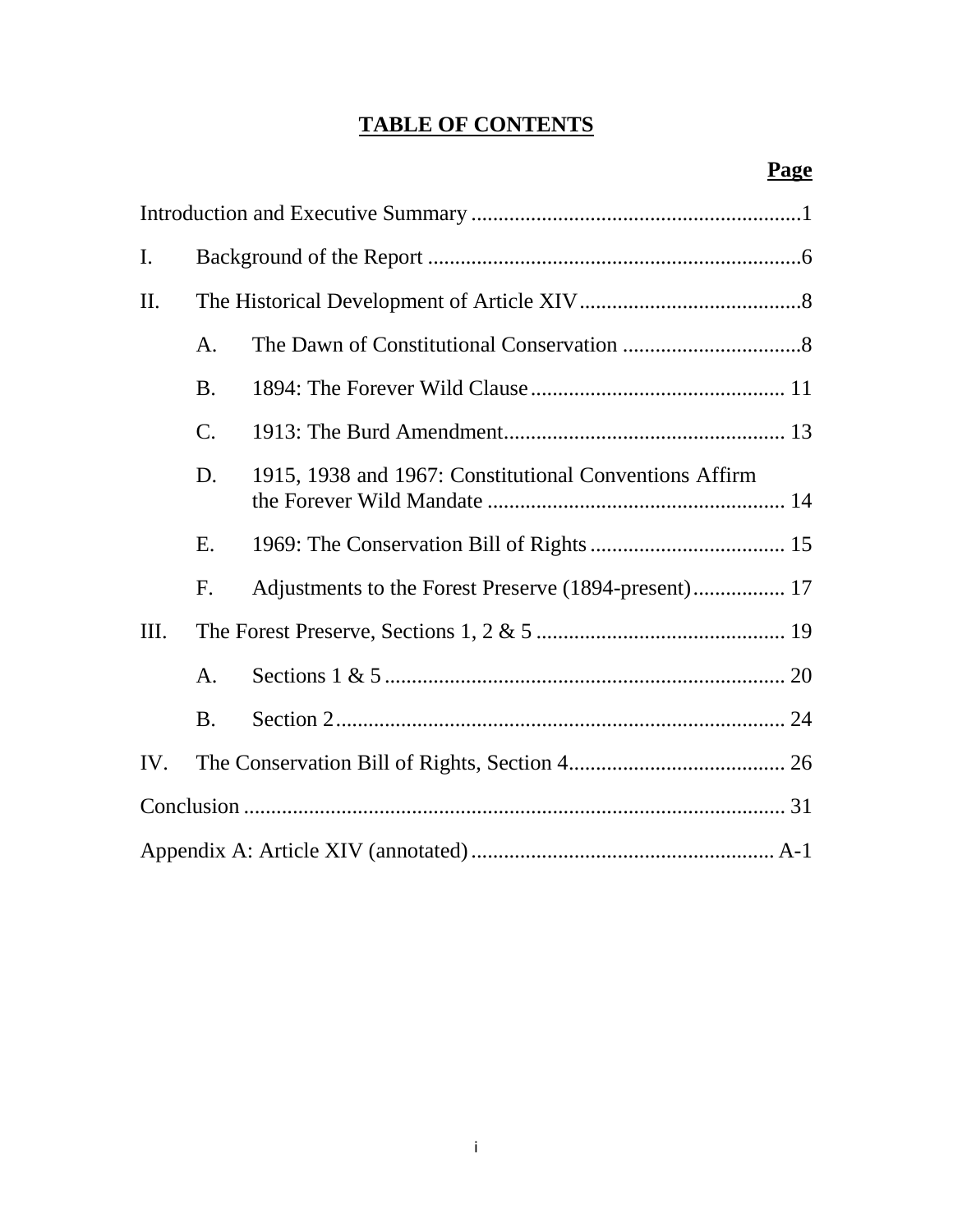#### **INTRODUCTION AND EXECUTIVE SUMMARY**

The New York State Constitution mandates that every 20-years voters be asked the following question: "Shall there be a convention to revise the constitution and amend the same?"<sup>[1](#page-3-0)</sup> The next such referendum will be held on November 7, 2017. What follows is a report and recommendations of the New York State Bar Association's ("State Bar") Committee on the New York State Constitution ("the Committee") concerning the conservation article in the State Constitution, Article XIV.

In 1894, a New York State Constitutional Convention made world history by adopting the first constitutional provisions mandating nature conservation.<sup>[2](#page-3-1)</sup> In the debates over the establishment of an Adirondack and Catskill Forest Preserve ("the Forest Preserve"), Convention delegates concurred with their President — the eminent lawyer Joseph H. Choate when he observed: "You have brought here the most important question before this Assembly. In fact, it is the only question that warrants the existence of this convention."<sup>[3](#page-3-2)</sup>

Approved by the voters in 1894, this groundbreaking provision, known as "the forever wild clause," is "generally regarded as the most

<span id="page-3-0"></span> $1$  N.Y. CONST. art. XIX, § 2 ("At the general election to be held in the year nineteen hundred fifty-seven, and every twentieth year thereafter, and also at such times as the legislature may by law provide, the question "Shall there be a convention to revise the constitution and amend the same?" shall be submitted to and decided by the electors of the state; and in case a majority of the electors voting thereon shall decide in favor of a convention for such purpose, the electors of every senate district of the state, as then organized, shall elect three delegates at the next ensuing general election, and the electors of the state voting at the same election shall elect fifteen delegates-at-large. The delegates so elected shall convene at the capitol on the first Tuesday of April next ensuing after their election, and shall continue their session until the business of such convention shall have been completed. . . .").

<sup>&</sup>lt;sup>2</sup> PETER J. GALIE, THE NEW YORK STATE CONSTITUTION: A REFERENCE GUIDE  $245$  (1991) [hereinafter, "REFERENCE GUIDE"].

<span id="page-3-2"></span><span id="page-3-1"></span><sup>&</sup>lt;sup>3</sup> *Quoted in* 2 ALFRED L. DONALDSON, A HISTORY OF THE ADIRONDACKS 190 (1921) [hereinafter, "HISTORY OF THE ADIRONDACKS"].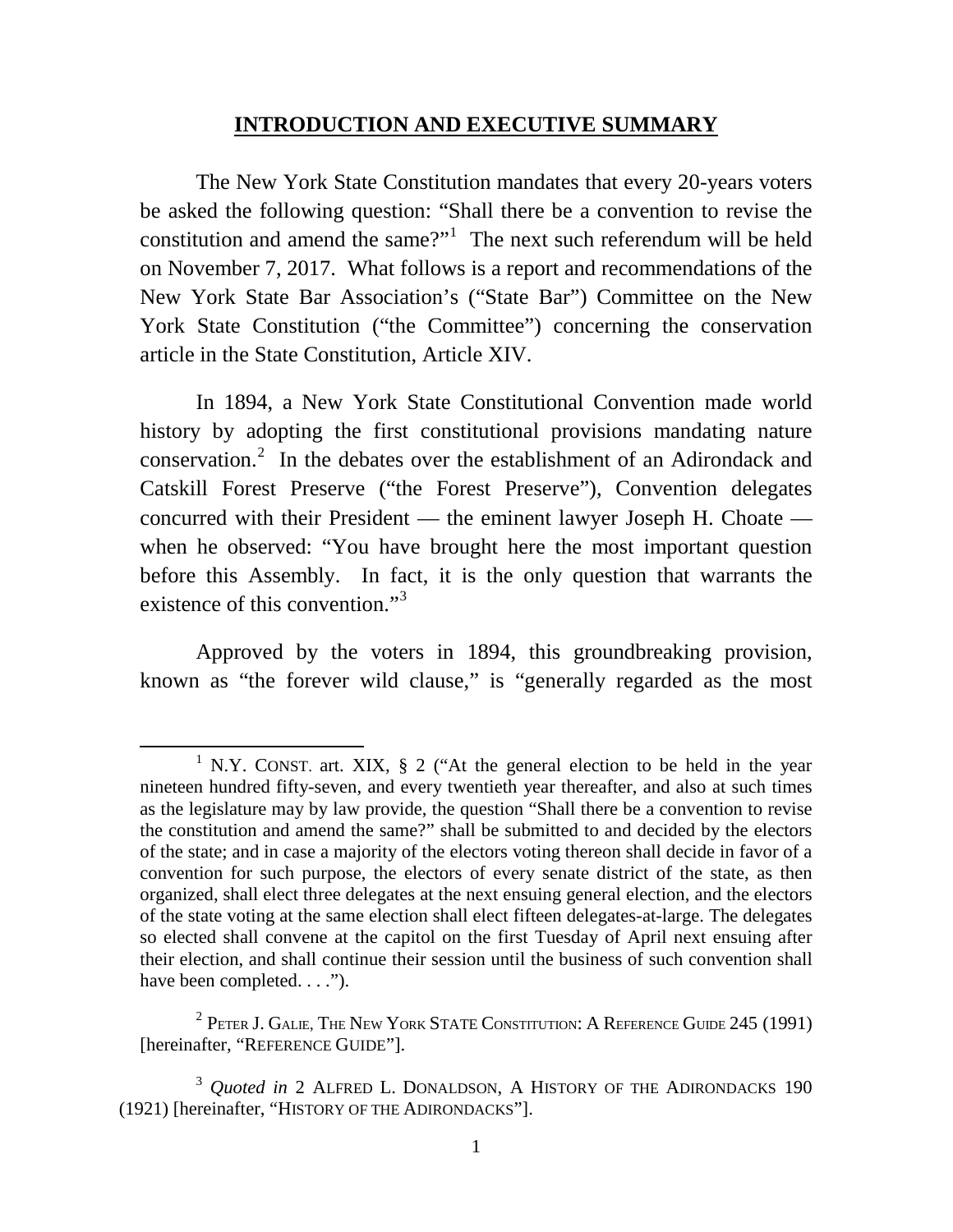important and strongest state land conservation measure in the nation."<sup>[4](#page-4-0)</sup> It is now part of Article XIV of the State Constitution, $5$  which currently consists of five sections.

Section 1 contains the forever wild clause, establishing and protecting the Forest Preserve, and then carving out exceptions for certain lands and uses in it. The historic language is set forth in Section 1's first two sentences:

The lands of the state, now owned or hereafter acquired, constituting the forest preserve as now fixed by law, shall be forever kept as wild forest lands. They shall not be leased, sold or exchanged, or be taken by any corporation, public or private, nor shall the timber thereon be sold, removed or destroyed.<sup>[6](#page-4-2)</sup>

Section 2 provides for the creation of public reservoirs within the Forest Preserve.<sup>[7](#page-4-3)</sup> Section 3 recognizes that forest and wildlife conservation are public policy and permits acquisition of additional lands outside the Forest Preserve for these purposes.<sup>[8](#page-4-4)</sup> Section 4 — the so-called "Conservation Bill of Rights" — recognizes that the conservation and preservation of the natural resources and scenic beauty of the State are public policy and provides for State acquisition of lands for a "state nature

 $6$  N.Y. CONST. art. XIV, § 1.

<span id="page-4-0"></span><sup>4</sup> WILLIAM R. GINSBERG, The Environment, *in* DECISION 1997: CONSTITUTIONAL CHANGE IN NEW YORK 318 (Gerald Benjamin & Hendrik N. Dullea eds., 1997) (paper prepared for the New York State Temporary State Commission on Constitutional Revision established prior to the 1997 mandatory referendum vote on whether to hold a Constitutional Convention).

<span id="page-4-1"></span><sup>&</sup>lt;sup>5</sup> PETER J. GALIE, ORDERED LIBERTY: A CONSTITUTIONAL HISTORY OF NEW YORK 173, 295-97, 347-49 (1996) [hereinafter, "ORDERED LIBERTY"].

<span id="page-4-3"></span><span id="page-4-2"></span> $\frac{7}{1}$  *Id.* § 2 (on "Reservoirs"; section titles summarize content and are not part of the Constitution).

<span id="page-4-4"></span><sup>&</sup>lt;sup>8</sup> *Id.* § 3 (on "Forest and wild life conservation; use or disposition of certain lands authorized").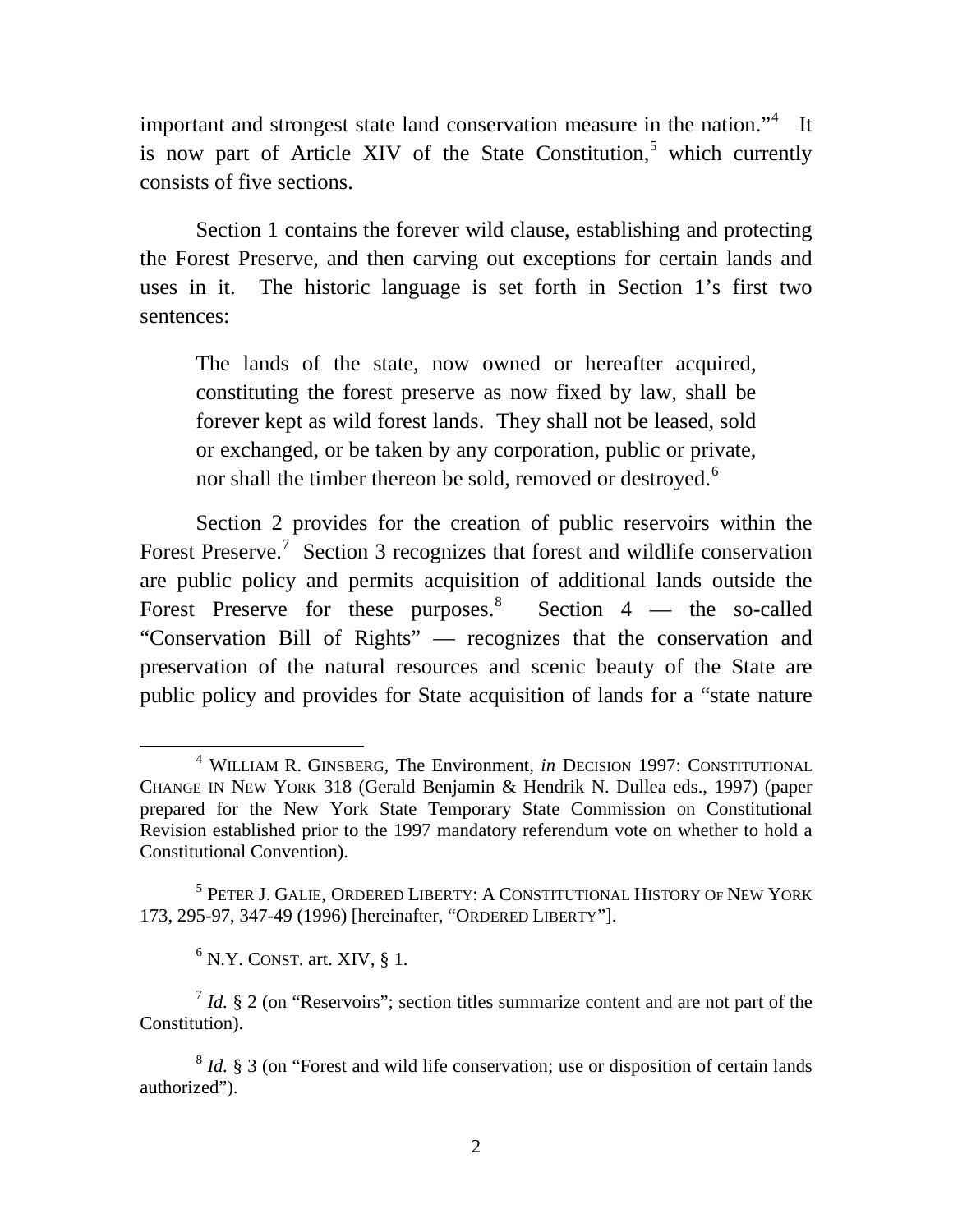and historical preserve" located outside the Forest Preserve.<sup>[9](#page-5-0)</sup> Finally, Section 5 addresses how violations of Article XIV may be enjoined.<sup>10</sup>

The Forest Preserve has stood the test of time, enjoying widespread public support since its enactment.<sup>[11](#page-5-2)</sup> Constitutional Conventions held in 1915, 1938 and 1967 all concluded that the forever wild clause should be retained, and voters have defeated all efforts to dilute it. Moreover, since 1894, the State has vastly expanded the acreage of the Forest Preserve, purchasing lands with funds approved by bond acts, legislative appropriations and gifts.<sup>[12](#page-5-3)</sup> Voters have only removed a relatively small volume of acres from the Forest Preserve, through surgically-precise amendments.<sup>13</sup>

In 1997, when New York held its last mandatory referendum on whether to call a Constitutional Convention, concern that a Convention might consider ill-advised changes to Article XIV prompted opposition in some quarters.<sup>[14](#page-5-5)</sup> After more than 120 years, however, the forever wild

<sup>11</sup> GINSBERG, The Environment, *supra* note 4*,* at 318.

<span id="page-5-3"></span><span id="page-5-2"></span><span id="page-5-1"></span><span id="page-5-0"></span><sup>12</sup> DAVID STRADLING, THE NATURE OF NEW YORK: AN ENVIRONMENTAL HISTORY OF THE EMPIRE STATE 102-04 (2010).

<span id="page-5-4"></span><sup>13</sup> These amendments appear as the clauses that begin with the word "Notwithstanding" in Section 1 of Article XIV. *See infra* Appendix A (setting forth each "notwithstanding" amendment). An example of such a limited amendment occurred on November 5, 2013, when the voters approved the Raquette Lake amendments to allow 200 landowners and public facilities to clear title of legal impediments since 1848 affecting their properties, while enlarging the size of the Forest Preserve by adding 295 acres on the Marion River. *See* MIKE PRESCOTT, *Commentary: Vote Yes on the Township 40 Amendment*, ADIRONDACK ALMANAC (Oct. 8, 2013), [http://www.adirondackalmanack.com/2013/10/commentary-vote-yes-township-40](http://www.adirondackalmanack.com/2013/10/commentary-vote-yes-township-40-amendment.html) [amendment.html.](http://www.adirondackalmanack.com/2013/10/commentary-vote-yes-township-40-amendment.html)

<span id="page-5-5"></span><sup>14</sup> For example, in 1997, a task force of the New York City Bar Association concluded that "the risk of elimination or dilution of the 'forever wild' provisions far outweighs the nominal or speculative gains that could be achieved at a constitutional convention." ASSOCIATION OF THE BAR OF THE CITY OF NEW YORK, REPORT OF THE

<sup>&</sup>lt;sup>9</sup> *Id.* § 4 (on "Protection of natural resources; development of agricultural lands").

<sup>&</sup>lt;sup>10</sup> *Id.* § 5 (on "Violations of article; how restrained").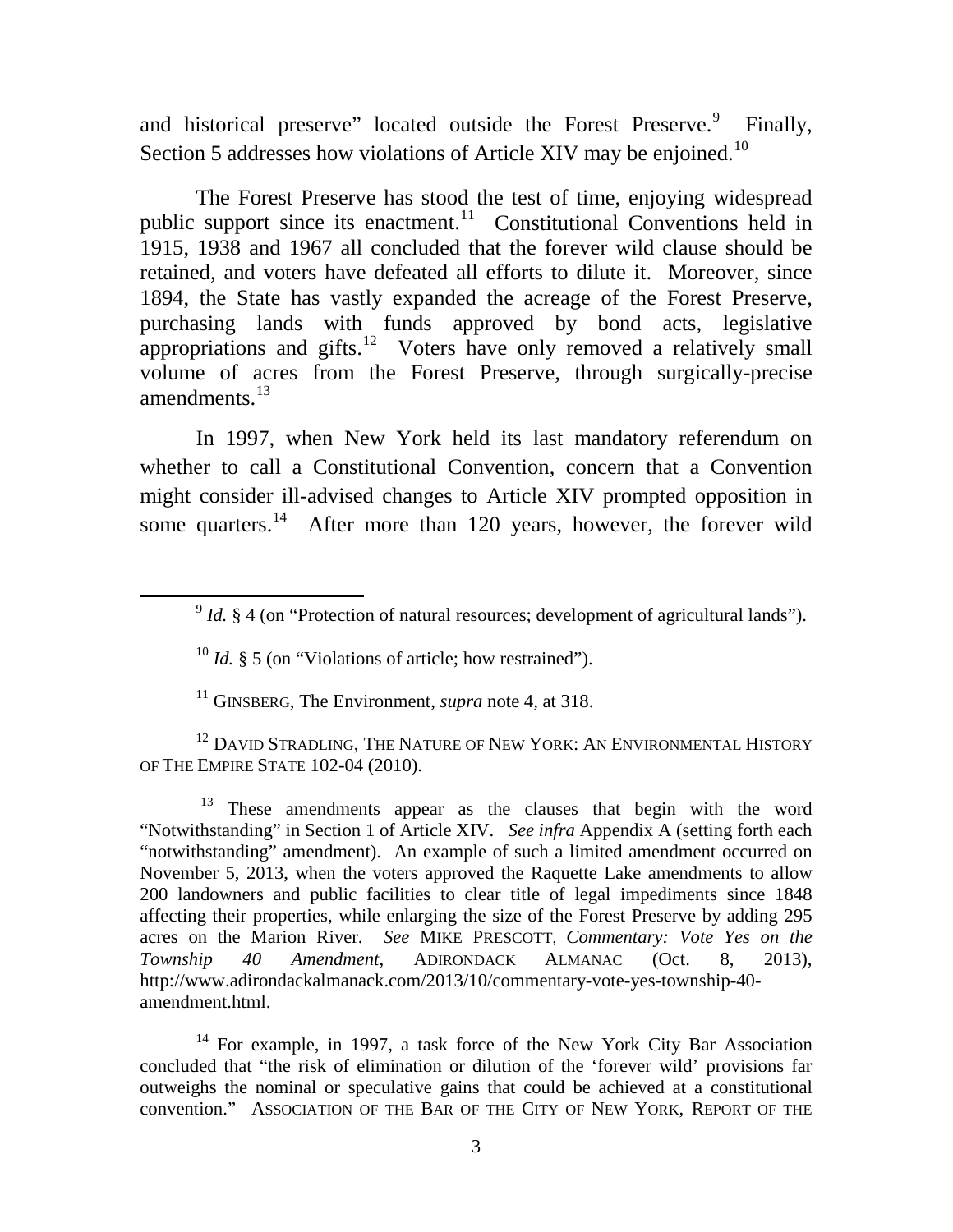clause remains intact. Throughout its history, there has never been broadbased public support for repealing or diluting the forever wild protections, and nothing in the lengthy record of past Conventions and amendments to Article XIV suggest that delegates to a 2019 Convention would seek to do so. In any event, worries over the forever wild clause's future should not inhibit study and robust debate over other provisions in Article XIV. Simply put, while there is no reason to modify the forever wild clause, opportunities to simplify and enhance other provisions in Article XIV merit serious consideration by policymakers and the public.

Indeed, few New Yorkers know what Article XIV covers, beyond the "forever wild" clause. Analysis of this one article, illustrates how comparable studies of other articles can make a significant contribution to the public's understanding of the State Constitution. The Committee's review of Article XIV suggests at least four potential changes that warrant study and debate:

*First*, since the forever wild clause's adoption in 1894, the text immediately following it has been the subject of 19 amendments, making Section 1, by far, the most amended section of the Constitution.<sup>15</sup> The net result is a series of detailed exceptions, consisting of 1,401 words, which have also rendered Section 1 one of the longest sections in the Constitution.<sup>[16](#page-6-1)</sup> One way to eliminate this excessive verbiage — and thereby

 $\overline{\phantom{a}}$ 

<span id="page-6-1"></span><sup>16</sup> GALIE & BOPST, *House Cleaning, supra* note 15, at 1540. *See* N.Y. CONST. art. XIV, § 1, *infra* Appendix A (setting forth each "notwithstanding" amendment).

TASK FORCE ON THE NEW YORK STATE CONSTITUTIONAL CONVENTION *in* 52 THE RECORD 627-28 (1997) (hereinafter, "CITY BAR REPORT").

<span id="page-6-0"></span><sup>15</sup> PETER J. GALIE & CHRISTOPHER BOPST, *Constitutional "Stuff": House Cleaning the New York Constitution — Part II,* 78 ALB. L. REV. 1531, 1545-46 (2015) [hereinafter, *"House Cleaning"*]; *see also* GALIE, ORDERED LIBERTY, *supra* note 5, at 173 ("The very stringency of [the forever wild clause's] . . . language . . . has frequently interfered with legitimate and important uses of the land, such as scientific forestry. Not surprisingly, this provision has been amended fifteen times [as of 1996] to accommodate other uses.").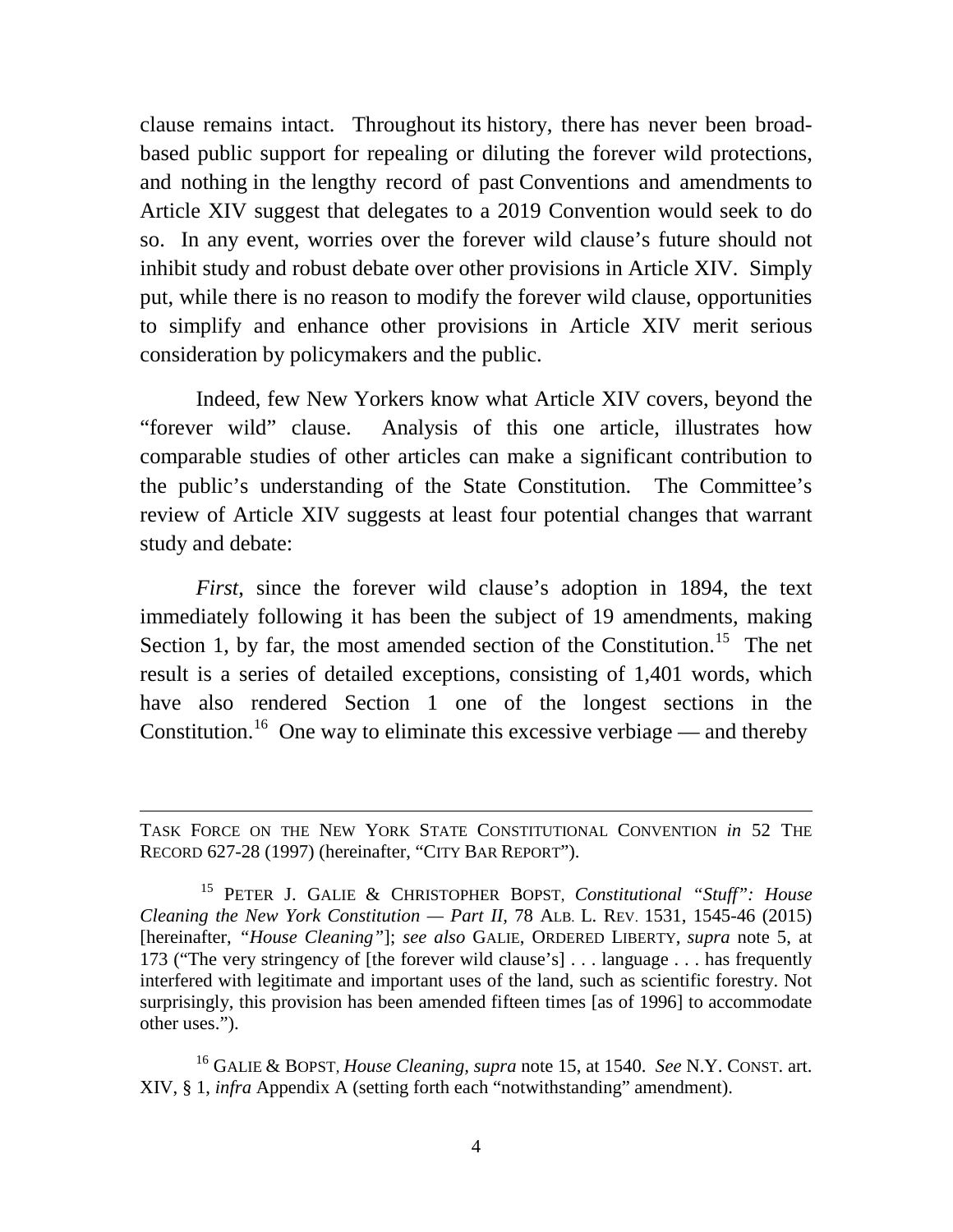enhance the forever wild mandate — would be to place it in a separately authorized constitutional document.<sup>17</sup>

*Second*, Section 2, adopted in 1913, reserving up to 3% of the Forest Preserve for constructing possible water reservoirs, has rarely been invoked, and the reasons behind its adoption may no longer exist.<sup>18</sup> An argument can thus be made that Section 2 should be eliminated.

*Third*, the mandate in the Conservation Bill of Rights (Section 4) to establish a natural and scenic preserve has been unfulfilled. The State has made little effort to implement this mandate, which lacks the clarity of the forever wild clause in Section 1. Other states have natural and scenic preserves, and their approaches could be emulated in New York.

*Fourth,* the "rights" set forth in Section 4 are not "self-executing,"<sup>[19](#page-7-2)</sup> meaning that they cannot be invoked absent legislative authorization. Several other states, <sup>[20](#page-7-3)</sup> such as Pennsylvania,<sup>[21](#page-7-4)</sup> and 174 nations, <sup>[22](#page-7-5)</sup> have adopted and implemented constitutional "environmental rights." The object of constitutional environmental rights is to ensure that citizens have a right

<sup>19</sup> *See* GINSBERG, The Environment, *supra* note 4, at 221-29.

<span id="page-7-3"></span><span id="page-7-2"></span>20 BARTON H. THOMPSON, JR., *The Environment and Natural Resources, in* 3 STATE CONSTITUTIONS FOR THE TWENTY-FIRST CENTURY: THE AGENDA OF STATE CONSTITUTIONAL REFORM ch. 10 (G. Alan Tarr & Robert F. Williams eds., 2006).

<span id="page-7-4"></span><sup>21</sup> *See* PA. CONST. art. I, § 27 ( "The people have a right to clean air, pure water, and the preservation of the natural, scenic, historic and esthetic values of the environment. Pennsylvania's public natural resources are the common property of all the people, including generations yet to come. As trustee of these resources, the Commonwealth shall conserve and maintain them for the benefit of the people."); *see generally*, James R. May & William Romanowicz, *Environmental Rights in State Constitutions*, *in* PRINCIPLES OF CONSTITUTIONAL ENVIRONMENTAL LAW 305 (James. R. May ed., 2011).

<span id="page-7-5"></span> $^{22}$  DAVID R. BOYD, THE ENVIRONMENTAL RIGHTS REVOLUTION (2012).

<span id="page-7-1"></span><span id="page-7-0"></span> $17$  For example, New Jersey includes a list of amendments in a constitutional "Schedule." *See* N.J. CONST. art. XI.

<sup>18</sup> *See infra* notes 49 to 51, and 93 to 102, and accompanying text.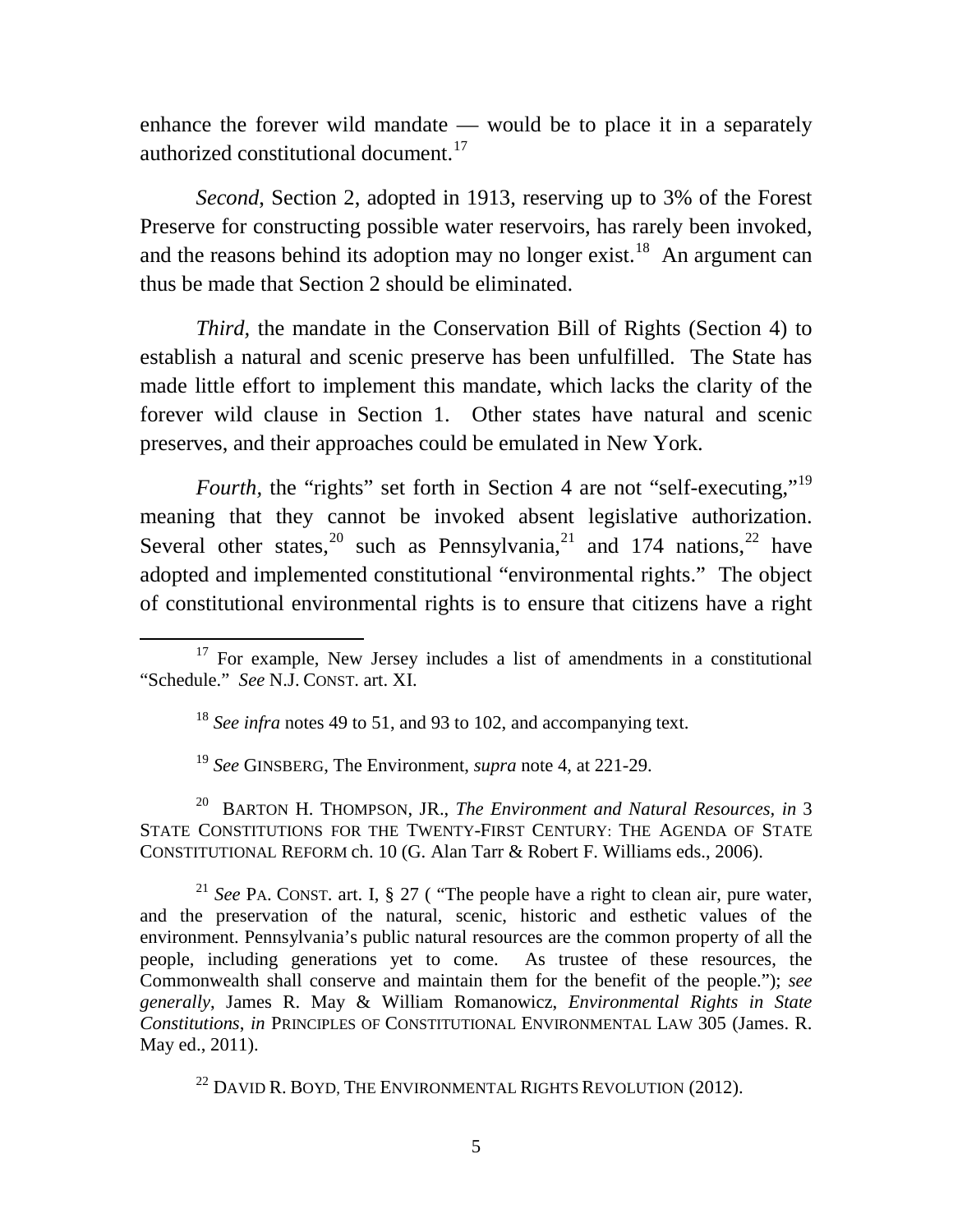— and government has a duty — to provide resilient and effective responses for environmental problems.<sup>[23](#page-8-0)</sup> Whether New York should amend Article XIV to include an enforceable "Environmental Bill of Rights" to address contemporary environmental challenges is a question worthy of consideration.

This report takes no position on whether a Constitutional Convention should be called in 2017, or if called, how in 2019 it should address potential changes to Article XIV. Even so, if the voters wish to simplify and enhance the present Constitution, Article XIV provides opportunities to do so.

To provide background for public discussion and debate, this report summarizes the Committee's background and study of Article XIV, provides a historical overview of its provisions, and evaluates potential amendments.

## **I. BACKGROUND OF THE REPORT**

On July 24, 2015, State Bar President David P. Miranda announced the creation of The Committee on the New York State Constitution. The Committee serves as a resource for the State Bar on issues relating to or affecting the State Constitution; makes recommendations regarding potential constitutional amendments; provides advice and counsel regarding the mandatory referendum in 2017 on whether to convene a State Constitutional

<span id="page-8-0"></span><sup>&</sup>lt;sup>23</sup> For discussion of other states' constitutional environmental rights provisions, *see infra* notes 119 to 126, and accompanying text. New York State and local governments have begun to address sea level rise and storm surges, such as experienced in Superstorm Sandy in 2012. In 2014, for example, the State Legislature enacted, and Governor Cuomo signed, The Community Risk and Resilience Act, 2014 N.Y. Sess. Laws ch. 355 (S-6617B) (McKinney) (codified as amended in scattered sections of N.Y. ENVTL. CONSERV. LAW, N.Y. PUB. HEALTH LAW, and N.Y. AGRIC. & MKTS. LAW), which provides for planning to cope with ongoing sea level rise, larger numbers of extreme weather events, and other impacts of climate change. Some other states provide constitutional provisions to cope with climate change impacts. *See, e.g.,* N.J. CONST. art. VIII, § 6(a) (directing, in Tax and Finance Article, that funds shall be available for flood and storm damage). It may be asked whether or not climate change today is an environmental issue comparable to the need in 1894 to save forest lands, or in 1967 to abate extreme pollution through framing a "Conservation Bill of Rights" (adopted just before "Earth Year," 1969), which led to the enactment of laws for pollution control, wetlands preservation, and other environmental legislation of the 1970s and 1980s.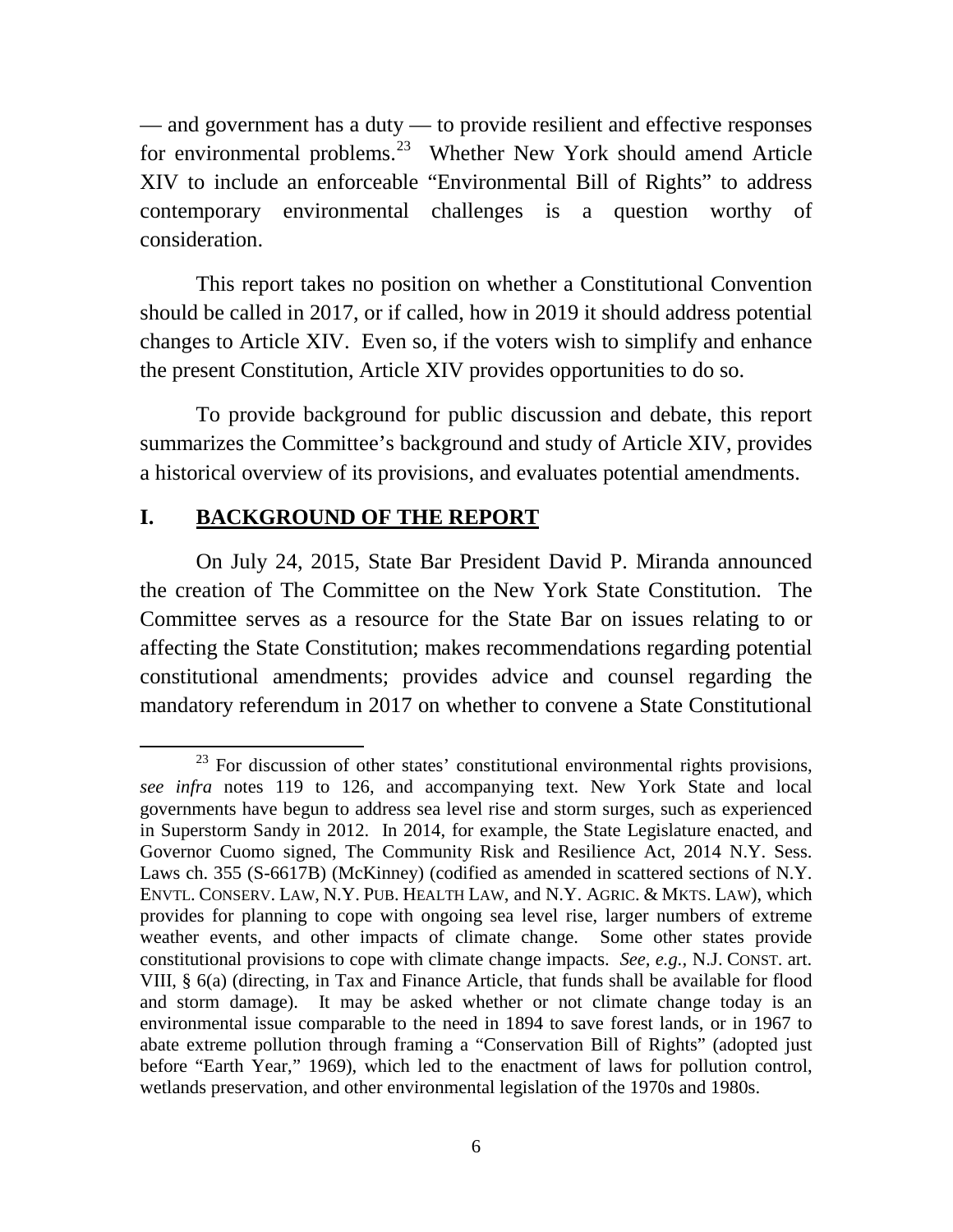Convention; and promotes initiatives designed to educate the legal community and public about the State Constitution.

On March 10, 2016, the Committee began its study of Article XIV, by listening to a presentation delivered by Committee member Nicholas A. Robinson, Gilbert and Sarah Kerlin Distinguished Professor of Environmental Law Emeritus at the Elisabeth Haub School of Law at Pace University.

At the Committee's next meeting on April 29, 2016, it heard from two additional distinguished experts on environmental law: Michael B. Gerrard and Philip Weinberg. Professor Gerrard is the Andrew Sabin Professor of Professional Practice at Columbia Law School, teaches courses on environmental law, climate change law, and energy regulation, and is director of the [Sabin Center for Climate Change Law.](http://www.law.columbia.edu/centers/climatechange) Professor Weinberg taught constitutional and environmental law at St John's Law School, after establishing and heading the Environmental Protection Bureau in the New York State Department of Law under Attorney General Louis J. Lefkowitz, and is currently an adjunct member of the faculty of the Elisabeth Haub School of Law at Pace University. Professors Gerrard and Weinberg discussed Article XIV, including its relevance to emerging environmental issues, such as the impacts of climate change in New York.

After further discussion and review, the Committee concluded that the public and legal profession would be well served by a report that provided a review of significant issues concerning Article XIV. On June 2, 2016, the Committee met and reviewed a first draft of this report. The final report and recommendations were considered and generally agreed at a meeting held on July 14, 2016, with final unanimous approval, after reviewing editorial refinements, on August 3, 2016.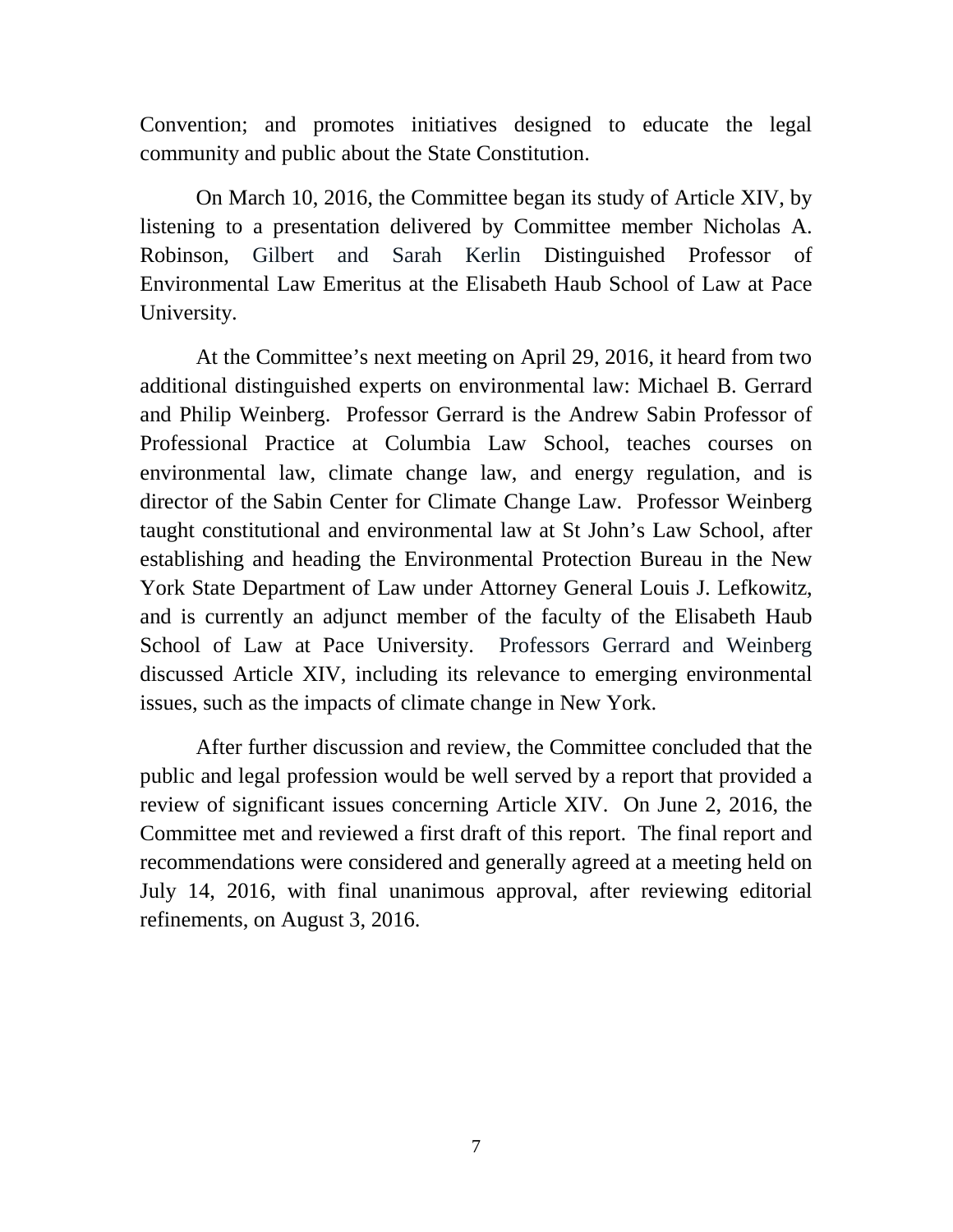## **II. THE HISTORICAL DEVELOPMENT OF ARTICLE**  $XIV<sup>24</sup>$  $XIV<sup>24</sup>$  $XIV<sup>24</sup>$

Since 1894, the New York State Constitution has included an article addressing nature conservation. In that year the Constitutional Convention adopted and voters approved the forever wild clause that conferred constitutional protection of the Forest Preserve.<sup>[25](#page-10-1)</sup> Over time, and through numerous amendments, the current provisions of Article XIV took shape. To understand the opportunities that exist for simplifying and enhancing Article XIV, it is essential to recall the history of how it came to be.

#### **A. The Dawn of Constitutional Conservation**

New York inaugurated constitutional conservation in the last quarter of the 19th century because citizens were increasingly troubled by mismanagement of forests in both the Catskill and Adirondack regions of the State.<sup>[26](#page-10-2)</sup> Verplank Colvin, appointed State Surveyor in 1870, had been

<span id="page-10-2"></span><sup>26</sup> Extreme forest fires, erosion, flooding and loss of flora and fauna accompanied extensive logging operations, in the Catskills and Adirondacks. In THE ADIRONDACK PARK, Frank Graham, Jr. described the public debates and legislative lobbying of the time. The issues included: intense debates about economic trade-offs between advocates of scientific forestry as opposed to unbridled timber exploitation; distress about unlawful corruption by lumber interests; concerns to preserve watersheds to ensure water supplies for many uses, especially the flow for the Erie Canal; and vocal calls to preserve resources for fish and game, other recreation, health and for spiritual values. *See* FRANK GRAHAM, JR., THE ADIRONDACK PARK *passim* (1978) [hereinafter, "THE ADIRONDACK PARK"].

<span id="page-10-0"></span> $24$  The Committee acknowledges the research on the legal history of Article XIV by its member Professor Nicholas A. Robinson.

<span id="page-10-1"></span><sup>&</sup>lt;sup>25</sup> See J. HAMPDEN DOUGHERTY, CONSTITUTIONAL HISTORY OF NEW YORK 350 (2d ed. 1915) (In 1894, "[t]he convention initiated the sound policy of protecting the lands of the State known as the forest preserve, forbad their being leased, sold or exchanged or taken . . . This was the first constitutional recognition of forestation . . ."). Previously, the Forest Preserve had been established by statute. 1885 N.Y. Laws ch. 283, §§ 7 & 8. The Forest Preserve is today defined in Article 9 of the Environmental Conservation Law. *See* N.Y. ENVTL. CONSERV. LAW § 9-0101(6) ("The 'forest preserve' shall include the lands owned or hereafter acquired by the state within the county of Clinton, except the towns of Altona and Dannemora, and the counties of Delaware, Essex, Franklin, Fulton, Hamilton, Herkimer, Lewis, Oneida, Saratoga, Saint Lawrence, Warren, Washington, Greene, Ulster, and Sullivan . . . .").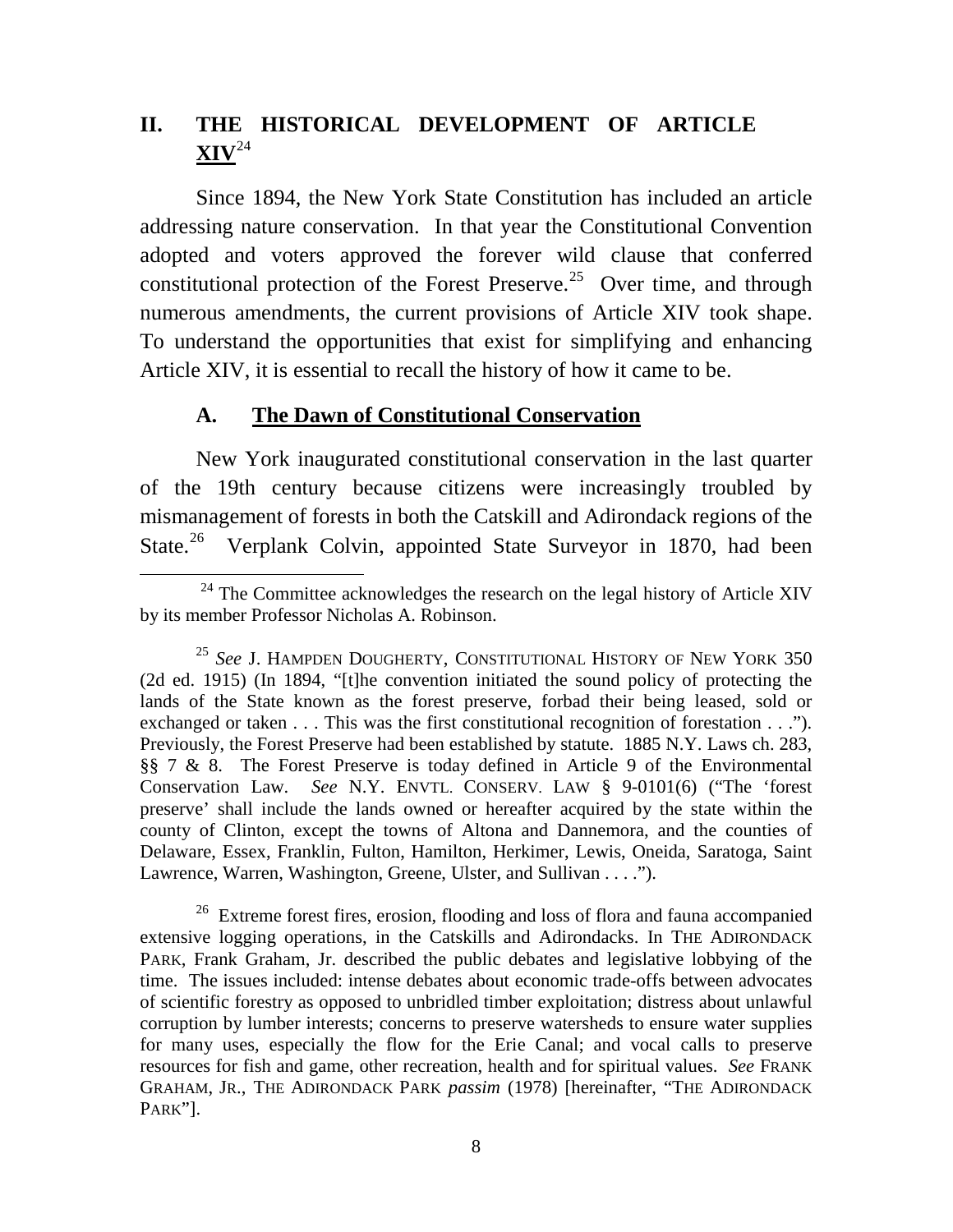mapping the Adirondacks for the first time. He and others alerted the State to growing environmental degradation in the wake of undisciplined timbering. As early as 1868, Colvin had urged "the creation of an Adirondack Park or timber preserve under the charge of a forest warden and deputies."<sup>[27](#page-11-0)</sup> Vast areas of trees were being clear-cut and the lands abandoned to fires and erosion. Based on Colvin's topographical survey reports, in 1883, the Legislature banned sales of State lands in the 10 Adirondack counties, appropriated funds for the first time to buy lands, and directed Colvin to locate and survey all State lands.<sup>[28](#page-11-1)</sup> In 1884, the State Comptroller issued a report of investigations into unpaid taxes on abandoned lands. That report featured maps of the State's lands in the Forest Preserve, along with a more extensive map depicting the wider Adirondack region as a "park," with its borders delineated in blue. This is the origin of the term "Blue Line," which continues to refer to the Adirondack Park's borders, an area encompassing both the Forest Preserve and other public and private  $lands.<sup>29</sup>$ 

On May 15, 1885, the Legislature adopted legislation to establish the Forest Preserve in both the Catskills and Adirondacks, with a State Forest Commission to oversee it. $30$  Just prior to the Forest Preserve's

<sup>28</sup> *Id.* at 171-75.

<span id="page-11-2"></span><span id="page-11-1"></span><span id="page-11-0"></span><sup>29</sup> The Forest Preserve was defined by the N.Y. Laws of 1885 (ch. 283) to be situated in "the counties of Clinton, excepting the towns of Altona and Dannemora, Essex, Franklin, Fulton, Hamilton, Herkimer, Lewis, Saratoga, St. Lawrence, Warren, Washington, Greene, Ulster and Sullivan." The Adirondack Park was established by the N.Y. Laws of 1892 (ch. 707). The Adirondack and Catskill Forest Preserve and the Adirondack Park were re-enacted in the N.Y. Laws of 1893 (ch. 332, §§ 100 & 120).

<span id="page-11-3"></span> $30$  N.Y. Laws of 1885 (ch. 283, § 7) provided:

All the lands now owned or that any hereafter be acquired by the State of New York within the counties of Clinton, excepting the towns of Altona and Dannemora, Essex, Franklin, Fulton, Hamilton, Herkimer, Lewis, Saratoga, St. Laurence, Warren, Washington, Greene, Ulster, and Sullivan, shall constitute and be known as the Forest Preserve.

<sup>27</sup> DONALDSON, HISTORY OF THE ADIRONDACKS, *supra* note 3, at 164-65.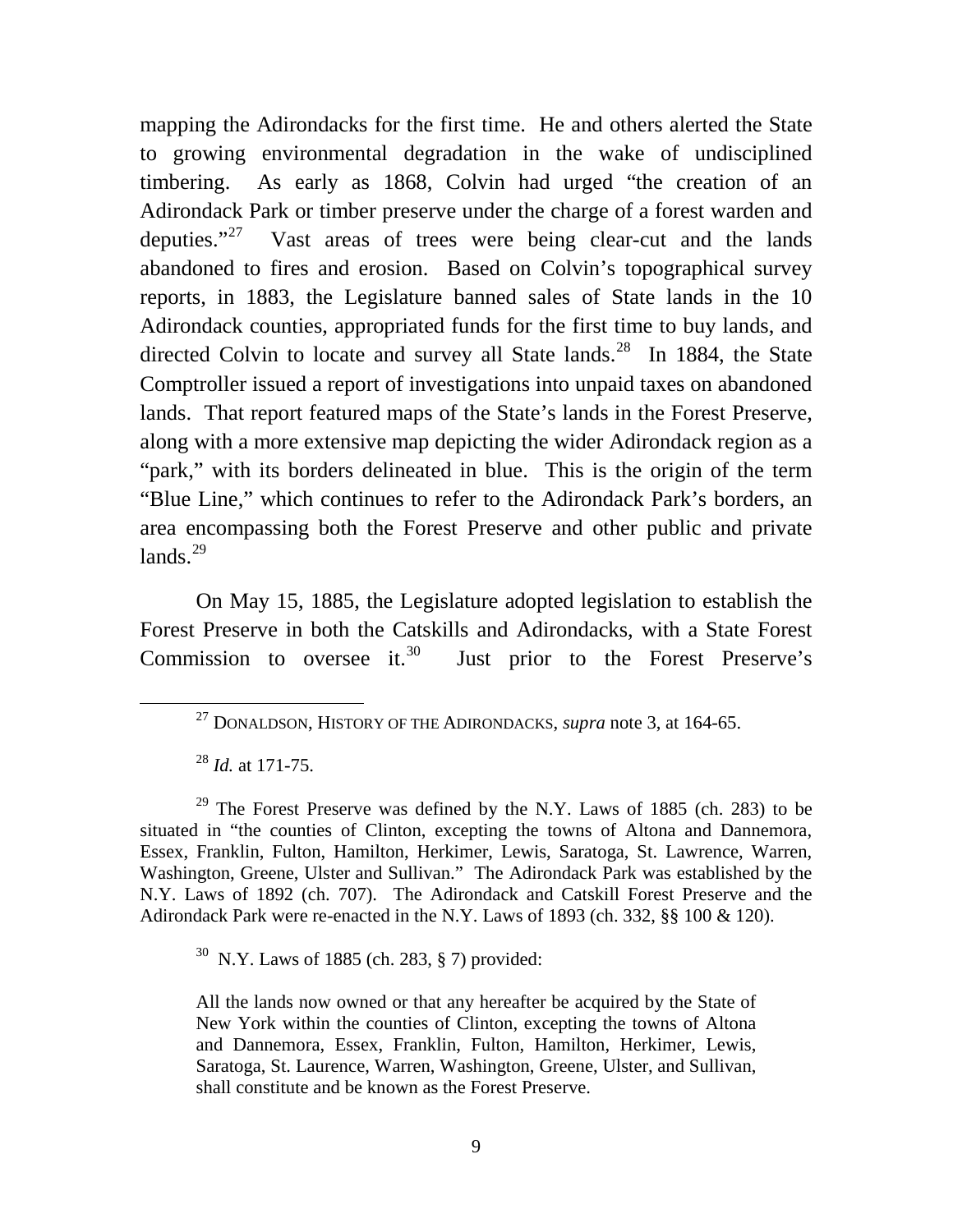establishment, on April 20, 1885, the Legislature had transferred the mountain lands and forests, then held by Ulster County, to the State in settlement of the State's outstanding claims for tax revenues.<sup>[31](#page-12-0)</sup> Many parcels of land in the North Woods had escheated to the State,  $32$  because loggers, after clear-cutting the timber had ceased to pay annual taxes due and abandoned their properties. $33$  These damaged lands became the first Forest Preserve acreage.

In the decade after 1885, despite the Forest Commission's oversight, 100,000 acres of forest were logged unlawfully in the Adirondacks. These years saw both increased land degradation and public demands for enhanced protection. In 1886, William F. Fox, a representative of the State Forest Commission, visited the Forest Preserve in the Catskills and noted its value for watershed and recreation, encouraging its protection.<sup>[34](#page-12-3)</sup> By 1890, the Forest Commission had issued a special report, "Shall a Park be established in the Adirondack Wilderness?"<sup>[35](#page-12-4)</sup> However, in 1893 the Forest Commission

<span id="page-12-1"></span><span id="page-12-0"></span><sup>31</sup> ALF EVERS, THE CATSKILLS: FROM WILDERNESS TO WOODSTOCK ch. 77 (1972) [hereinafter, "CATSKILLS"].

<sup>32</sup> *See, e.g.*, *People v. Turner,* 72 Sickels 227, 117 N.Y. 227, 22 N.E. 1022 (1889) (involving a plea that defendant had not cut state trees unlawfully based on defects in an 1877 tax sale of lands in default of taxes for the years 1864 through 1871).

<span id="page-12-2"></span><sup>33</sup> In 1885, New York State owned 681,374 acres in the Adirondacks and 34,000 acres in the Catskills. Today, the State owns 2.6 million acres in the Adirondack Preserve and 286,000 acres in the Catskill Preserve. N.Y. DEPT. Envtl. Conserv., http://www.dec.ny.gov/lands/4960.html.

<sup>34</sup> EVERS, CATSKILLS, *supra* note 31, at 579-80.

 $\overline{\phantom{a}}$ 

<span id="page-12-4"></span><span id="page-12-3"></span><sup>35</sup> NEW YORK STATE FOREST COMMISSION, THE SPECIAL REPORT OF THE NEW YORK FOREST COMMISSION ON THE ESTABLISHMENT OF AN ADIRONDACK STATE PARK (1891).

The statute further provided that the lands of the Forest Preserve "shall be kept forever wild" and "shall not be sold, nor shall they be leased or taken by any person or corporation, public or private." *Id.* § 8.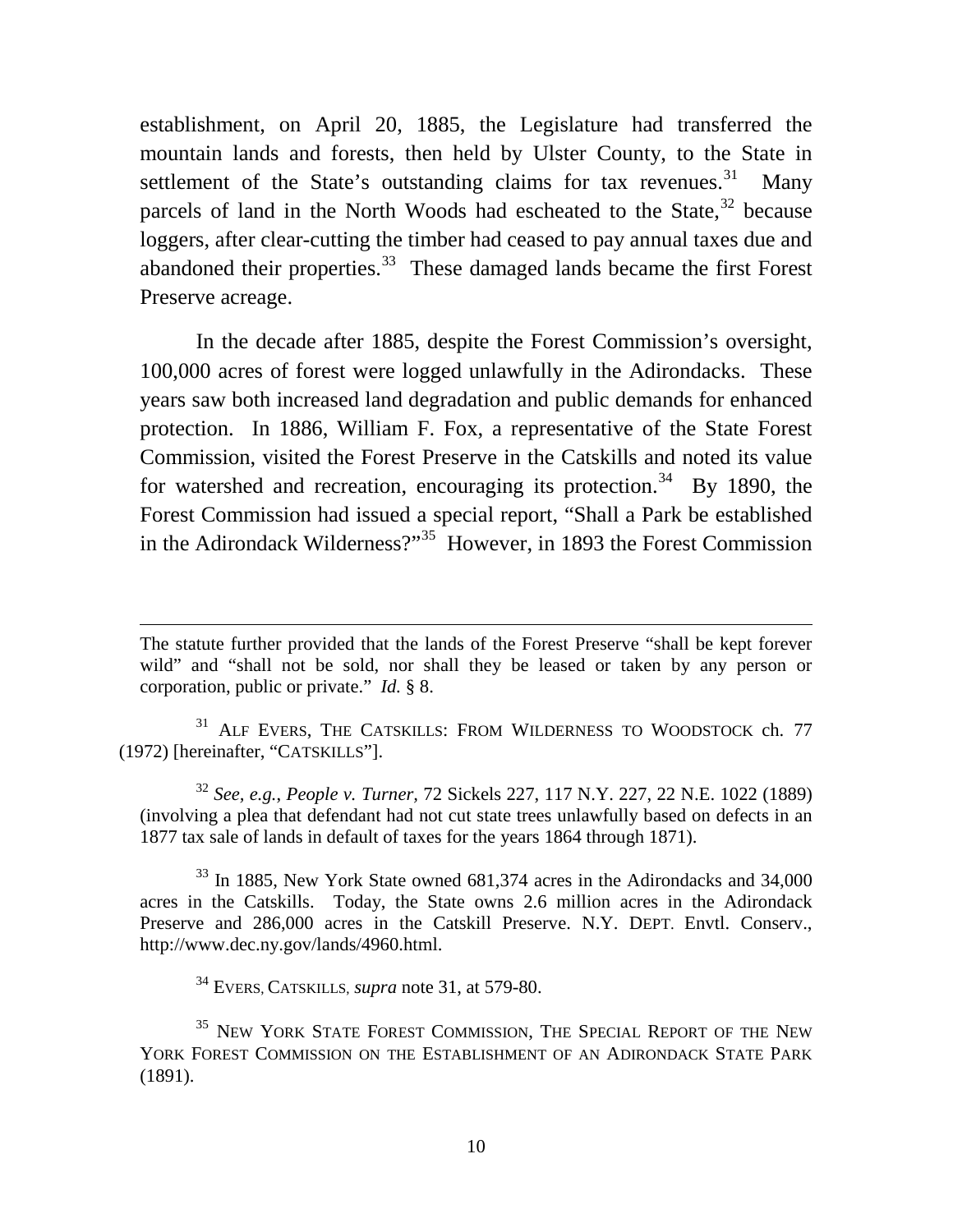also approved extensive wood cutting contracts, which the State Surveyor and the State Engineer disapproved.<sup>[36](#page-13-0)</sup>

## **B. 1894: The Forever Wild Clause**

Concerns over the destruction of the State's forests, and the resulting impact on the public's health and well-being, became a central issue during the 1894 Constitutional Convention.<sup>37</sup> A delegate from New York City, David McClure,<sup>[38](#page-13-2)</sup> introduced an amendment to the Constitution that was supported by delegates committed to nature conservation, led by Louis Marshall, a prominent constitutional lawyer.<sup>39</sup> The heart of the proposed amendment read: "The lands now or hereafter constituting the forest preserve shall be forever kept as wild forest lands. They shall not be sold, nor shall they be leased or taken by any person or corporation, public or private."[40](#page-13-4) This language was refined a bit and during the Convention's debates, Judge William P. Goodelle, a delegate from Syracuse, proposed the addition of a few extra words. The Convention adopted the revised text of New York's first "forever wild" clause by a vote of 122 to 0, which made it the only amendment to be unanimously embraced at that Convention or any prior Convention.<sup>[41](#page-13-5)</sup>

<sup>36</sup> *Id.* at 186.

<sup>37</sup> GALIE, ORDERED LIBERTY, *supra* note 5, at 173.

<sup>38</sup> DONALDSON, HISTORY OF THE ADIRONDACKS, *supra* note 3, at 189-92.

<span id="page-13-3"></span><span id="page-13-2"></span><span id="page-13-1"></span><span id="page-13-0"></span><sup>39</sup> OSCAR HANDLIN, *Introduction, in* LOUIS MARSHALL: CHAMPION OF LIBERTY xi, (Charles Reznikoff ed., 1957). *See also* HENRY M. GREENBERG, *Louis Marshall: Attorney General of the Jewish People*, *in* NOBLE PURPOSES: NINE CHAMPIONS OF THE RULE OF LAW at 111 (Norman Gross ed., 2006).

<span id="page-13-4"></span><sup>40</sup> GEORGE A. GLYNN, ed., DOCUMENTS AND REPORTS OF THE [1894] CONSTITUTUTIONAL CONVENTION 172 (1895).

<span id="page-13-5"></span><sup>41</sup> *See* JOURNAL OF THE CONSTITUTIONAL CONVENTION OF THE STATE OF NEW YORK, BEGUN AND HELD AT THE CAPITOL, IN THE CITY OF ALBANY, ON TUESDAY, THE EIGHTH DAY OF MAY, 1894 786-87; DONALDSON, HISTORY OF THE ADIRONDACKS, *supra* note 3, at 189-92.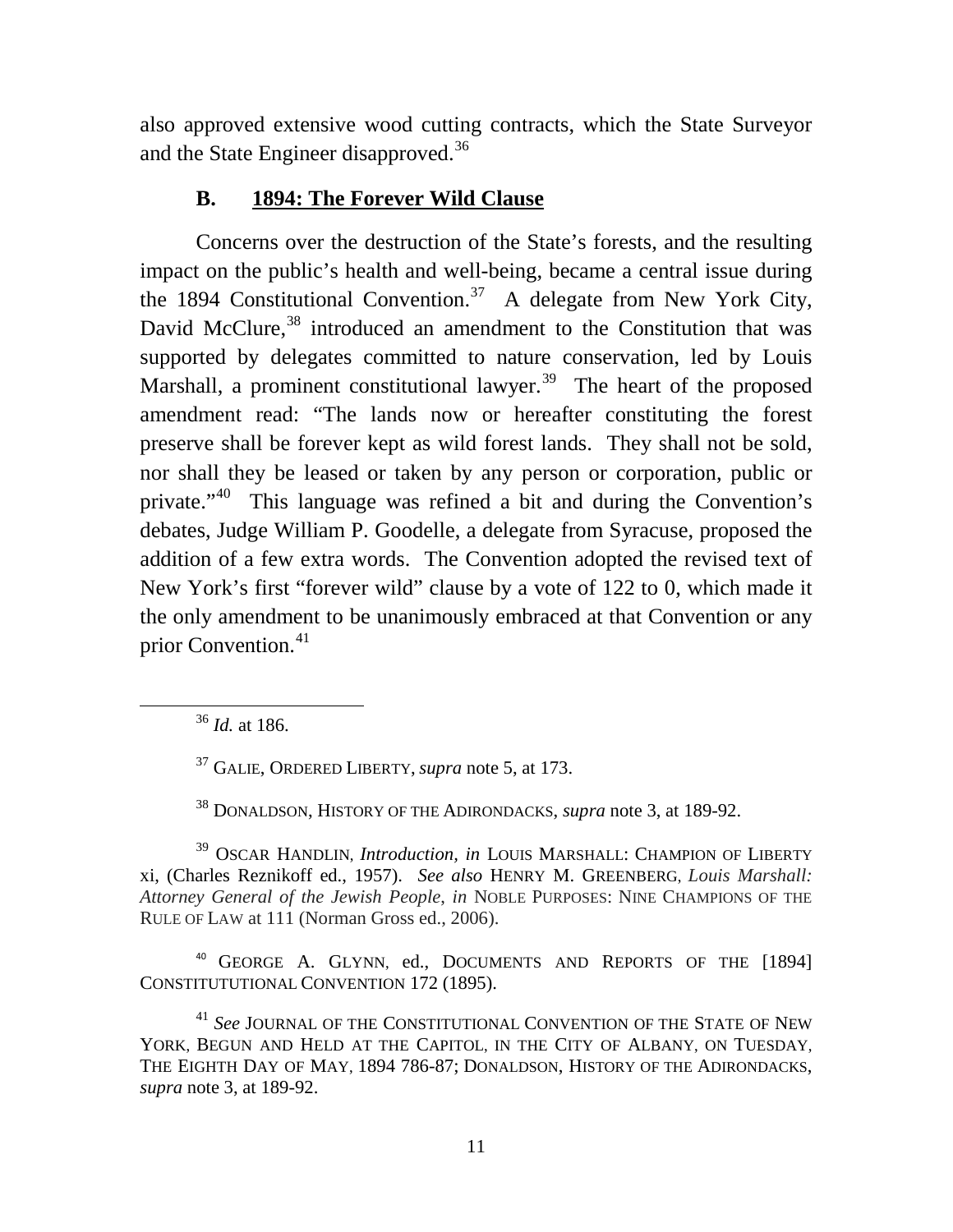The 1894 Convention also addressed how violations of the forever wild clause were to be enjoined. The delegates settled on an enforcement mechanism (the current Section 5) that authorized proceedings brought for this purpose by the State, or by a private citizen with the consent of the Appellate Division of the Supreme Court, on notice to the State Attorney General  $^{42}$  $^{42}$  $^{42}$ 

The forever wild clause and its companion enforcement mechanism were placed in Article VII, Section 7, which was approved by the voters on November 6, 1894. $43$  Opponents of the forever wild mandate immediately challenged the scope of the provision. In 1896, the Legislature placed before the electorate an amendment that would allow timbering on State lands. However, the proposed amendment was resoundingly defeated, by a vote of 710,505 to 321,486.<sup>44</sup>

New York courts soon took notice of the forever wild clause. In an 1899 case, the Court of Appeals observed: "The primary object of the park, which was created as a forest preserve, was to save the trees for the threefold purpose of promoting the health and pleasure of the people, protecting the water supply as an aid to commerce and preserving the timber for use in the future." $45$ 

43DONALDSON, HISTORY OF THE ADIRONDACKS, *supra* note 3, at 193.

<span id="page-14-0"></span><sup>&</sup>lt;sup>42</sup> Former N.Y. CONST. art. VII,  $\S 7$  (now N.Y. CONST. art. XIV,  $\S 5$ ). Examples of such lawsuits include: *Helms v. Reid,* [90 Misc.2d 583, 394 N.Y.S.2d 987 \(Sup. Ct.](https://1.next.westlaw.com/Link/Document/FullText?findType=Y&serNum=1977108615&pubNum=0000602&originatingDoc=I25af2b28b29d11deba6bddfe5aebd6b7&refType=RP&originationContext=document&transitionType=DocumentItem&contextData=(sc.Search))  [Hamilton Cnty. 1977\);](https://1.next.westlaw.com/Link/Document/FullText?findType=Y&serNum=1977108615&pubNum=0000602&originatingDoc=I25af2b28b29d11deba6bddfe5aebd6b7&refType=RP&originationContext=document&transitionType=DocumentItem&contextData=(sc.Search)) *Slutzky v. Cuomo,* [128 Misc. 2d 365, 490 N.Y.S.2d 427 \(Sup. Ct.](https://1.next.westlaw.com/Link/Document/FullText?findType=Y&serNum=1985130383&pubNum=0000602&originatingDoc=I25af2b28b29d11deba6bddfe5aebd6b7&refType=RP&originationContext=document&transitionType=DocumentItem&contextData=(sc.Search))  [Albany Cnty. 1985\).](https://1.next.westlaw.com/Link/Document/FullText?findType=Y&serNum=1985130383&pubNum=0000602&originatingDoc=I25af2b28b29d11deba6bddfe5aebd6b7&refType=RP&originationContext=document&transitionType=DocumentItem&contextData=(sc.Search))

<span id="page-14-2"></span><span id="page-14-1"></span><sup>44</sup> *See* HISTORICAL SOCIETY OF THE NEW YORK COURTS, VOTES CAST FOR AND AGAINST PROPOSED CONSTITUTIONAL CONVENTIONS AND ALSO PROPOSED CONSTITUTIONAL AMENDMENTS, [https://www.nycourts.gov/history/legal-history-new](https://www.nycourts.gov/history/legal-history-new-york/documents/Publications_Votes-Cast-Conventions-Amendments.pdf)[york/documents/Publications\\_Votes-Cast-Conventions-Amendments.pdf](https://www.nycourts.gov/history/legal-history-new-york/documents/Publications_Votes-Cast-Conventions-Amendments.pdf) [hereinafter, "VOTES CAST FOR AND AGAINST"].

<span id="page-14-3"></span><sup>45</sup> *People v. Adirondack Ry. Co.,* 160 N.Y. 225, 248, 54 N.E.2d 689, 696 (1899), *aff'd,* 176 U.S. 335 (1900).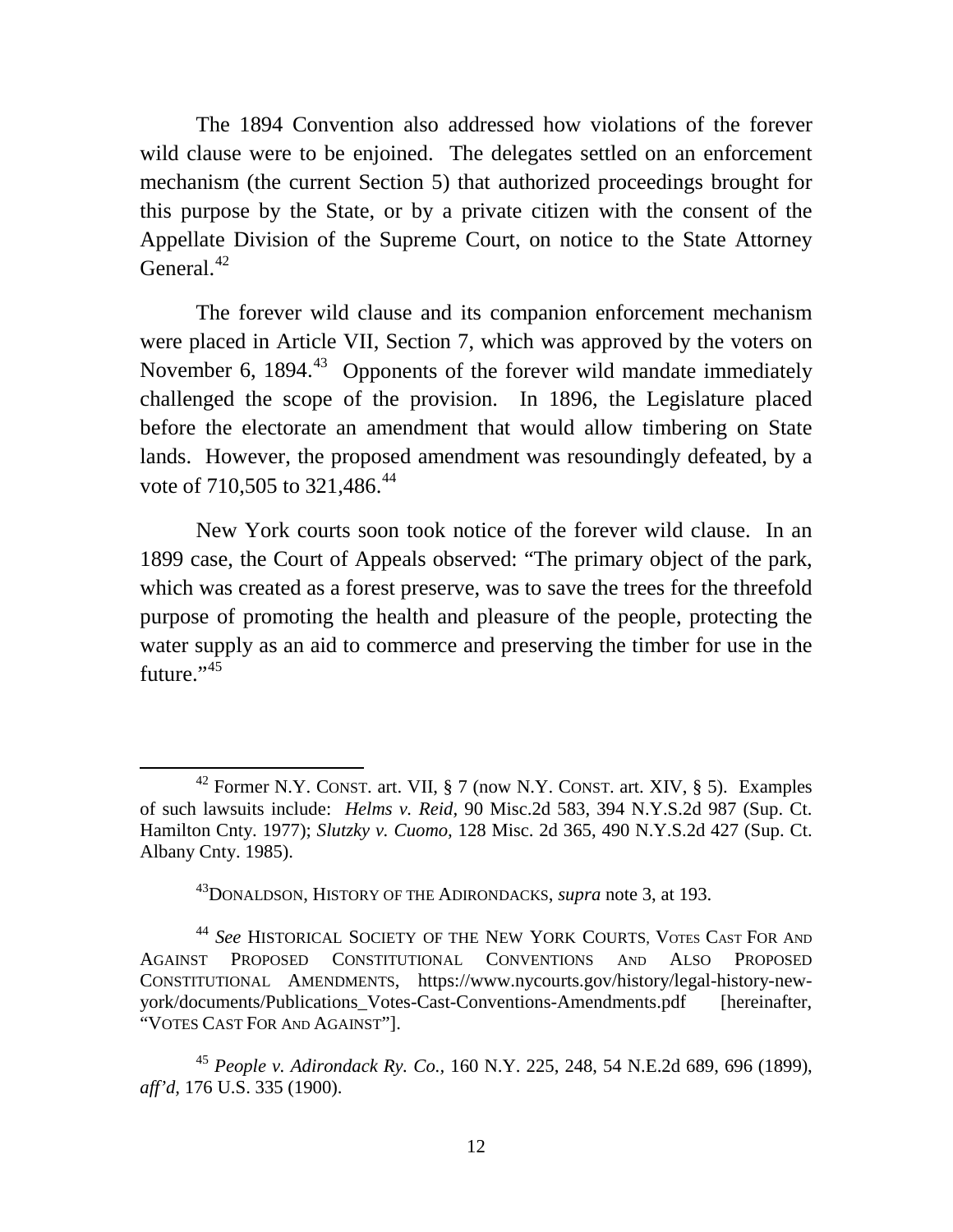Nearly every year since the forever wild clause's enactment, the State has acquired lands in the Catskills and Adirondacks to add to the Forest Preserve, with funds provided by Bond Acts approved by the voters, or from appropriations enacted by the Legislature.<sup>46</sup> For example, in 1916, by a majority of 150,496, voters approved a Bond Act to acquire lands for the Palisades Interstate Park and to increase lands in the Forest Preserve.<sup>[47](#page-15-1)</sup> Many subsequent Bond Acts have financed acquisitions expanding the Forest Preserve.<sup>48</sup>

### **C. 1913: The Burd Amendment**

In 1911, a constitutional amendment (known as the "Burd Amendment") was proposed allowing up to 3% of the Forest Preserve to be flooded for reservoirs. This would allow water to be diverted for municipal drinking water, wells, canals, and flood control.<sup>49</sup> Voters approved the Burd Amendment in 1913, and it appears today in Section 2 of Article XIV.<sup>[50](#page-15-4)</sup>

<span id="page-15-2"></span><span id="page-15-1"></span> $48$  For example, Bond Acts approved by the voters in 1960, 1965, 1986, 1993, and 1996 authorized acquisitions of parks lands. *See* N.Y. State Fin. Law § 97-d (entitled, Environmental Quality Bond Act Fund"). Legislative appropriations and gifts have also enabled additions to the Forest Preserve. As of July 2016, the Forest Preserve contains three million acres in the Adirondacks and 287,500 acres in the Catskills. *See* N.Y. Dep't of Envtl. Conserv., *New York's Forest Preserve*, [http://www.dec.ny.gov/lands/4960.html.](http://www.dec.ny.gov/lands/4960.html)

<span id="page-15-0"></span><sup>46</sup> JANE EBLEN KELLER, ADIRONDACK WILDERNESS: <sup>A</sup> STORY OF MAN AND NATURE 194-95 (1980). After the great "blowdown" of 1950, a storm of hurricane proportions, on the advice of the New York Attorney General, the Legislature authorized the removal of vast amounts of destroyed trees to avert forest fires and disease, and funds from the wood collected and sold were used to buy more lands to add to the Forest Preserve. *Id.* at 228-30.

<sup>47</sup> 1916 N.Y. Laws ch. 569.

<span id="page-15-4"></span><span id="page-15-3"></span><sup>49</sup> STACEY LAUREN STUMP, "Forever Wild," *A Legislative Update on New York's Adirondack Park,* 4 ALB. Gov't L. REV. 682, 694 (2011) [hereinafter, "Forever Wild"].

 $^{50}$  Former N.Y. CONST. art. VII, § 16 (now N.Y. CONST. art. XIV, § 2).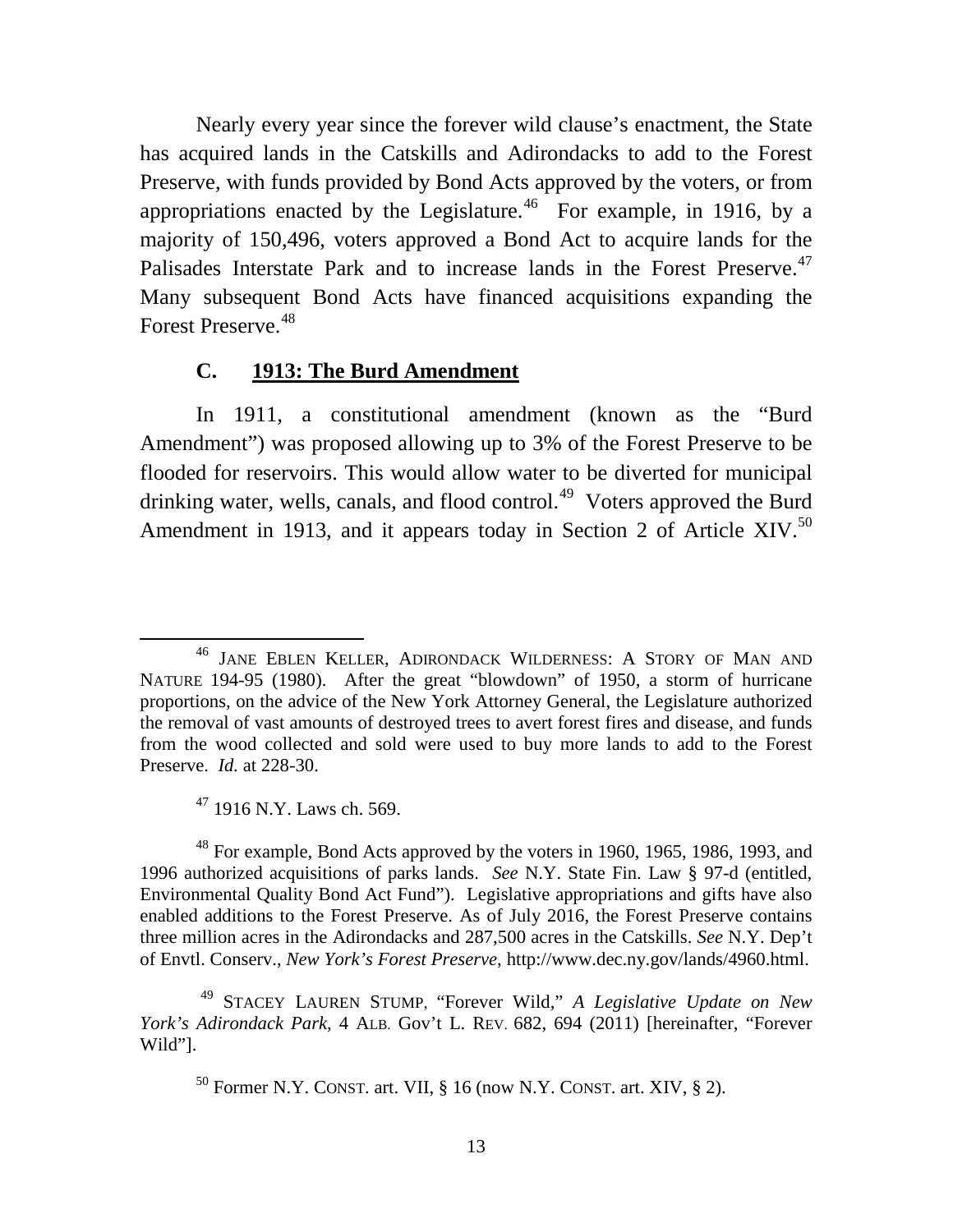However, this allotment of potential reservoir sites has been rarely invoked. $51$ 

## **D. 1915, 1938 and 1967: Constitutional Conventions Affirm the Forever Wild Mandate**

Delegates to the 1915 Constitutional Convention reaffirmed the 1894 forever wild mandate.[52](#page-16-1) Similarly, the 1938 Constitutional Convention restated the "forever wild" clause and its enforcement mechanism in a revised Article XIV, with Sections 1 and 5 protecting the Forest Preserve.<sup>[53](#page-16-2)</sup> Additionally, the 1938 Convention added forest and wildlife conservation measures in Section 3.1, in order to facilitate increasing the land area of the Forest Preserve;<sup>[54](#page-16-3)</sup> and Section 3.2, to provide that State lands, situated

<span id="page-16-2"></span><sup>53</sup> *See* GALIE, ORDERED LIBERTY, *supra* note 5, at 295 ("The 1938 convention created a separate article for the conservation provisions of the constitution. At that time these provisions were primarily, but not exclusively, concerned with the forest preserves of the state. The central provision placed an absolute prohibition on the use of the preserve in the desire to keep it 'forever . . . wild.'").

<span id="page-16-3"></span> $54$  N.Y. CONST. art. XIV, § 3.1 ("Forest and wild life conservation are hereby declared to be policies of the state. For the purpose of carrying out such policies the legislature may appropriate moneys for the acquisition by the state of land, outside of the Adirondack and Catskill parks as now fixed by law, for the practice of forest or wild life conservation. The prohibitions of section 1 of this article shall not apply to any lands heretofore or hereafter acquired or dedicated for such purposes within the forest preserve counties but outside of the Adirondack and Catskill parks as now fixed by law, except that such lands shall not be leased, sold or exchanged, or be taken by any corporation, public or private.").

<sup>51</sup> *See infra* notes 93 to 102, and accompanying text.

<span id="page-16-1"></span><span id="page-16-0"></span><sup>52</sup> GINSBERG, The Environment, *supra* note 4*,* at 318 ("The commitment to forest preservation and a strict interpretation of the 'Forever Wild' clause was reaffirmed by delegates to the 1915 Constitutional Convention.") (citing N.Y. CONSTITUTIONAL CONVENTION, UNREVISED RECORD 1336 (1915)). *See also Ass'n for the Protection of the Adirondacks v. MacDonald,* 228 A.D. 73, 79-80, 239 N.Y.S. 31, 38 (3d Dept. 1930) ("The constitutional convention of 1915 incorporated the 1894 provision verbatim, except that it added the words 'trees and' before the word 'timber' and then expressly added provisions for reforestation, for the construction of fire trails, for the removal of dead trees and dead timber for reforestation and fire protection solely, and for the construction of a state highway from Long Lake to Old Forge."), *aff'd* 253 N.Y. 234, 170 N.E. 902 (1930).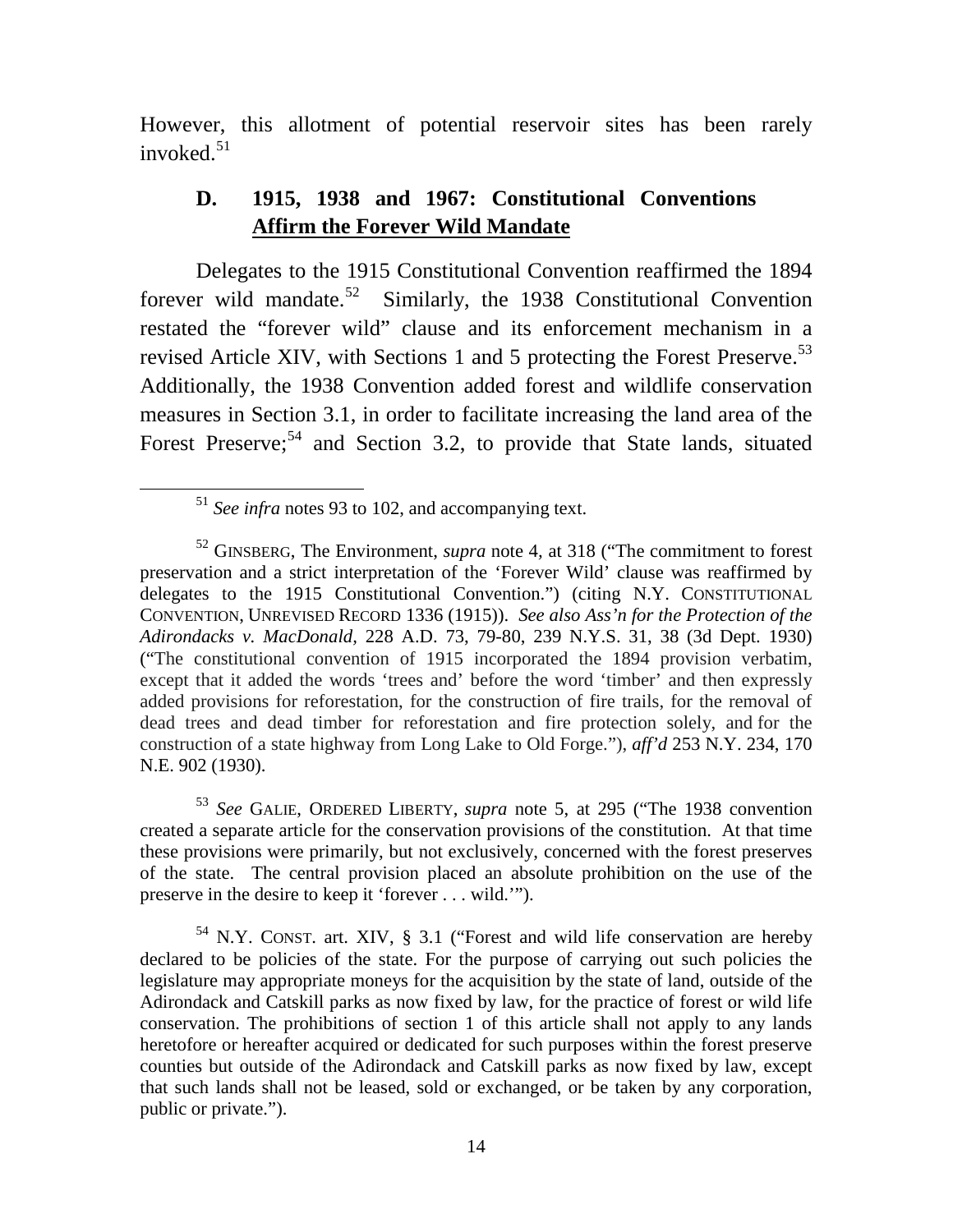outside contiguous Forest Preserve acres, might be sold in order to permit further acquisitions within the Forest Preserve.<sup>55</sup>

The last Constitutional Convention of the 20th century occurred in 1967. Then, as before, there was little partisan disagreement. The delegates left the historic language of the forever wild clause intact.<sup>[56](#page-17-1)</sup>

## **E. 1969: The Conservation Bill of Rights**

At the 1967 Constitutional Convention, significant amendments to strengthen the State's environmental stewardship were adopted, without a single dissenting vote, and became known as the "Conservation Bill of Rights."<sup>57</sup> These amendments failed when the voters rejected the Convention's proffered Constitution in  $1967$ <sup>58</sup>. These same provisions were again presented to the electorate in 1969 as a separate constitutional amendment, and adopted by a vote of  $2,750,675$  to  $656,763.^{59}$  $656,763.^{59}$  $656,763.^{59}$  It now appears as Section 4 of Article XIV and reads as follows:

<span id="page-17-1"></span><sup>56</sup> HENRIK N. DULLEA, CHARTER REVISION IN THE EMPIRE STATE: THE POLITICS OF NEW YORK'S 1967 CONSTITUTIONAL CONVENTION 245 (1996) [hereinafter, "1967 CONSTITUTIONAL CONVENTION"].

<span id="page-17-4"></span><span id="page-17-3"></span><span id="page-17-2"></span><sup>57</sup> *Id.* at 250 ("The Conservation Bill of Rights was adopted, 175-0, with support from all sides.").

<span id="page-17-0"></span><sup>55</sup> *Id.* § 3.2 ("As to any other lands of the state, now owned or hereafter acquired, constituting the forest preserve referred to in section one of this article, but outside of the Adirondack and Catskill parks as now fixed by law, and consisting in any case of not more than one hundred contiguous acres entirely separated from any other portion of the forest preserve, the legislature may by appropriate legislation, notwithstanding the provisions of section one of this article, authorize: (a) the dedication thereof for the practice of forest or wild life conservation; or (b) the use thereof for public recreational or other state purposes or the sale, exchange or other disposition thereof; provided, however, that all moneys derived from the sale or other disposition of any of such lands shall be paid into a special fund of the treasury and be expended only for the acquisition of additional lands for such forest preserve within either such Adirondack or Catskill park.").

<sup>58</sup> *Id.* at 349-50.

<sup>59</sup> VOTES CAST FOR AND AGAINST, *supra* note 44.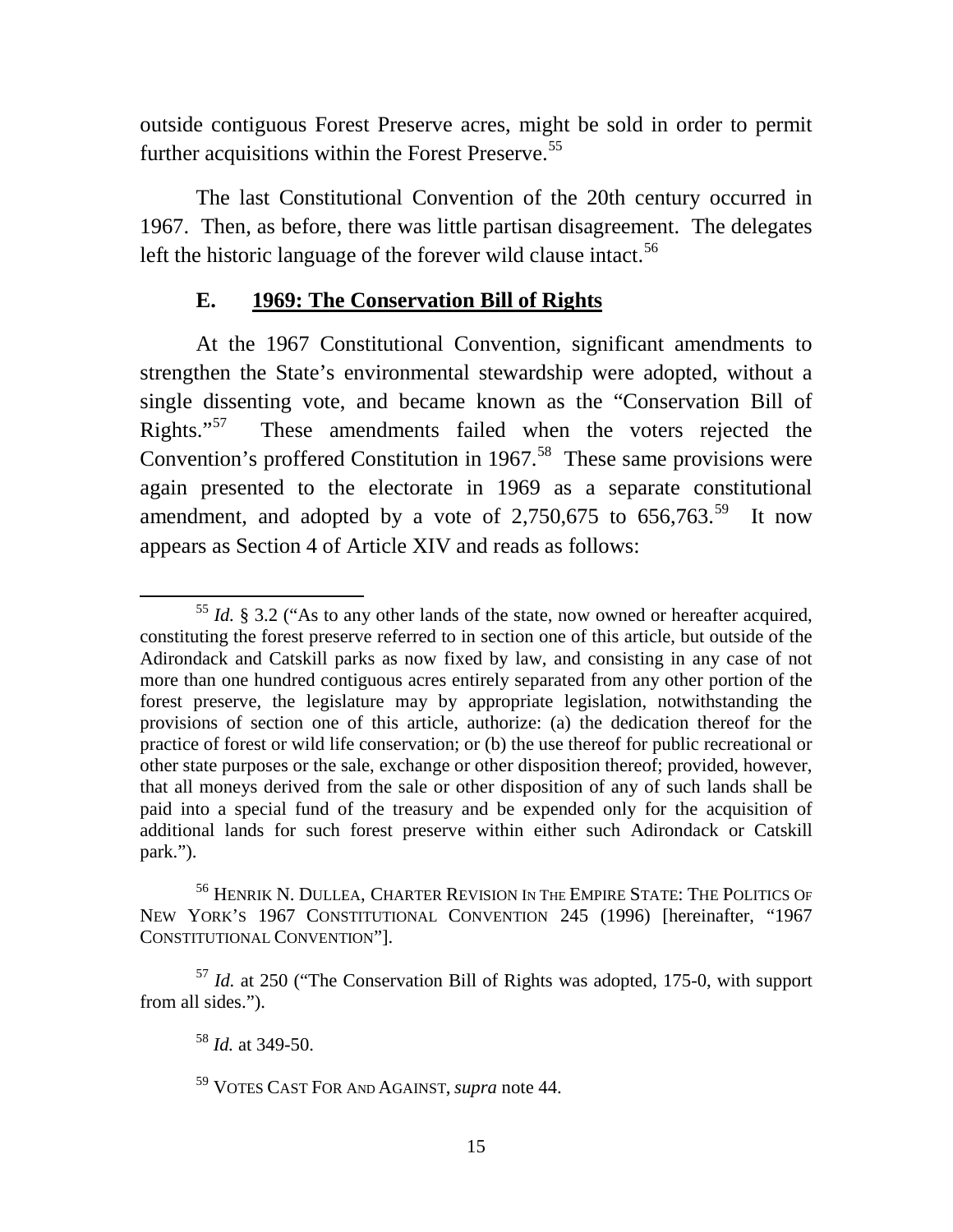The policy of the state shall be to conserve and protect its natural resources and scenic beauty and encourage the development and improvement of its agricultural lands for the production of food and other agricultural products. The legislature, in implementing this policy, shall include adequate provision for the abatement of air and water pollution and of excessive and unnecessary noise, the protection of agricultural lands, wetlands and shorelines, and the development and regulation of water resources. The legislature shall further provide for the acquisition of lands and waters, including improvements thereon and any interest therein, outside the forest preserve counties, and the dedication of properties so acquired or now owned, which because of their natural beauty, wilderness character, or geological, ecological or historical significance, shall be preserved and administered for the use and enjoyment of the people. Properties so dedicated shall constitute the state nature and historical preserve and they shall not be taken or otherwise disposed of except by law enacted by two successive regular sessions of the legislature. $60$ 

Following the adoption of this provision, Governor Nelson A. Rockefeller reconstituted the New York State Conservation Department into the Department of Environmental Conservation. Additionally, in the 1970s the Legislature enacted laws dealing with air and water pollution and other environmental issues.<sup>61</sup> These developments fulfilled the spirit of Section 4 while rendering some provisions of little practical effect.<sup>62</sup>

 $^{60}$  N.Y. CONST. art. XIV, § 4.

<sup>61</sup> GINSBERG, The Environment, *supra* note 4, at 319 n.12.

<span id="page-18-2"></span><span id="page-18-1"></span><span id="page-18-0"></span><sup>62</sup> *See* N.Y. STATE BAR ASS'N, NEW YORK ENVIRONMENTAL LAW HANDBOOK §1.1, at 1-4 (Nicholas A. Robinson ed., 1988) ("The Rapid Development of Environmental Law"); *cf.* GINSBERG, THE Environment, *supra* note 4, at 319 n.12 ("It cannot be ascertained whether these statutes were to some degree a consequence of the

<sup>59</sup> DULLEA, 1967 CONSTITUTIONAL CONVENTION, *supra* note 56, at 349-50.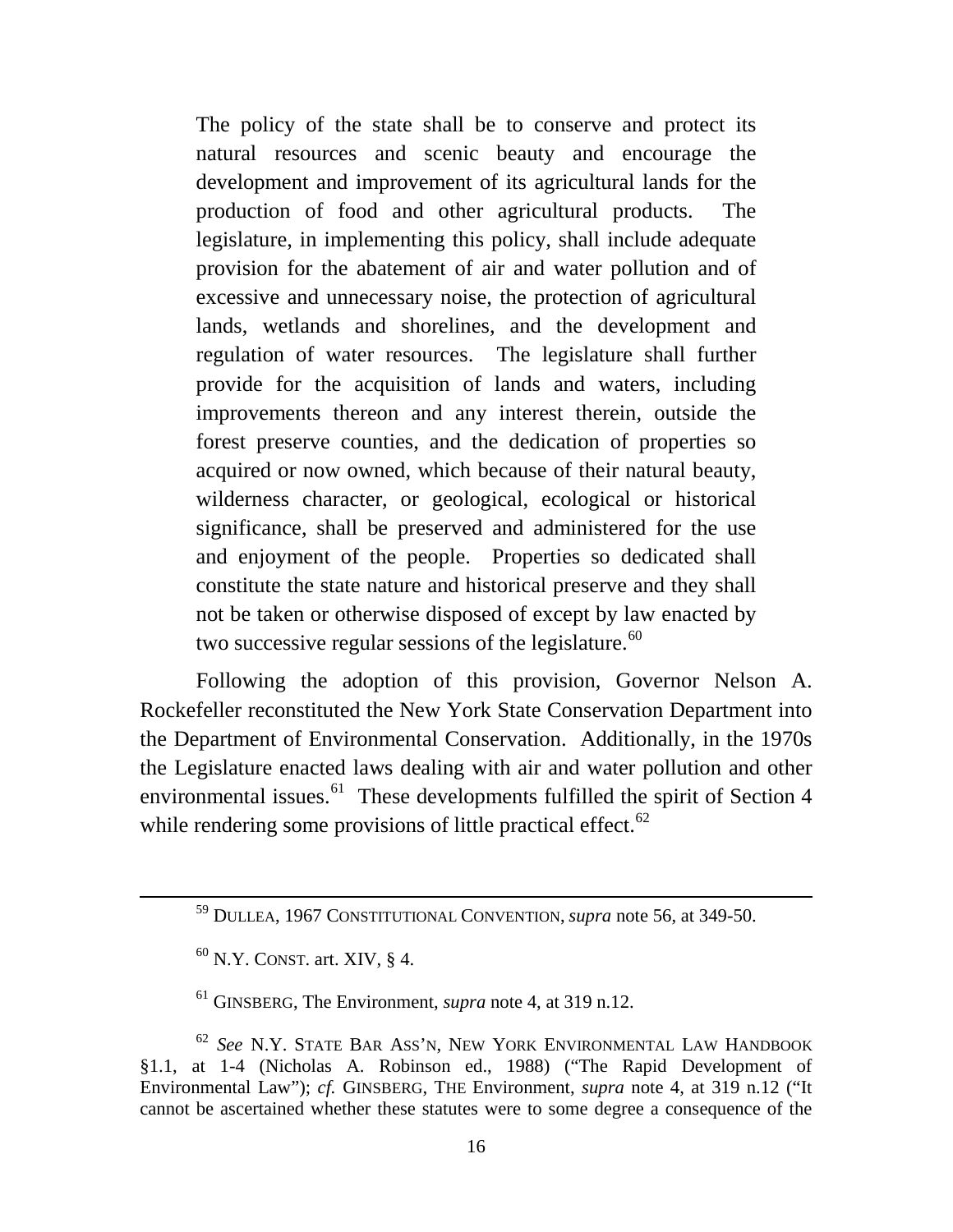## **F. Adjustments to the Forest Preserve (1894-present)**

Voters have periodically approved small changes to remove or exchange discrete parcels of land from the Forest Preserve to permit clearly defined developments.<sup>[63](#page-19-0)</sup> Such decisions to remove lands have always been narrowly framed and today appear immediately after the forever wild clause in Section 1 of Article XIV.

Examples of such voter approved exceptions include the following:

- 1918: construction of a State Highway from Saranac Lake to Long Lake, and on to Old Forge by way of Blue Mountain Lake and Raquette Lake; [64](#page-19-1)
- 1927: construction of a road to the top of Whiteface Mountain as a Memorial to veterans of World War I; $^{65}$  $^{65}$  $^{65}$
- 1941, 1947 & 1987: ski trails on Whiteface, Belleayre, Gore, South and Peter Gay Mountains:<sup>[66](#page-19-3)</sup>
- 1957 & 1959: 400 acres to eliminate dangerous curves and grades on state highways, as well as lands for the "Northway" Interstate highway, in response to Congress's enactment of the Interstate Highway Act.<sup>67</sup>

Conversely, voters have periodically rejected attempts to carve exceptions to the forever wild mandate. In 1930, for example, Robert Moses campaigned for adoption of the "Closed Cabin Amendment," which would

<sup>63</sup> GALIE, ORDERED LIBERTY, *supra* note 5, at 347-349.

<sup>64</sup> DONALDSON, HISTORY OF THE ADIRONDACKS, *supra* note 3, at 248-49.

<span id="page-19-2"></span><sup>65</sup> VOTES CAST FOR AND AGAINST, *supra* note 44.

<span id="page-19-3"></span><sup>66</sup> GINSBERG, The Environment, *supra* note 4, at 319.

<span id="page-19-4"></span><sup>67</sup> *Id.*

 $\overline{\phantom{a}}$ 

<span id="page-19-1"></span><span id="page-19-0"></span>constitutional mandate or a reflection of nationwide federal and state legislative activity concerning the environment in the 1970s and 1980s.").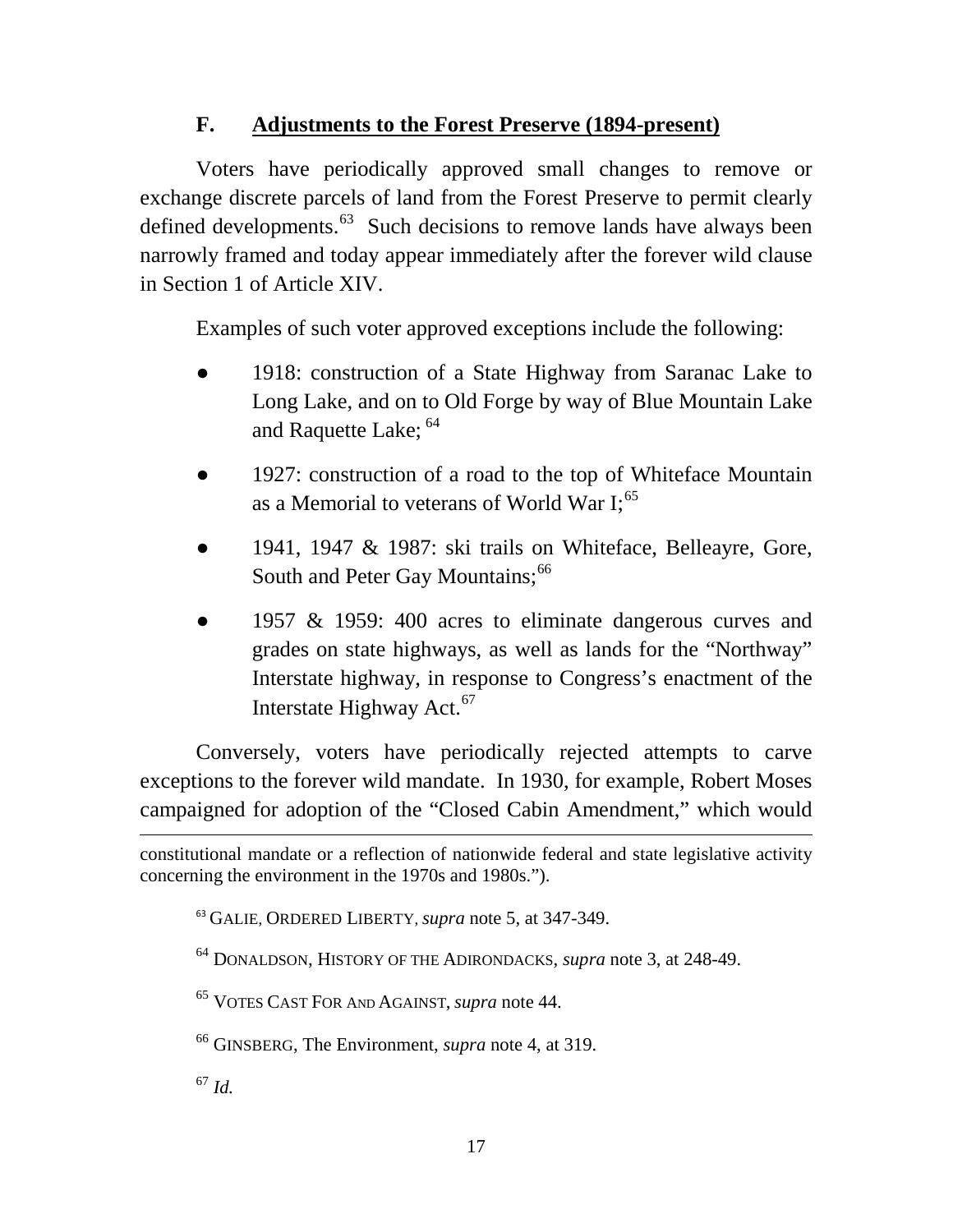have allowed construction of lodges, hotels and recreational facilities on Forest Preserve lands. The Legislature approved the placement of this amendment on the ballot in 1932, but voters overwhelmingly defeated it.<sup>68</sup>

The voters have also approved exchanges of parcels of Forest Preserve for other parcels of equal or greater acreage and value. For example:

- 1963: 10 acres conveyed to the Village of Saranac Lake in exchange for 30 other  $\arccos$ ;<sup>[69](#page-20-1)</sup>
- 1965: 28 acres exchanged for 340 acres in the Town of Arietta:<sup>[70](#page-20-2)</sup>
- 1979: 8,000 acres exchanged with the International Paper Company for an equivalent acreage; $^{71}$  $^{71}$  $^{71}$
- 1983: conveyance of Camp Sagamore and its historic buildings, to the Sagamore Institute, in exchange for 200 acres; $^{72}$  $^{72}$  $^{72}$
- 2013: swap of land for a mining operation to expand into Forest Preserve Lands by removing those lands in exchange for a larger expansion of the Forest Preserve elsewhere.<sup>[73](#page-20-5)</sup>

<sup>70</sup> *Id.*

<span id="page-20-3"></span> $^{71}$  *Id.* 

<span id="page-20-4"></span><sup>72</sup> *Id.*

<span id="page-20-5"></span> $^{73}$  The proposal placed before the voters for this amendment was as follows:

The proposed amendment to section 1 of article 14 of the Constitution would authorize the Legislature to convey forest preserve land located in the town of Lewis, Essex County, to NYCO Minerals, a private company that plans on expanding an existing mine that adjoins the forest preserve land. In exchange, NYCO Minerals would give the State at least the same

<span id="page-20-2"></span><span id="page-20-1"></span><span id="page-20-0"></span><sup>68</sup> GRAHAM, THE ADIRONDACK PARK, *supra* note 26, at 187; STUMP, "*Forever Wild," supra* note 49, at 696.

<sup>69</sup> GINSBERG, The Environment, *supra* note 4, at 319 n.10.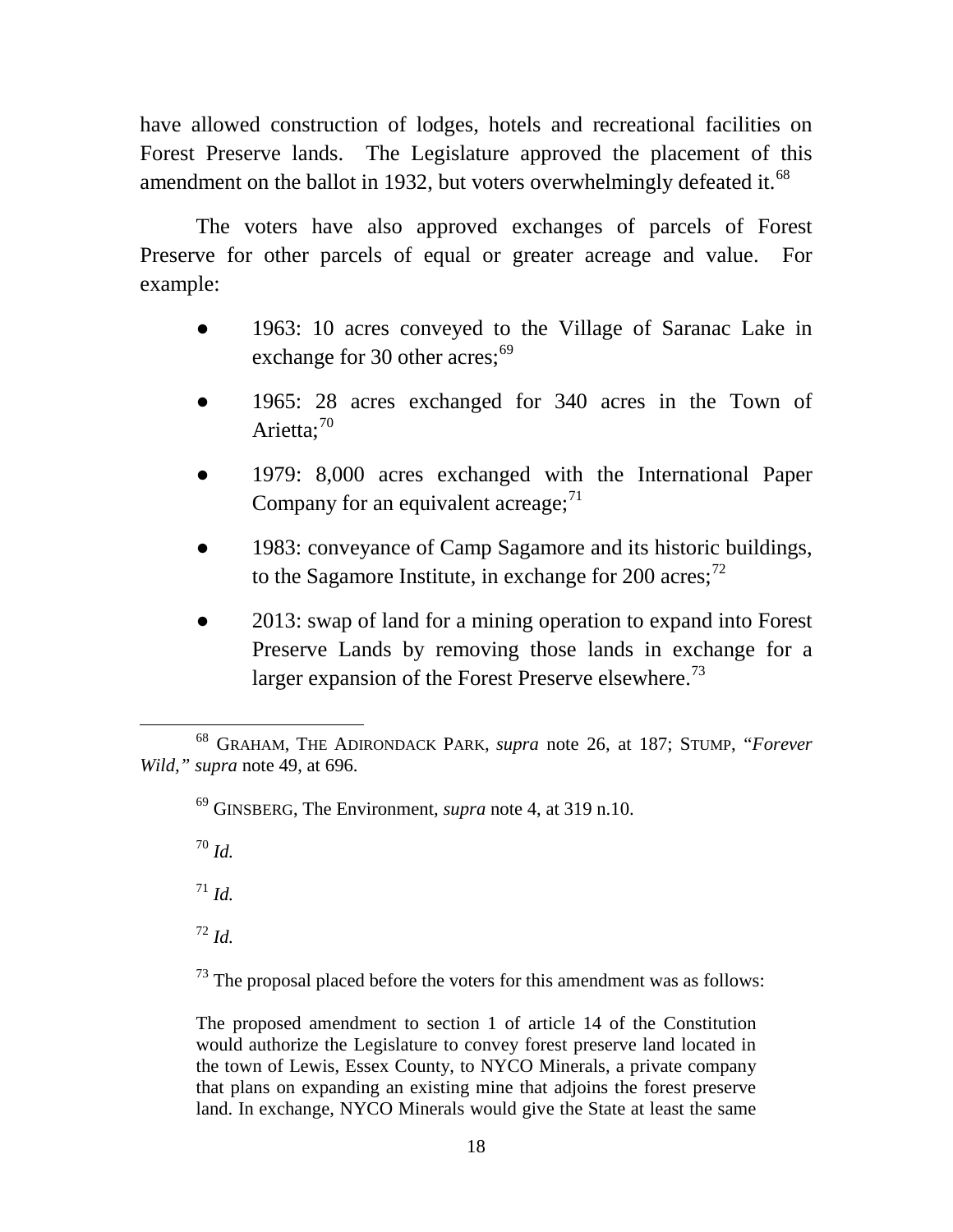This pattern of carefully framing and debating amendments to Article XIV on a case-by-case basis, in order to adjust the strictures of the "forever wild" Forest Preserve, has persisted until today. The forever wild clause itself is preserved as first adopted.

In sum, over the 122 years that the forever wild clause has been a part of the Constitution, it has been debated and amended, but the mandate to safeguard the Forest Preserve remains as critical a component of the Constitution as when adopted in  $1894<sup>74</sup>$  The provision is unique among state constitutions in the United States. It rightly occupies a treasured place in our State Constitution and has been consistently protected but never weakened.<sup>[75](#page-21-1)</sup>

#### **III. THE FOREST PRESERVE, SECTIONS 1, 2 & 5**

<span id="page-21-3"></span>l

Today, the Constitutional provisions for the Forest Preserve are found in Sections 1, 2 and 5 of Article XIV. While the Forest Preserve is renowned worldwide,  $76$  it has a unique legal status under New York law.<sup>[77](#page-21-3)</sup>

amount of land of at least the same value, with a minimum assessed value of \$1 million, to be added to the forest preserve. When NYCO Minerals finishes mining, it would restore the condition of the land and return it to the forest preserve.

<span id="page-21-0"></span><sup>74</sup> ALFRED S. FORSYTHE & NORMAN J. VAN VALKENBURGH, THE FOREST PRESERVE AND THE LAW (1996).

<span id="page-21-1"></span><sup>75</sup> *See* CITY BAR REPORT, *supra* note 14, at 627 ("The 'forever wild' provision is important and uniquely protective of the environment, and should be retained in the constitution.").

<span id="page-21-2"></span><sup>76</sup> In 1969, it was included by UNESCO in the Champlain-Adirondack Biosphere Reserve. *See* UNESCO, *Champlain-Adirondak* [sic], in MAB BIOSPHERE RESERVES DIRECTORY,

*New York Land Swap With NYCO Minerals Amendment, Proposal 5 (2013),*  Ballotpedia.org, https://ballotpedia.org/New\_York\_Land\_Swap\_With\_NYCO\_Minerals\_Amendment,\_Pr

oposal\_5\_(2013)#cite\_note-quotedisclaimer-5. Implementation of this amendment is the subject of judicial review as of July 2016.

[http://www.unesco.org/mabdb/br/brdir/directory/biores.asp?code=USA+45&mode=all.](http://www.unesco.org/mabdb/br/brdir/directory/biores.asp?code=USA+45&mode=all)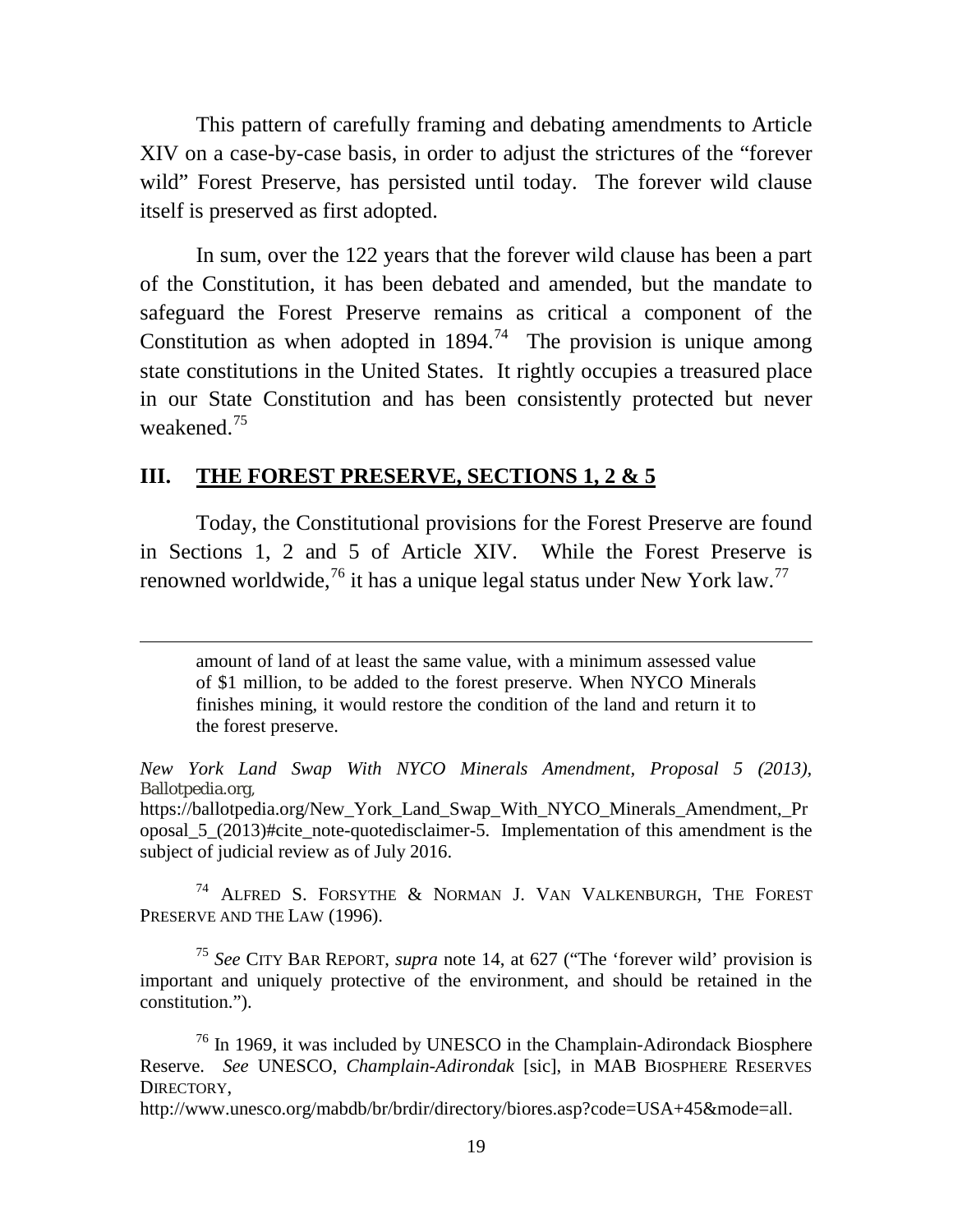#### **A. Sections 1 & 5**

The clarity and mandatory nature of the "forever wild" clause is a classic illustration of an enforceable constitutional norm. Through periodic amendments to Section 1 proposed by the Legislature and approved by the voters, the State has determined the appropriateness of any derogation from the Constitution's "forever wild" mandate. These discrete adjustments to allow non-wilderness uses within the Blue Line boundaries of the Forest Preserve are of relatively little moment, in light of the substantial enlargements to the Forest Preserve over the years. Once placed in the Forest Preserve, new acreage enjoys "forever wild" status and constitutional protection.

Although there has been little litigation under Article  $XIV<sub>1</sub><sup>78</sup>$  $XIV<sub>1</sub><sup>78</sup>$  $XIV<sub>1</sub><sup>78</sup>$  the enforceability of the forever wild clause is not open to question. A violation of Article XIV may be enjoined under Section 5, which authorizes the State to seek such relief through a judicial proceeding, or a private citizen with the

 $77$  The Forest Preserve exists in the Catskills and Adirondacks, where it is distinct from the Adirondack Park. It is under the stewardship of the New York State Department of Environmental Conservation. *See, e.g., Matter of Balsam Lake Anglers Club v. Dep't of Envtl. Conserv.,* 153 Misc. 2d 606, 583 N.Y.S. 2d 119 (Sup. Ct. Ulster Cnty. 1991), *aff'd,* 199 A.D.2d 852, 605 N.Y.S. 2d 795 (3d Dep't 1993), *app. withdrawn,* 83 N.Y.2d 907, 637 N.E.2d 280, 614 N.Y.S.2d 389 (Table) (1994). The Legislature recognized the Adirondack Park in the N.Y. Laws of 1892 (ch. 707). The Forest Preserve is not legally in the purview of local authorities or the Adirondack Park Agency, both of which govern privately-held lands in the Adirondack Park, or the local authorities in the Catskills, or the New York City Department of Environmental Protection, which manages the reservoirs in the Catskills. When State agencies, such as the Department of Transportation, violate the Forest Preserve's "forever wild" status, enforcement proceedings result. *See* 26 THE N.Y. ENVTL. LAWYER (N.Y. State Bar Ass'n Sec. on Envtl. Law), spring 2006, at 31-34; *id.*, summer 2006, at 9-20.

<span id="page-22-0"></span><sup>78</sup> GALIE, REFERENCE GUIDE, *supra* note 2, at 251. *See also [Helms v. Reid,](https://1.next.westlaw.com/Link/Document/FullText?findType=Y&serNum=1977108615&pubNum=0000602&originatingDoc=I25af2b28b29d11deba6bddfe5aebd6b7&refType=RP&originationContext=document&transitionType=DocumentItem&contextData=(sc.Search))* 90 [Misc. 2d at 586, 394 N.Y.S.2d at 992 \("](https://1.next.westlaw.com/Link/Document/FullText?findType=Y&serNum=1977108615&pubNum=0000602&originatingDoc=I25af2b28b29d11deba6bddfe5aebd6b7&refType=RP&originationContext=document&transitionType=DocumentItem&contextData=(sc.Search))There is almost a total absence of court decisions construing this important provision in our State Constitution and the time has now come for a judicial interpretation of this provision so as to guide the future preservation of the unique Adirondack region of our State.").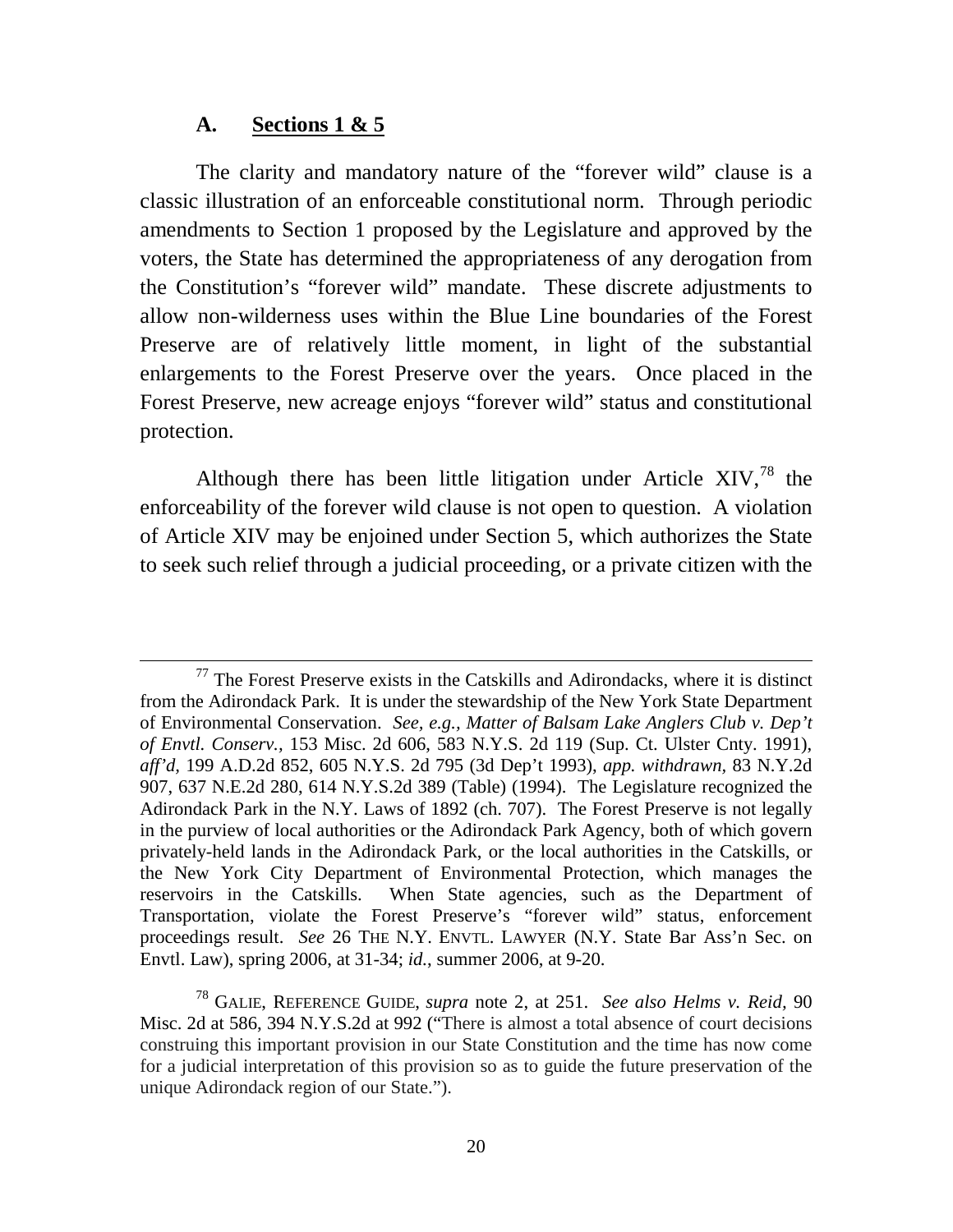consent of the Appellate Division.<sup>[79](#page-23-0)</sup> The intent of Section 5 was to remove the Forest Preserve from the control of the legislature and to vest oversight of its mandates within the powers of the judiciary.<sup>[80](#page-23-1)</sup>

Soon after the 1894 Convention, several New Yorkers formed a civic group to monitor compliance with the "forever wild" mandate. In the 1920s, the Association for the Preservation of the Adirondacks availed itself of its constitutional rights and sought judicial enforcement of the "forever wild" clause.<sup>[81](#page-23-2)</sup> Specifically, the Association opposed siting Winter Olympic facilities in the Forest Preserve. The Appellate Division, Third Department, determined that the Constitution required that the Forest Preserve be preserved "in its wild nature, its trees, its rocks, its streams. It must be a great resort for the free use of all the people, but it must be a wild resort in which nature is given free rein."<sup>[82](#page-23-3)</sup> The Court of Appeals affirmed, declaring that

[t]he Forest Preserve is preserved for the public; its benefits are for the people of the State as a whole. Whatever the advantages may be of having wild forest lands preserved in their natural state, the advantages are for everyone within the state and for the use of the people of the State. $83$ 

<sup>82</sup> *Id.* at 82.

<span id="page-23-0"></span> $^{79}$  Formerly N.Y. CONST. art VII, § 9, renumbered and approved on November 8, 1938.

<span id="page-23-1"></span><sup>80</sup> *See* CHARLES Z. LINCOLN, 3 CONSTITUTIONAL HISTORY OF NEW YORK 395 (1906) ("By including these subjects in the Constitution they are withdrawn from legislative control, and this withdrawal is in most cases the chief reason for constitutional interference.").

<span id="page-23-2"></span><sup>81</sup> *Association for the Protection of the Adirondacks v. MacDonald,* 228 A.D. 73, 239 N.Y.S. 31 (3d Dept.), *aff'd* 253 N.Y. 234, 170 N.E. 902 (1930).

<span id="page-23-4"></span><span id="page-23-3"></span><sup>83</sup> *Association for the Protection of the Adirondacks v. MacDonald*, 253 N.Y. 234, 238, 170 N.E. 902, 904 (1930).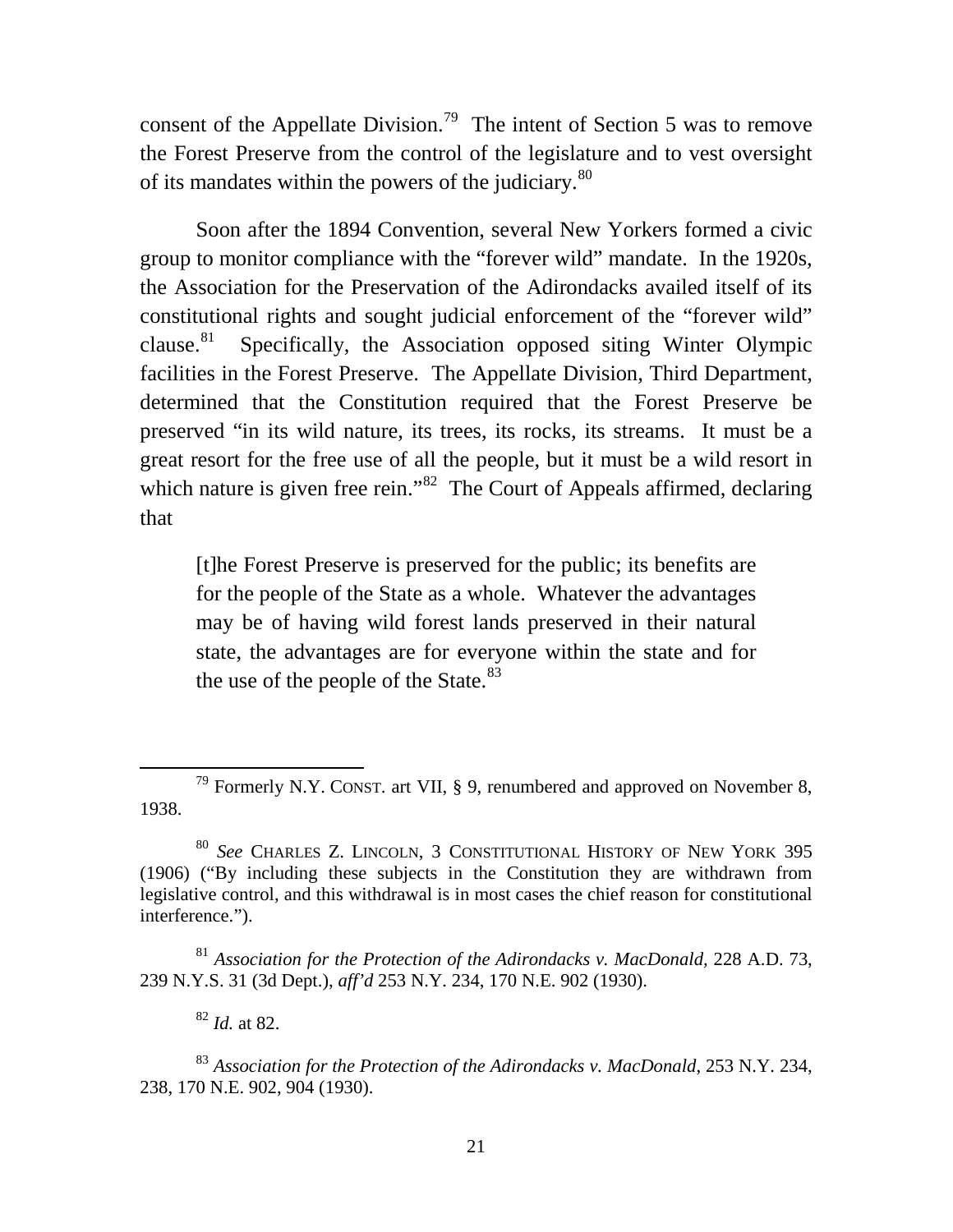Thus, the State's highest court has recognized that the people's rights in the Forest Preserve, established under Section 1, are effective and enforceable through Section 5. The means by which the public may access or enjoy the Forest Preserve can be regulated by the Legislature, but only if it does not infringe on the "wild" characteristics. $84$  Courts have had no difficulty construing and applying these straightforward principles.<sup>85</sup>

Although the "forever wild" clause itself is a model of clarity, the balance of Section 1 is unwieldy and unreadable. After the first two elegant sentences comes a dreary and prolix recitation of each specific exception amending the Constitution's rule of "forever wild."<sup>86</sup>

The text of Section 1 could easily be shortened and improved by authorizing a public roster of Forest Preserve Amendments. The roster can be maintained as an official record of amendments' terms, along with a record of land and waters that have been added to enlarge the Forest Preserve. Once an amendment has been adopted, derogation from "forever wild" is realized (such as when a road is built or lands transferred to allow a rural cemetery expanded in exchange for adding wild river lands to the Forest Preserve), and there would seem to be no reason for the Constitution

<span id="page-24-0"></span><sup>84</sup> *See id.* at 238-39, 170 N.E. at 904 ("Unless prohibited by the constitutional prohibition, the use and preservation are subject to the reasonable regulations of the Legislature.").

<span id="page-24-1"></span><sup>85</sup> *See* CITY BAR REPORT, *supra* note 14, at 627 ("This provision, first enacted in 1894, has been consistently enforced by the courts as a powerful tool to protect New York's irreplaceable natural resources."). For example, construing Court of Appeals precedent, the court in *Matter of Balsam Lake Anglers Club v. Dep't of Envtl. Conserv.,*  Supreme Court, Ulster County, found it clear "that insubstantial and immaterial cutting of timber-sized trees was constitutionally authorized in order to facilitate public use of the forest preserve so long as such use is consistent with the wild forest lands." 153 Misc. 2d 606, 609, 583 N.Y.S. 2d 119, 122 (Sup. Ct. Ulster Cnty. 1991), *aff'd,* 199 A.D.2d 852, 605 N.Y.S. 2d 795 (3d Dep't 1993), *app. withdrawn,* 83 N.Y.2d 907, 637 N.E.2d 280, 614 N.Y.S.2d 389 (Table) (1994).

<span id="page-24-2"></span><sup>86</sup> One commentator has referred to the amendments in Article XIV, Section 1, as reading like a road "gazetteer." PHILLIP G. TERRIE, CONTESTED TERRAIN: A NEW HISTORY OF NATURE AND PEOPLE IN THE ADIRONDACKS (2d ed. 2008).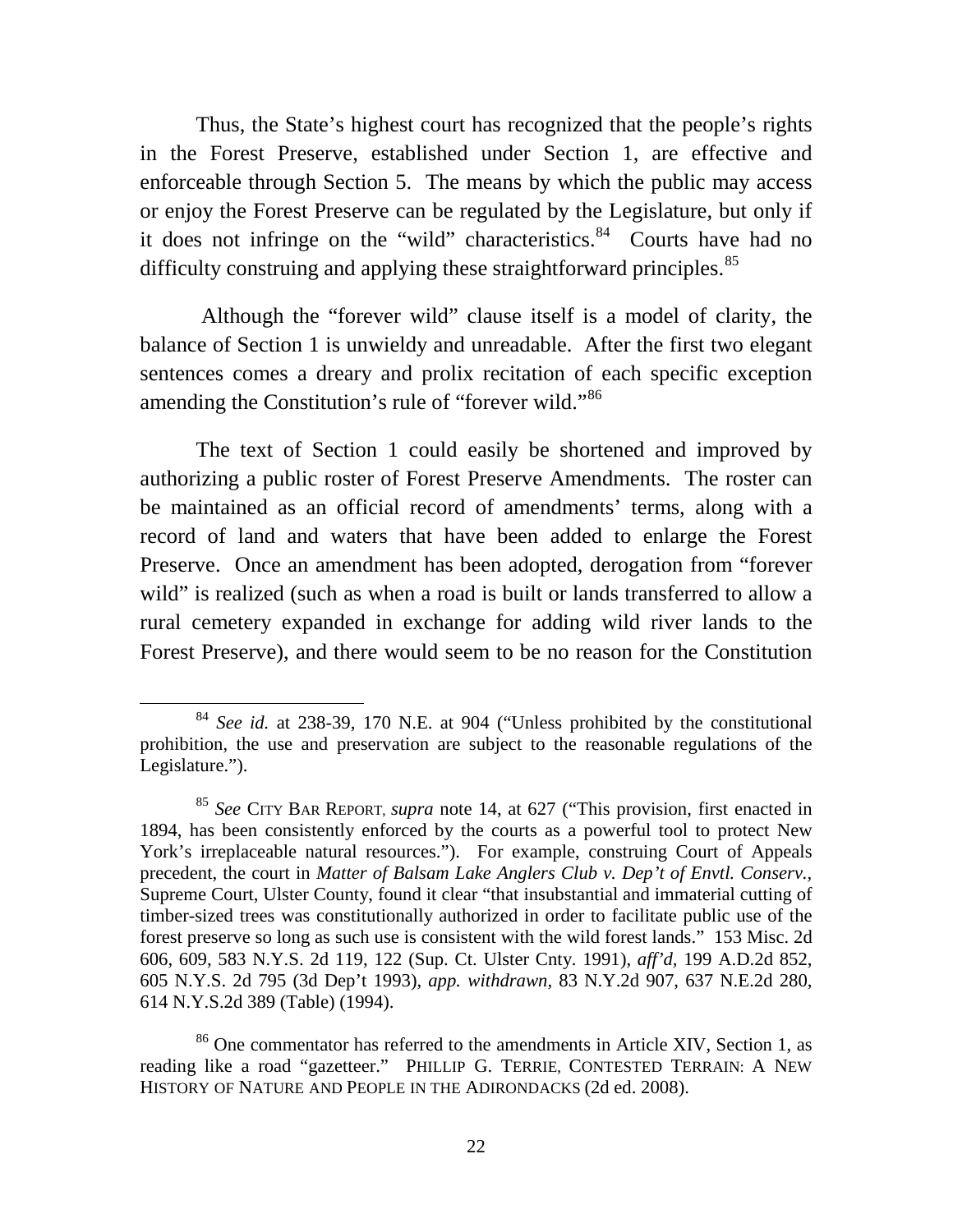to be used as an historical record of enactments. Indeed, when acres are added to the Forest Preserve, this fact does not appear in the Constitution, even though the "forever wild" safeguard applies to them at once.<sup>87</sup>

Also, the implicit reference in the first sentence of Section 1 to the 1[88](#page-25-1)5 Forest Act,<sup>88</sup> through the use of the phrase "as now fixed by law," appears redundant, since "now" has evolved and the Forest Preserve is defined today in the State Environmental Conservation Law.<sup>[89](#page-25-2)</sup> The excision of this phrase would shorten Section 1 without any substantive impact.

While subject to debate, the Forest Preserve's judicial enforcement provisions in Section 5 have proven to be effective.<sup>[90](#page-25-3)</sup> Section 5 anticipated by 78 years the enactment in 1972 of procedures for citizen suits, which appear in many environmental statutes, such as Section 505 of the federal Clean Water  $Act^{91}$  $Act^{91}$  $Act^{91}$  and its New York State analogue.<sup>[92](#page-25-5)</sup> Section 5 was

<sup>88</sup> 1885 N.Y. Laws ch. 283.

<span id="page-25-2"></span><span id="page-25-1"></span><sup>89</sup> *See* N.Y. ENVTL. CONSERV. LAW § 9-0101(6) ("The 'forest preserve' shall include the lands owned or hereafter acquired by the state within the county of Clinton, except the towns of Altona and Dannemora, and the counties of Delaware, Essex, Franklin, Fulton, Hamilton, Herkimer, Lewis, Oneida, Saratoga, Saint Lawrence, Warren, Washington, Greene, Ulster, and Sullivan . . . .").

<span id="page-25-3"></span><sup>90</sup> *Compare* GINSBERG, The Environment, *supra* note 4, at 320 ("This section is unusually restrictive in its limitation on citizens' suits. It may also prohibit other remedies such as damages. Thus, if trees are wrongfully destroyed in the Forest Preserve, the wrongdoer can be enjoined from further cutting, but a court may not be able to award damages to the state for the value of the trees destroyed." (citing *Matter of Oneida County Forest Preserve Council v. Wehle*, 309 N.Y 152, 128 N.E.2d 282 (1955)).

 $91$  33 U.S.C. § 1365.

<span id="page-25-5"></span><span id="page-25-4"></span><sup>92</sup> *See* N.Y. DEP'T OF ENVTL. CONSERV., DEE-19: CITIZEN SUIT ENFORCEMENT POLICY (July 23, 1994), http://www.dec.ny.gov/regulations/25226.html.

<span id="page-25-0"></span> $87$  In a similar vein, two noted commentators have suggested condensing the exceptions into a general exception. "For example, the section could be amended to delete everything after the second sentence and simply add to the end of the first sentence the words 'as heretofore guaranteed by constitutional provision." GALIE & BOPST, *House Cleaning, supra* note 15, at 1546.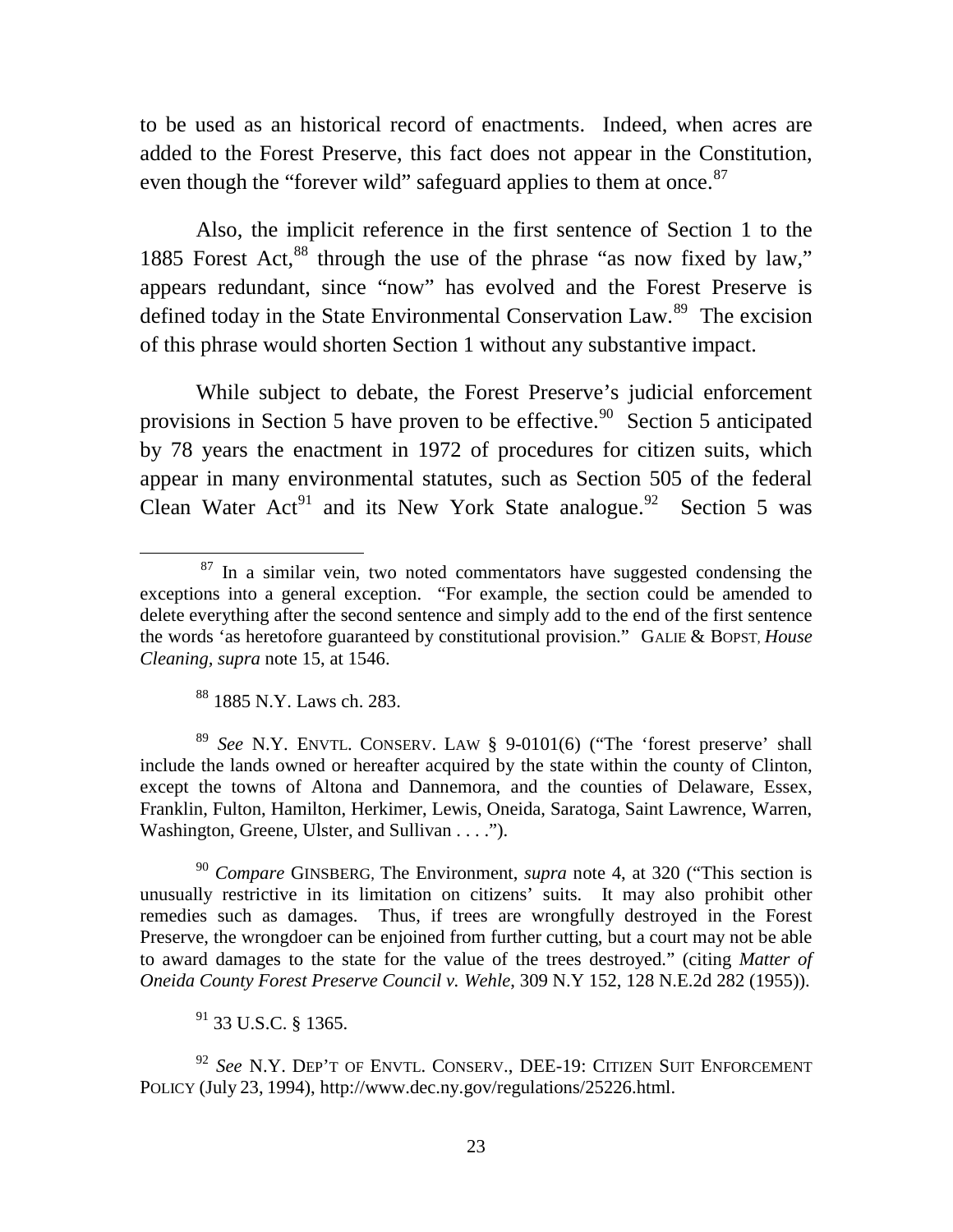adopted to permit enforcement of the "forever wild" mandate, and has not been used to enforce other potential rights within Article XIV.

#### **B. Section 2**

Adopted by the voters in 1913, Section 2 (known as the Burd Amendment) reserves up to 3% of the Forest Preserve for reservoirs and dams. However, in stark contrast to the forever wild mandate in Section 1, Section 2 is rarely used,  $93$  and has been contested whenever its provisions have been invoked.<sup>[94](#page-26-1)</sup>

Most notably, in 1953, by a vote of 1,002,462 to 697,279, the electorate approved an amendment that revoked the Legislature's power to provide for use of portions of the Forest Preserve for the construction of reservoirs to regulate the flow of streams.  $95$  As a consequence, Section 2 "was cancelled and withdrawn" to the extent that "the People of the State . . . rendered the lands of the State Forest Preserve inviolate for use in regulating the flow of streams."[96](#page-26-3)

Another example of public opposition to the placement of reservoirs and dams in the Forest Preserve occurred in 1955. Voters then defeated (1,622,196 to 613,727) a proposed amendment to use Forest Preserve lands

<span id="page-26-1"></span> $94$  For example, when proposals were made to flood the Moose River Valley with a dam, they were challenged in *Adirondack League Club v. Board of Black River Regulating Dist.*, 301 N.Y. 219, 93 N.E.2d 647 (1950).

<sup>95</sup> VOTES CAST FOR AND AGAINST, *supra* note 44.

<span id="page-26-0"></span> $93$  In 1915, the Legislature enacted the Machold Storage Law, which allowed a Water Power Commission in the Conservation Department to authorize dams. 1915 N.Y. Laws ch. 662. In general, use of Section 2 to site reservoirs for waterpower in the Forest Preserve has been highly contested; and section 2 has gone largely unused for municipal water supplies. While the Stillwater Reservoir was expanded in 1924, little other use was sought to be made of Forest Preserve lands, until the City of New York in the 1960s sought additional water sources.

<span id="page-26-3"></span><span id="page-26-2"></span><sup>96</sup> *Black River Regulating Dist. v. Adirondack League Club,* 307 N.Y. 475, 484, 121 N.E.2d 428, 430-31 (1954), *rearg. denied,* 307 N.Y. 906, 123 N.E.2d 562 (1954), *app. dismissed,* 351 U.S. 922 (1956).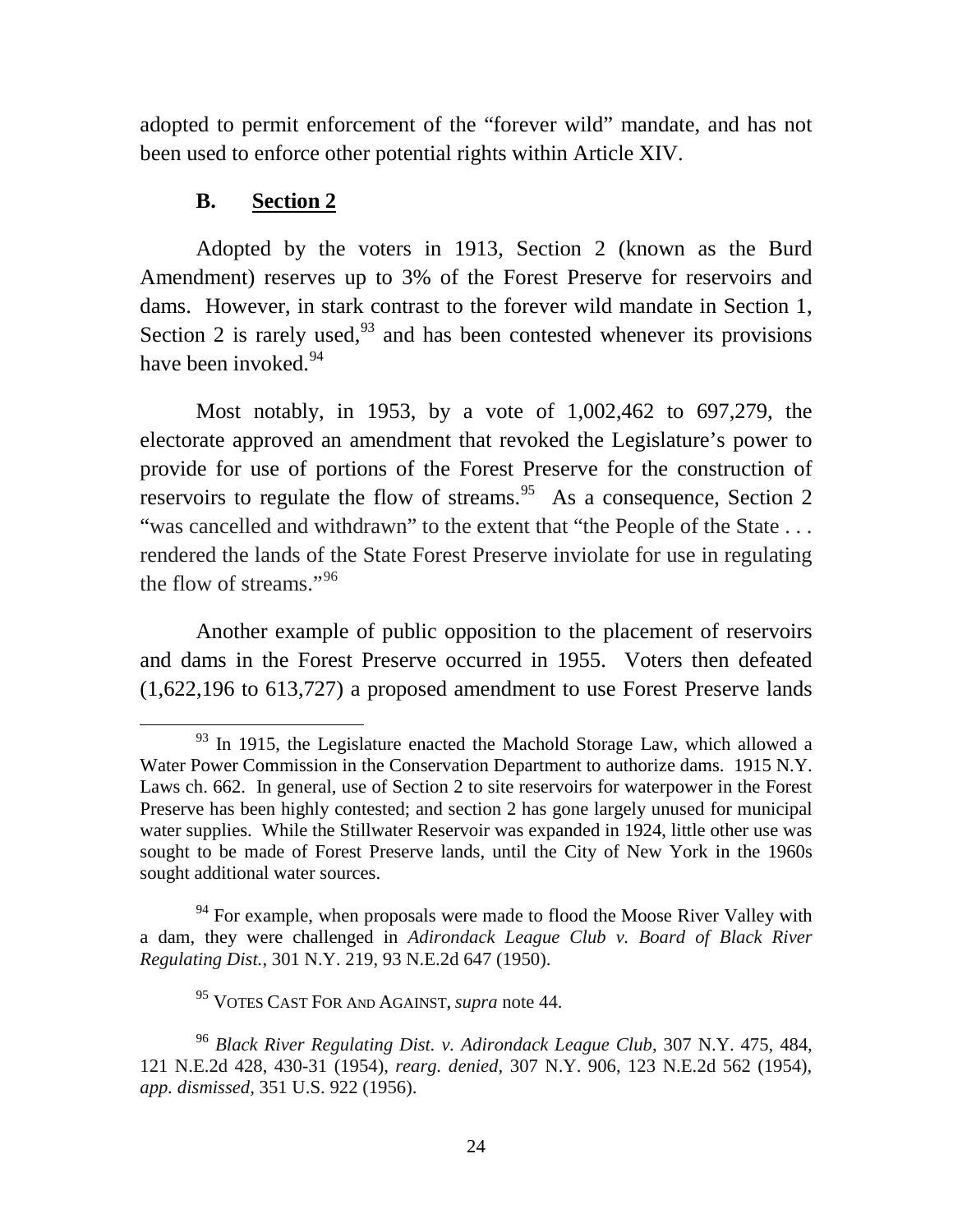for the construction and operation of the Panther Mountain reservoir to regulate the flow of the Moose and Black rivers. <sup>97</sup> Likewise, in 1947 Governor Thomas E. Dewey opposed proposals for constructing the proposed Higley Mountain Dam, which the Legislature authorized in the  $1920s.<sup>98</sup>$ 

In recent years, few reservoirs and dams have been constructed nationally, and even less in New York.<sup>99</sup> Worries that cities would deplete their water supplies have dissipated. Moreover, statutes enacted long after the adoption of Section 2 would constrain future attempts to place reservoirs, dams and the like in the Forest Preserve. For example, among the provisions of the Environmental Conservation Law is protection of the extensive fresh water wetlands found in the Adirondacks,<sup>[100](#page-27-3)</sup> along with rules for environmental impact assessment,  $101$  both of which would restrict any contemplated use of Section 2.[102](#page-27-5)

<sup>100</sup> *See* N.Y. ENVTL. CONSERV. LAW art. 24; N.Y. COMP. CODES R. & REGS. tit. 6.

<span id="page-27-4"></span><span id="page-27-3"></span> $101$  N.Y. ENVTL. CONSERV. LAW art. 8 (the "State Environmental Quality Review Act" or "SEQRA").

<span id="page-27-0"></span><sup>&</sup>lt;sup>97</sup> VOTES CAST FOR AND AGAINST, *supra* note 44; GRAHAM, THE ADIRONDACK PARK, *supra* note 26, at 206-07.

<span id="page-27-1"></span><sup>98</sup> PAUL SCHNEIDER, THE ADIRONDACKS: A HISTORY OF AMERICA'S FIRST WILDERNESS 291-94 (1998).

<span id="page-27-2"></span> $99$  In 2014, the Lake Placid Village Dam was removed from the Chubb River. In 2015, the Saw Mill Dam in Willsboro was removed from the Bouquet River. There is an increasing nationwide trend of dam removals to restore ecological systems. *See* AMERICAN RIVERS, MAP OF U.S. DAMS REMOVED SINCE 1916, https://www.americanrivers.org/threats-solutions/restoring-damaged-rivers/dam-removalmap/.

<span id="page-27-5"></span> $102$  Beyond locating possible dam sites, enabling legislation would be required to select the sites, in addition to further constitutional amendments to remove the sites chosen along with access roads for construction equipment, eminent domain procedures to condemn private or other public rights unavoidably impacted by the dam and reservoirs, and appropriations to pay for the dam construction.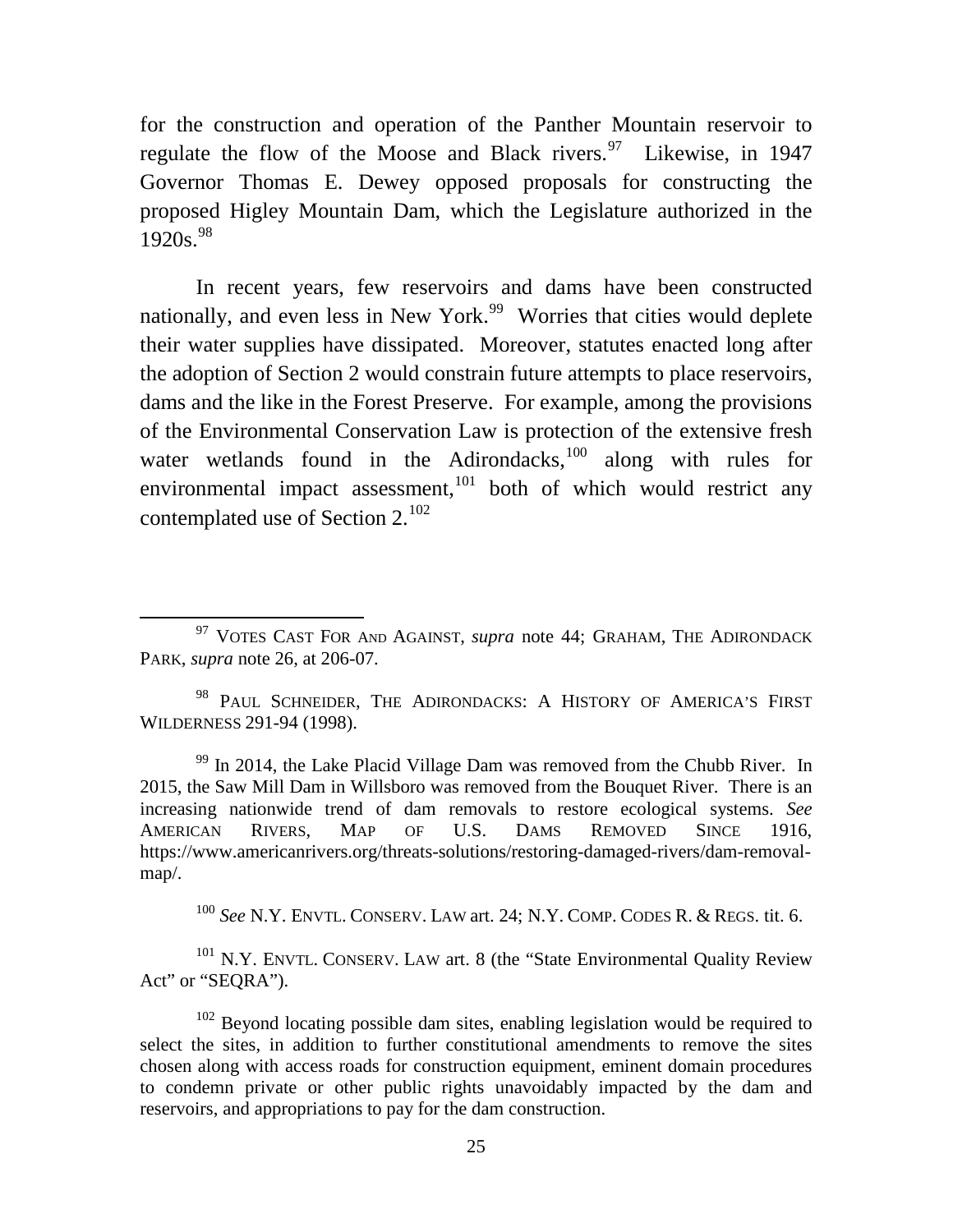Thus, a question exists as to whether Section 2 continues to serve a constitutional purpose and should remain part of New York's fundamental law. As noted, Section 2 has rarely been invoked, and any future use of it would be constrained by statute. Arguably, too, the repeal of Section 2 from the Constitution would enhance Section 1's "forever wild" norms.

#### **IV. THE CONSERVATION BILL OF RIGHTS, SECTION 4**

Although Section 4 was intended to be a "Conservation Bill of Rights,"[103](#page-28-0) it is debatable whether it has attained fundamental constitutional stature. After Section 4's adoption, and at the request of Governor Rockefeller in 1970, the legislature authorized a codification of the 1911 Conservation Law, which it then re-enacted in 1972 as the Environmental Conservation Law. The Legislature thereafter enacted new legislation, including the State's Endangered Species Act,<sup>[104](#page-28-1)</sup> Tidal and Freshwater Wetlands Acts,<sup>[105](#page-28-2)</sup> Wild and Scenic Rivers Act,<sup>[106](#page-28-3)</sup> and New York's implementing statutes for the federal Clean Air Act, $^{107}$  $^{107}$  $^{107}$  Clean Water Act, $^{108}$  $^{108}$  $^{108}$ and laws on solid<sup>[109](#page-28-6)</sup> and hazardous wastes.<sup>[110](#page-28-1)</sup>

<sup>104</sup> 1970 N.Y. Laws ch. 1047 & 1048; N.Y. ENVTL. CONSERV. LAW § 11-0535.

<span id="page-28-2"></span><span id="page-28-1"></span><sup>105</sup> N.Y. ENVTL. CONSERV. LAW art. 24 (Freshwater wetlands) and art. 25 (Tidal wetlands).

<sup>106</sup> 1972 N.Y. Laws ch. 869 ; N.Y. ENVTL. CONSERV. LAW art. 24, tit. 22.

<span id="page-28-4"></span><span id="page-28-3"></span><sup>107</sup> The Clean Air Act of 1970, Pub. L. No. 88-206, 77 Stat. 392 (1970), *codified at* 42 U.S.C. §§ 7401, *et seq.*, implemented in New York as N.Y. Comp. Codes R. & Regs. tit. 6, §§ 200, *et seq*.; *see Friends of the Earth v. Carey*, 552 F.2d 25 (2d Cir. 1977), *cert denied* 434 U.S. 902 (1977).

<span id="page-28-5"></span><sup>108</sup> *See* Federal Water Pollution Control Act Amendments of 1972, Pub. L. No. 92-500, 86 Stat. 816 (1972), *codified at* 33 U.S.C. § 1251, *et seq.* (the "CLEAN WATER

<span id="page-28-6"></span><span id="page-28-0"></span> $103$  Proposals for strengthening the environmental rights in the Constitution predate the 1967 Convention. *See, e.g.*, ANNUAL REPORT OF THE JOINT LEGISLATIVE COMM. ON CONSERV., NAT'L RES. AND SCENIC BEAUTY, Legislative Document No. 13 (1967). On the continuing debate over a broader environmental rights, *see* CAROLE L. GALLAGHER, *Movement to Create an Environmental Bill of Rights: From Earth Day 1970 to the Present*, 9 FORDHAM ENVTL. L.J. 107, 107 (1997).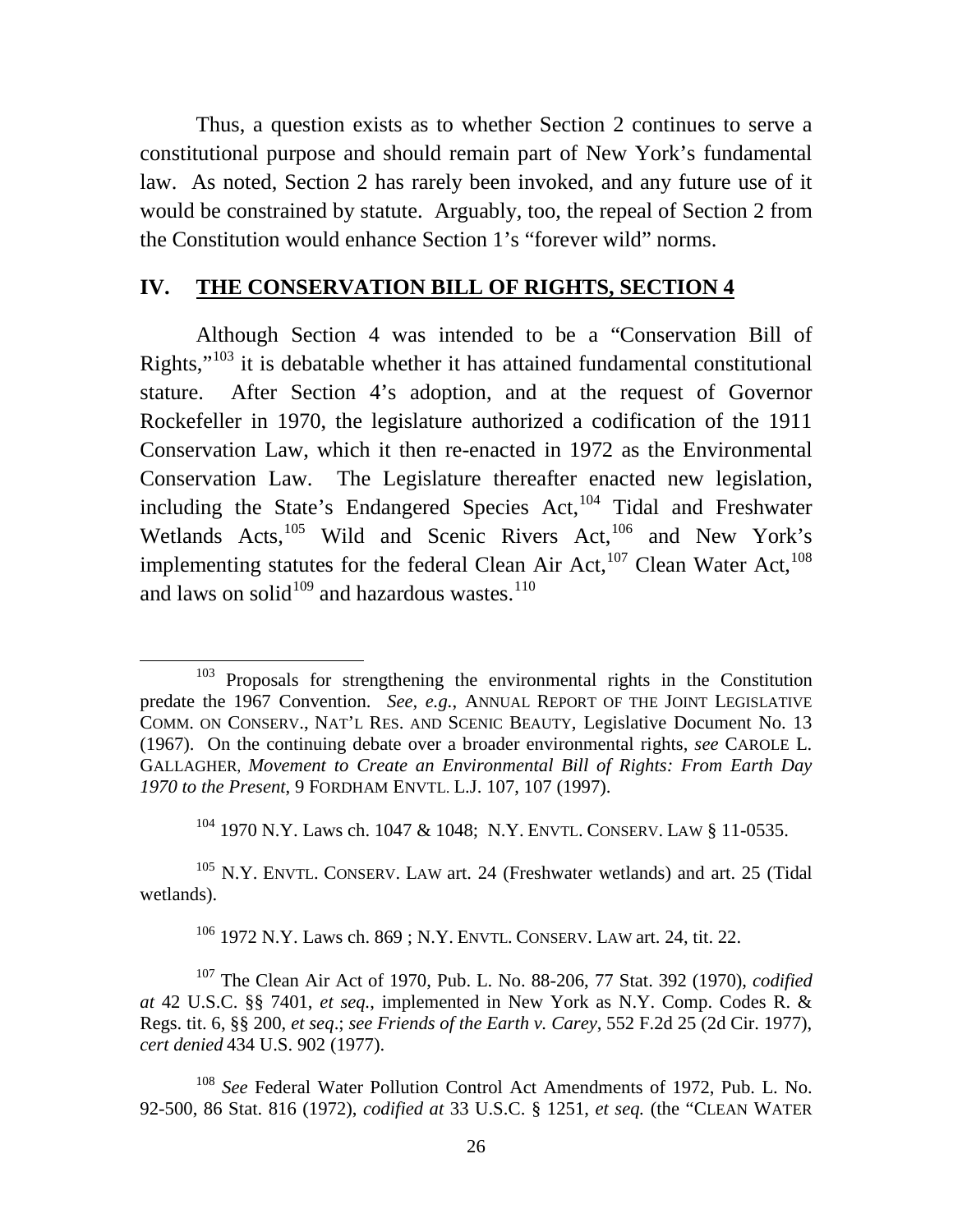In one sense, the broad policy goals of the Conservation Bill of Rights have been realized through federal and State environmental statutes.<sup>111</sup> In fact, Section 4 was enacted on the eve of the first "Earth Day" in 1970, which was a time when the State suffered severe water and air pollution, acute loss of wetlands and species, and widespread contamination of hazardous and toxic waste. It was apparent that the voters in 1969 wanted a constitutional mandate to oblige government to restore and secure their environmental public health and quality of life, and the Legislature responded accordingly.

In another sense, the more profound environmental rights contemplated by Section 4 have not been effectuated. Section 4 expressly provides for State acquisition of lands for a "state nature and historical preserve" located outside the Forest Preserve.<sup>[112](#page-29-1)</sup> Although this provision has been on the books for nearly fifty years "with questionable effect," $113$  the State has not established a "Preserve" for natural resources and scenic beauty, either on par with the Forest Preserve or with such preserves in other states. $^{114}$ 

<sup>109</sup> The Resource Conservation and Recovery Act of 1976 (RCRA), Pub. L. No. 94-580, 90 Stat. 2795 (1976), *codified at* 42 U.S.C. 6901, *et seq*.; N.Y. ENVTL. CONSERV. LAW art. 27.

<sup>110</sup> N.Y. ENVTL. CONSERV. LAW art. 27, tit. 9 *and* N.Y. Comp. Codes R. & Regs. tit. 6, §§ 200, *et seq*.

<span id="page-29-0"></span><sup>111</sup> *See* GALIE, REFERENCE GUIDE, *supra* note 2, at 251 ("Protection of the kind envisaged by this section had already been provided by statute, at least in part. . . . The broad policy goals of this section were implemented by statues in the 1970s.").

 $112$  N.Y. CONST. art. XIV, § 4.

 $\overline{\phantom{a}}$ 

<sup>113</sup> GINSBERG, The Environment, *supra* note 4, at 326.

<span id="page-29-3"></span><span id="page-29-2"></span><span id="page-29-1"></span> $114$  Comparable provisions are found in the states of Arkansas, Florida, Hawaii, Illinois, Indiana, Maryland, Michigan, New Jersey, North Carolina, Ohio, Oregon, Pennsylvania, Virginia and Washington. *See* Frank P. Grad, 10 TREATISE ON

ACT"); N.Y. ENVTL. CONSERV. LAW art. 17; N.Y. Comp. Codes R. & Regs. tit. 6, §§ 750, *et seq.*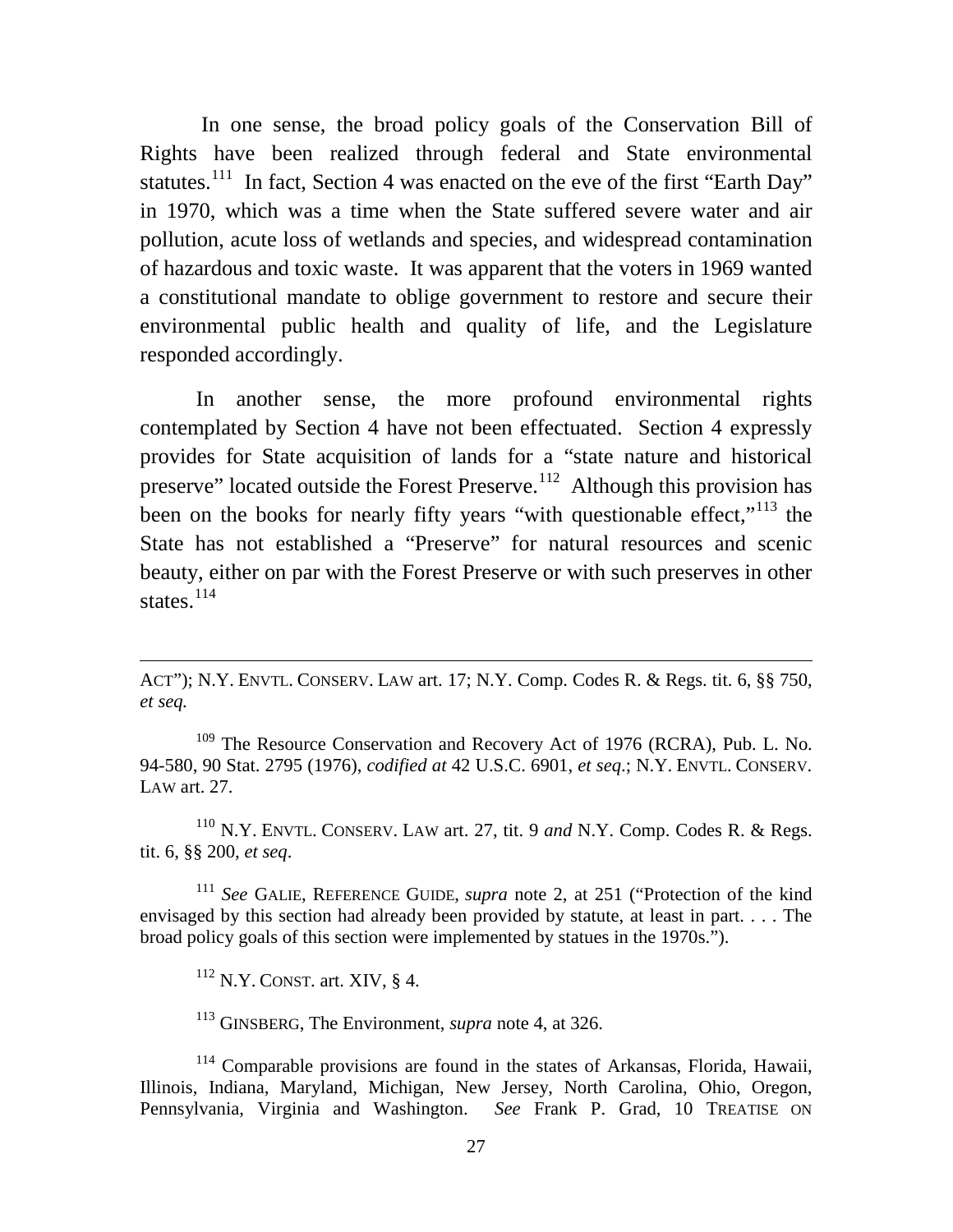Furthermore, Section 4 does not appear to be self-executing. At least one court has held that Section 4's provisions afford no constitutionallyprotected property right enforceable by courts.<sup>115</sup> Hence, the provision amounts to little more than an exhortation for the government to  $act<sup>116</sup>$  $act<sup>116</sup>$  $act<sup>116</sup>$ . Citizens apparently cannot seek judicial enforcement of the Conservation Bill of Rights, as they can the "forever wild" clause.<sup>117</sup>

Over 20 years ago, Professor William R. Ginsberg argued that New York should move "toward 'self-executing' status for the existing constitutional statement of environmental goals."<sup>118</sup> He recommended converting the general language of Section 4 into a specific "environmental right," such as exists in other states. For example, the constitution for the Commonwealth of Pennsylvania provides:

The people have a right to clean air, pure water, and to the preservation of the natural, scenic, historic and aesthetic values of the environment. Pennsylvania's public natural resources are

ENVIRONMENTAL LAW  $\S$  10.03(v) (1986). Although laws in New York exist to protect wild plants and biodiversity, sufficient funding has not been provided to implement them nor integrated them with Article XIV's provisions. *See* PHILIP WEINBERG, *Practice Commentaries,* N.Y. ENVTL. CONSERV. LAW § 3-0302, at 54 (McKinney's 2005).

<span id="page-30-0"></span>115 *See Leland v. Moran,* 235 F.Supp.2d 153, 169 (N.D.N.Y. 2002) ("Article 14, section 4 of the New York State Constitution requires the legislature to include adequate provision for the abatement of various types of pollution. It has done so by enacting the ECL [Environmental Conservation Law]. Nothing in the language of this constitutional provision sufficiently restricts the DEC's discretion in enforcing the ECL such that it provides plaintiffs with a source of a constitutionally protected property right."), *aff'd,* 80 Fed. Appx. 133, 2003 WL 22533185 (2d Cir. 2003).

<span id="page-30-1"></span><sup>116</sup> *See* GINSBERG, The Environment, *supra* note 4, at 320 ("This section is similar to other provision of other state constitutions that mandate state legislatures to enact environmentally protective legislation. The efficacy of such provisions is limited. Courts usually refuse to compel legislatures to act on the basis of constitutional mandates. Since the judiciary is a coordinate branch of government, it does not have the power to compel the legislature to act in a purely legislative function.") (citations omitted).

<span id="page-30-2"></span><sup>117</sup> *See id.* 

 $\overline{\phantom{a}}$ 

<span id="page-30-3"></span><sup>118</sup> *Id.* at 326 (Conclusion #2).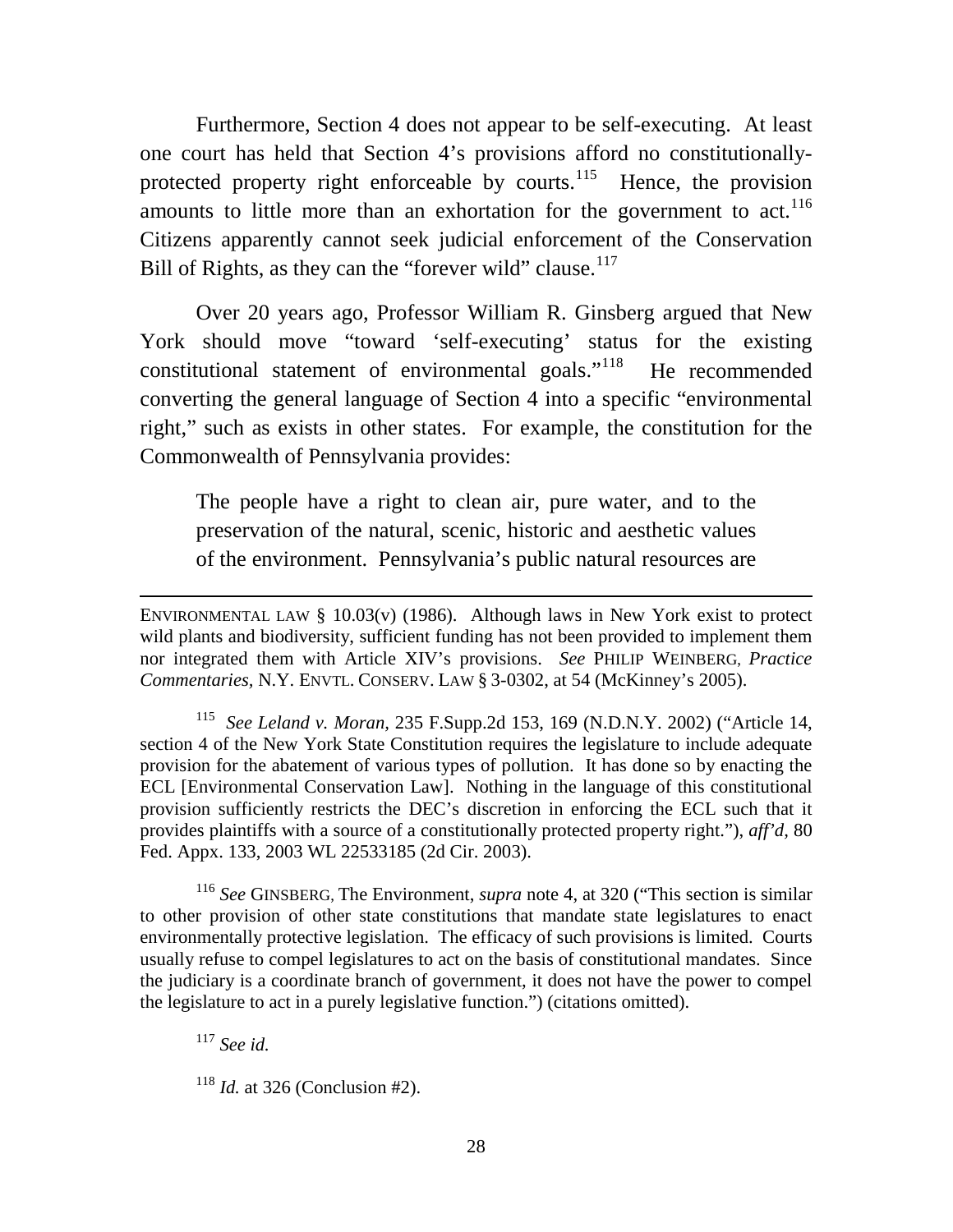the common property of all the people, including generations yet to come. As trustee of these resources, the Commonwealth shall conserve and maintain them for the benefit of the people.<sup>119</sup>

Florida,<sup>[120](#page-31-1)</sup> Hawaii,<sup>[121](#page-31-2)</sup> Illinois,<sup>[122](#page-31-3)</sup> and Montana<sup>[123](#page-31-4)</sup> provide comparable constitutional environmental rights (as do 174 nations),  $124$  and 19 states provide constitutional rights for hunting and fishing.<sup>125</sup> Establishing such rights in state constitutions serve varied objectives,  $126$  and afford a unique dimension of environmental protection.<sup>[127](#page-31-4)</sup>

<span id="page-31-1"></span><sup>120</sup> FLA. CONST. art. II,  $\S$  7 ("It shall be the policy of the state to conserve and protect its natural resources and scenic beauty. Adequate provision shall be made by law for the abatement of air and water pollution and of excessive and unnecessary noise.").

<span id="page-31-2"></span><sup>121</sup> HAW. CONST. art. XI, § 9 ("Each person has the right to a clean and healthful environment, as defined by laws relating to environmental quality, including control of pollution and conservation, protection and enhancement of natural resources. Any person may enforce this right against any party, public or private, through appropriate legal proceedings, subject to reasonable limitations and regulation as provided by law.").

<span id="page-31-3"></span><sup>122</sup> ILL. CONST. art. XI,  $\S$  2 ("Each person has the right to a healthful environment. Each person may enforce this right against any party, governmental or private, through appropriate legal proceedings subject to reasonable limitation and regulation as the General Assembly may provide by law.").

<span id="page-31-4"></span><sup>123</sup> MONT. CONST. art. II, § 3 ("All persons are born free and have certain inalienable rights. They include the right to a clean and healthful environment and the rights of pursuing life's basic necessities . . . .").

<sup>124</sup> DAVID R. BOYD, THE RIGHTS REVOLUTION *passim* (2012).

<span id="page-31-6"></span><span id="page-31-5"></span>125 *See* NAT'L CONFERECE OF STATE LEGISLATURES, *State Constitutional Right to Hunt and Fish* (Nov. 9, 2015), http://www.ncsl.org/research/environment-and-naturalresources/state-constitutional-right-to-hunt-and-fish.aspx.

<span id="page-31-7"></span><sup>126</sup> *See* ART ENGLISH & JOHN J. CARROL, *State Constitutions and Environmental Bills of Rights*, *in* COUNCIL OF STATE GOVERNMENTS, THE BOOK OF THE STATES 18 (2015), http://knowledgecenter.csg.org/kc/content/state-constitutions-and-environmental-

<span id="page-31-0"></span><sup>&</sup>lt;sup>119</sup> PA. CONST. art. I, § 27. The Pennsylvania Supreme Court gave direct effect to this provision in *Robinson Township, Washington Cnty., Pa. et al. v. Commonwealth,* 623 Pa. 564, 683-87, 83 A.3d 901, 974-977 (Pa. 2013).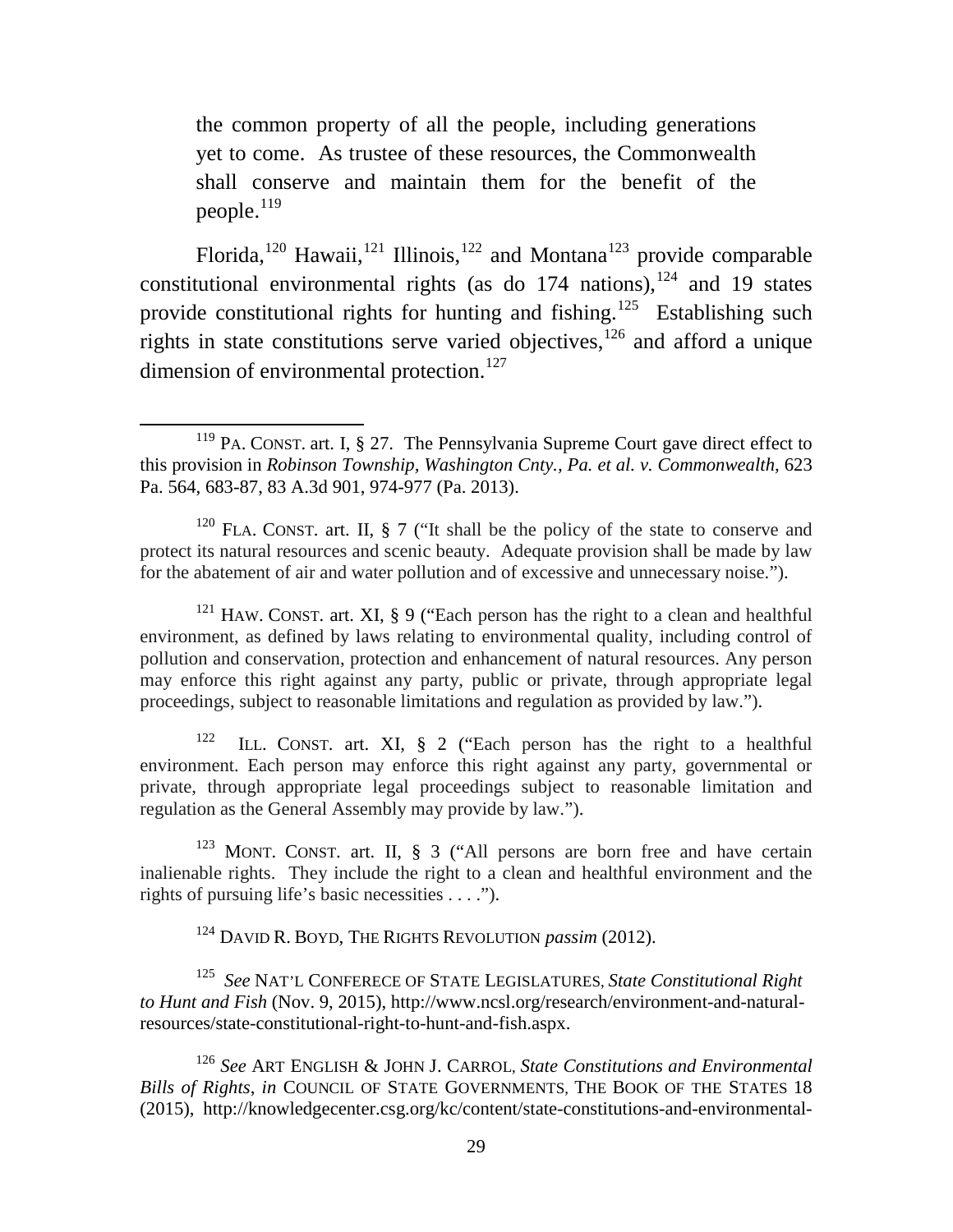But it is by no means clear that New York would benefit from the inclusion in the State Constitution of a self-executing environmental right. Current State and federal law provide ample environmental protections, and regulators already police environmentally harmful conduct. Judicial review of most environmental issues is readily available under Article 78 of the Civil Practice Law & Rules, and citizen suits can be brought to authorize enforcement of most environmental statutes.<sup>128</sup> Thus, it is debatable whether the addition of a self-executing constitutional environmental right could do more; indeed, it might even lead to needless, duplicative litigation, which would discourage economic development, especially in economicallydepressed regions of the State.

To be sure, though, there is another side of the argument. Arguably, the narrow scope of Section 4 in Article XIV is insufficient to address New York's new environmental challenges. In 1894, the destruction of forests was deemed a crisis worthy of constitutional reform. The "forever wild" mandate was thus born. In 1969, pollution presented a comparable crisis. The "Conservation Bill of Rights" was thus created.<sup>[129](#page-32-1)</sup> Today's analogue may be impacts associated with climate change, as evaluated in reports by

bills-rights; *see also* JAMES R. MAY, PRINCIPLES OF CONSTITUIONAL ENVIRONMENTAL LAW *passim* (2011).

<sup>127</sup> *See generally,* JOHN C. DERNBACH, JAMES R. MAY & KENNETH T. KRISTL, *Robinson Township v. Commonwealth of Pennsylvania*: *Examination and Implications,* 67 RUTGERS L.J. 1169 (2015).

128 *See, e.g.,* CLEAN WATER ACT § 505; *supra* note 92.

 $\overline{\phantom{a}}$ 

<span id="page-32-1"></span><span id="page-32-0"></span><sup>129</sup> Environmental constitutionalism began in New York, and was expanded in 1969, influenced in part by Dr. Rachel Carson's seminal book, *Silent Spring.* Dr. Carson wrote that "[i]f the Bill of Rights contains no guarantees that a citizen shall be secure against lethal poisons distributed either by private individuals or by public officials, it is surely only because our forefathers, despite their considerable wisdom and foresight, could conceive of no such problem." RACHEL CARSON, SILENT SPRING 12-13 (1962).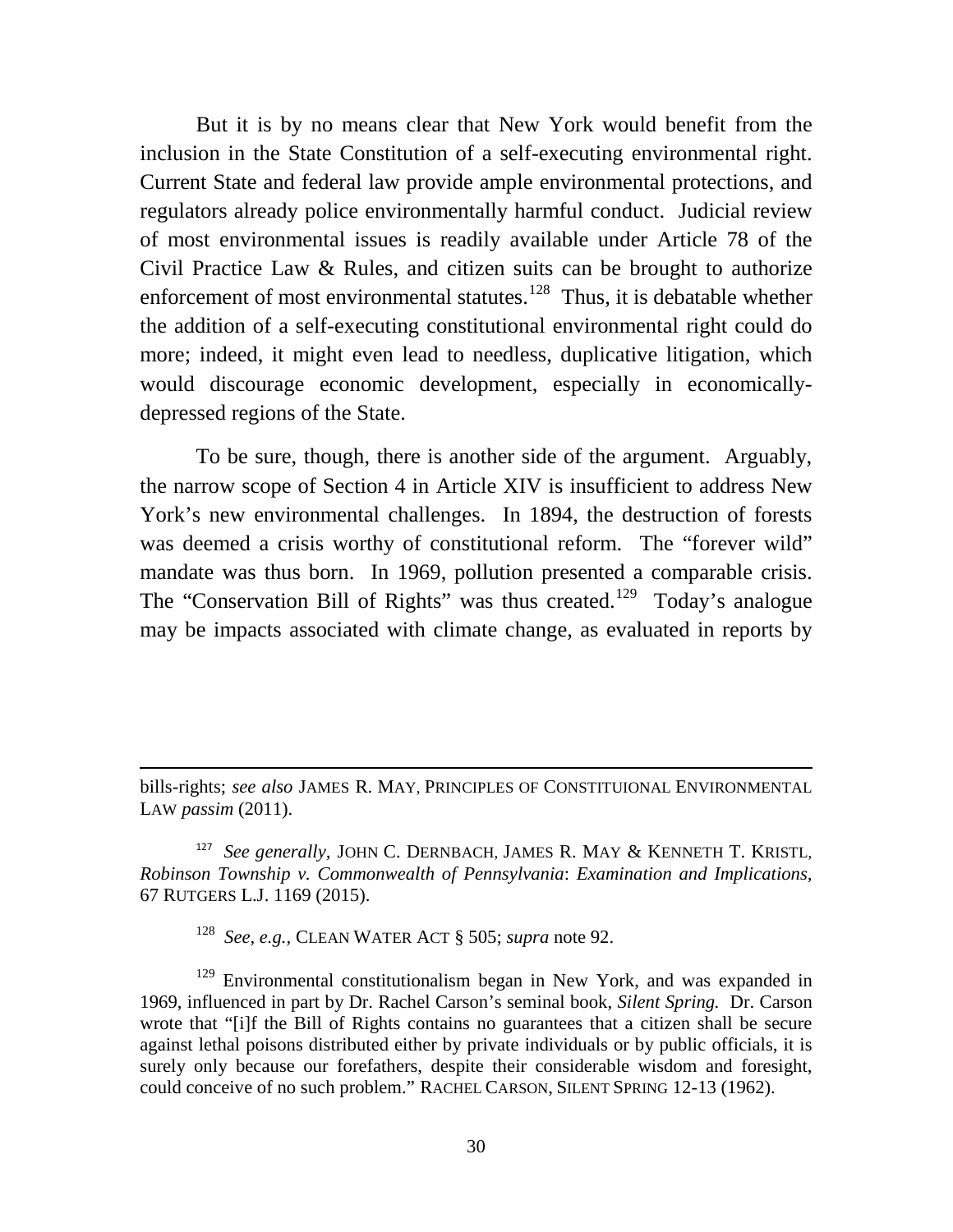the New York Academy of Sciences,<sup>[130](#page-33-0)</sup> the U.S. National Academy of Sciences,<sup>[131](#page-33-1)</sup> and the Intergovernmental Panel on Climate Change.<sup>[132](#page-33-2)</sup>

### **CONCLUSION**

In 2017, voters will have a unique opportunity to debate whether the provisions of the State Constitution's conservation article, Article XIV, are sufficient to meet current needs or can otherwise be improved. As this report illustrates, Article XIV presents opportunities to simplify its text, address obsolete aspects, and to consider how to enhance its effectiveness. At a minimum, if and when the State establishes a preparatory constitutional commission, it has ample reason to carefully study Article XIV.

<span id="page-33-0"></span><sup>130</sup> *See* NEW YORK CITY PANEL OF CLIMATE CHANGE, *Building the Knowledge Base for Climate Resiliency: New York City Panel on Climate Change 2015 Report*, 1336 ANNALS N.Y. ACAD. SCI. 1-150 (2015), [http://onlinelibrary.wiley.com/doi/10.1111/nyas.2015.1336.issue-1/issuetoc.](http://onlinelibrary.wiley.com/doi/10.1111/nyas.2015.1336.issue-1/issuetoc)

<span id="page-33-1"></span><sup>131</sup> *See* U.S. NAT'L ACAD. OF SCI. & U.K. ROYAL SOCIETY, *Climate Change: Evidence and Causes* (2014), nas-sites.org/americasclimatechoices.

<span id="page-33-2"></span><sup>132</sup> *See* INTERGOVT'L PANEL ON CLIMATE CHANGE, *Fifth Assessment Report*  (2013-14), [https://www.ipcc.ch/report/ar5/.](https://www.ipcc.ch/report/ar5/) *Fifth Assessment Report.*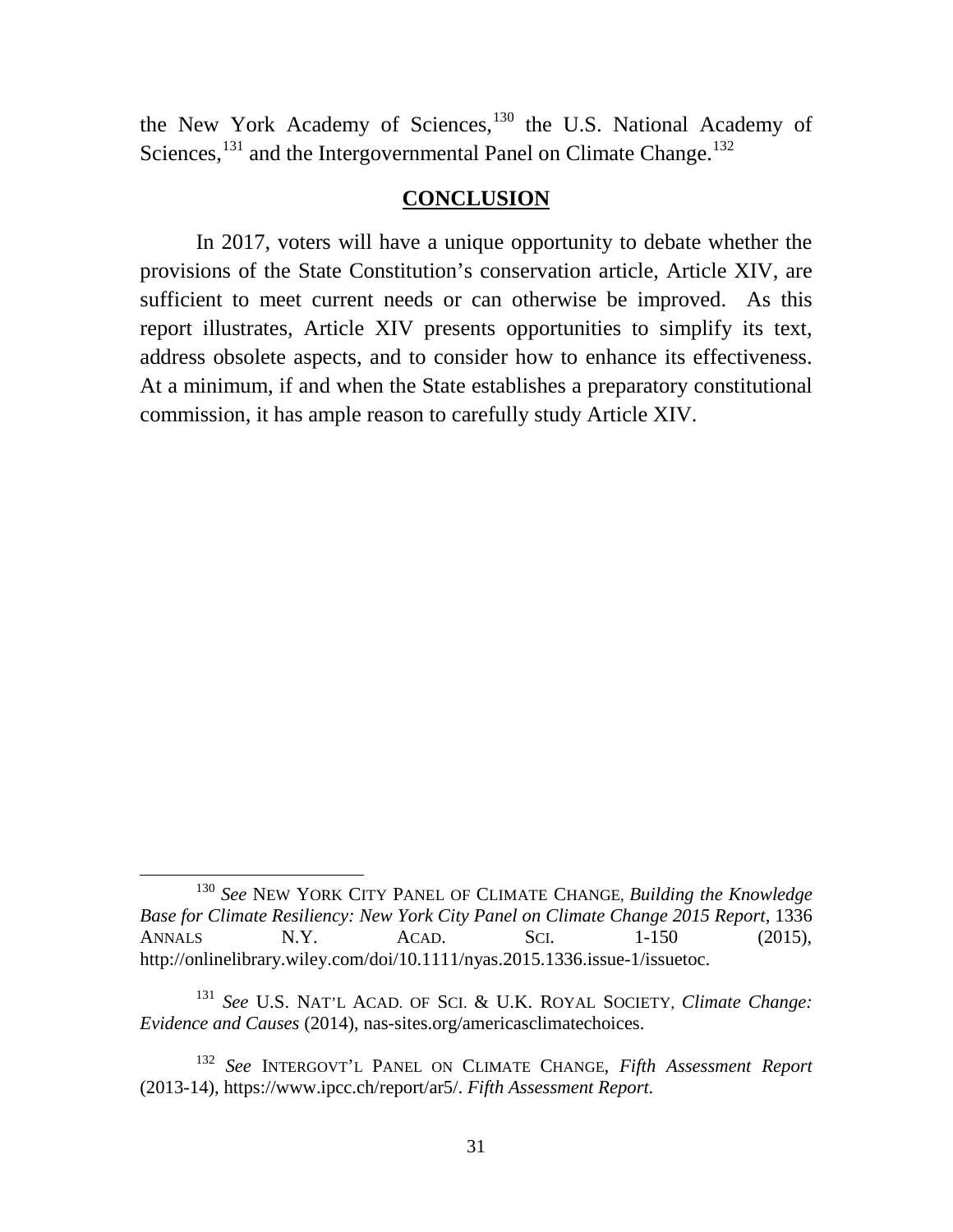#### **APPENDIX A**

#### **ARTICLE XIV**

#### **CONSERVATION**

#### {Text, annotated with subject headings in brackets}

## **[Forest preserve to be forever kept wild; authorized uses and exceptions]**

Section [1](#page-34-0).<sup>1</sup> *The lands of the state, now owned or hereafter acquired, constituting the forest preserve as now fixed by law, shall be forever kept as wild forest lands. They shall not be leased, sold or exchanged, or be taken by any corporation, public or private, nor shall the timber thereon be sold, removed or destroyed.* (Italics added.)

Nothing herein contained shall prevent the state from constructing, completing and maintaining any highway heretofore specifically authorized by constitutional amendment, nor from constructing and maintaining to federal standards federal aid interstate highway route five hundred two from a point in the vicinity of the city of Glens Falls, thence northerly to the vicinity of the villages of Lake George and Warrensburg, the hamlets of South Horicon and Pottersville and thence northerly in a generally straight line on the west side of Schroon Lake to the vicinity of the hamlet of Schroon, then continuing northerly to the vicinity of Schroon Falls, Schroon River and North Hudson, and to the east of Makomis Mountain, east of the hamlet of New Russia, east of the village of Elizabethtown and continuing northerly in the vicinity of the hamlet of Towers Forge, and east of Poke-O-Moonshine Mountain and continuing northerly to the vicinity of the village

<span id="page-34-0"></span><sup>1</sup>  $^1$  Article 14 was formerly Section 7 of N.Y. CONST. art. VII in the Constitution of 1894. Renumbered and amended by Constitutional Convention of 1938 and approved by vote of the people November 8, 1938; further amended by vote of the people November 4, 1941; November 4, 1947; November 5, 1957; November 3, 1959; November 5, 1963; November 2, 1965; November 6, 1979; November 8, 1983; November 3, 1987; November 5, 1991; November 7, 1995; November 6, 2007; November 3, 2009; November 5, 2013.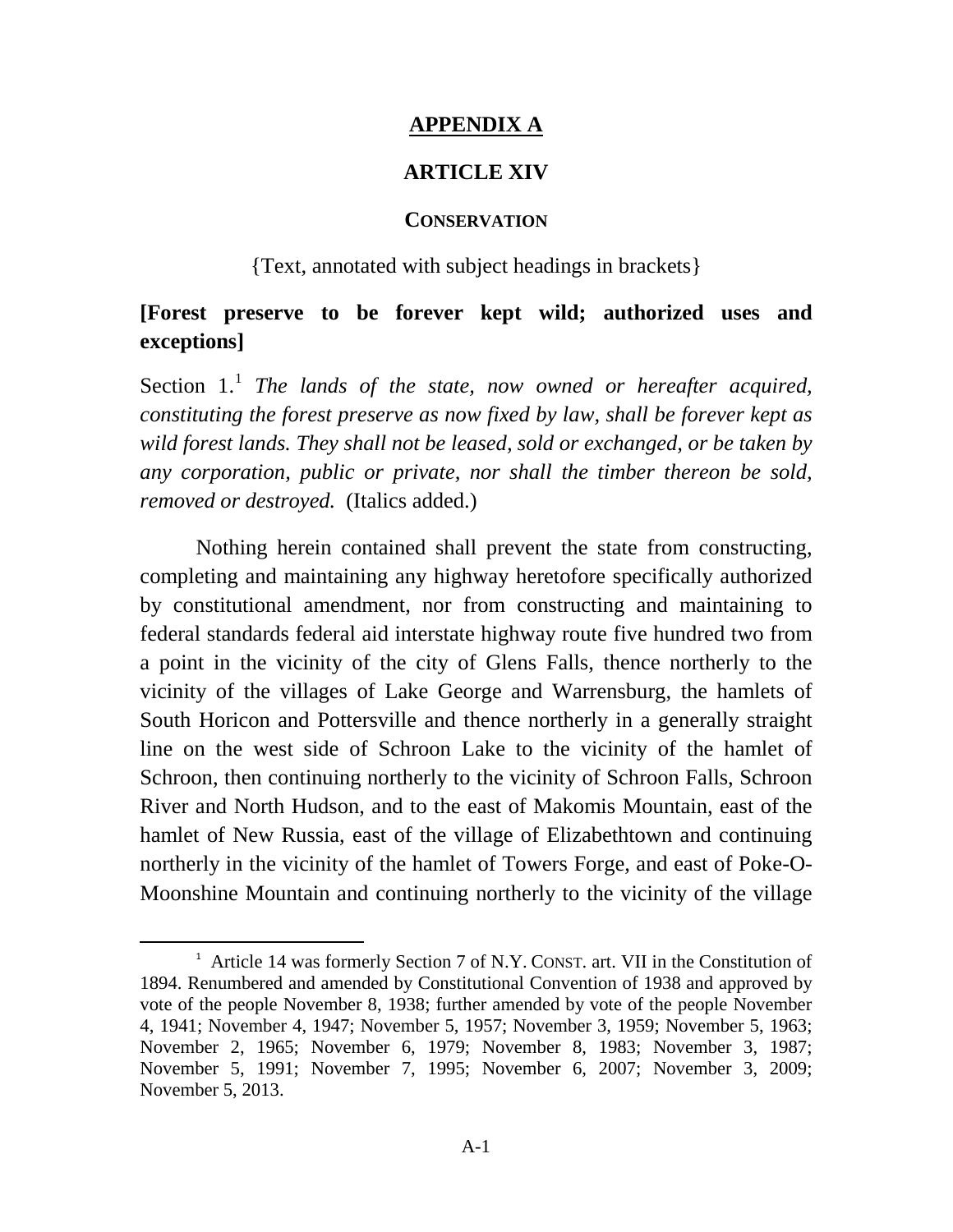of Keeseville and the city of Plattsburgh, all of the aforesaid taking not to exceed a total of three hundred acres of state forest preserve land, nor from constructing and maintaining not more than twenty-five miles of ski trails thirty to two hundred feet wide, together with appurtenances thereto, provided that no more than five miles of such trails shall be in excess of one hundred twenty feet wide, on the north, east and northwest slopes of Whiteface Mountain in Essex county, nor from constructing and maintaining not more than twenty-five miles of ski trails thirty to two hundred feet wide, together with appurtenances thereto, provided that no more than two miles of such trails shall be in excess of one hundred twenty feet wide, on the slopes of Belleayre Mountain in Ulster and Delaware counties and not more than forty miles of ski trails thirty to two hundred feet wide, together with appurtenances thereto, provided that no more than eight miles of such trails shall be in excess of one hundred twenty feet wide, on the slopes of Gore and Pete Gay mountains in Warren county, nor from relocating, reconstructing and maintaining a total of not more than fifty miles of existing state highways for the purpose of eliminating the hazards of dangerous curves and grades, provided a total of no more than four hundred acres of forest preserve land shall be used for such purpose and that no single relocated portion of any highway shall exceed one mile in length.

Notwithstanding the foregoing provisions, the state may convey to the village of Saranac Lake ten acres of forest preserve land adjacent to the boundaries of such village for public use in providing for refuse disposal and in exchange therefore the village of Saranac Lake shall convey to the state thirty acres of certain true forest land owned by such village on Roaring Brook in the northern half of Lot 113, Township 11, Richards Survey.

Notwithstanding the foregoing provisions, the state may convey to the town of Arietta twenty-eight acres of forest preserve land within such town for public use in providing for the extension of the runway and landing strip of the Piseco airport and in exchange therefor the town of Arietta shall convey to the state thirty acres of certain land owned by such town in the town of Arietta.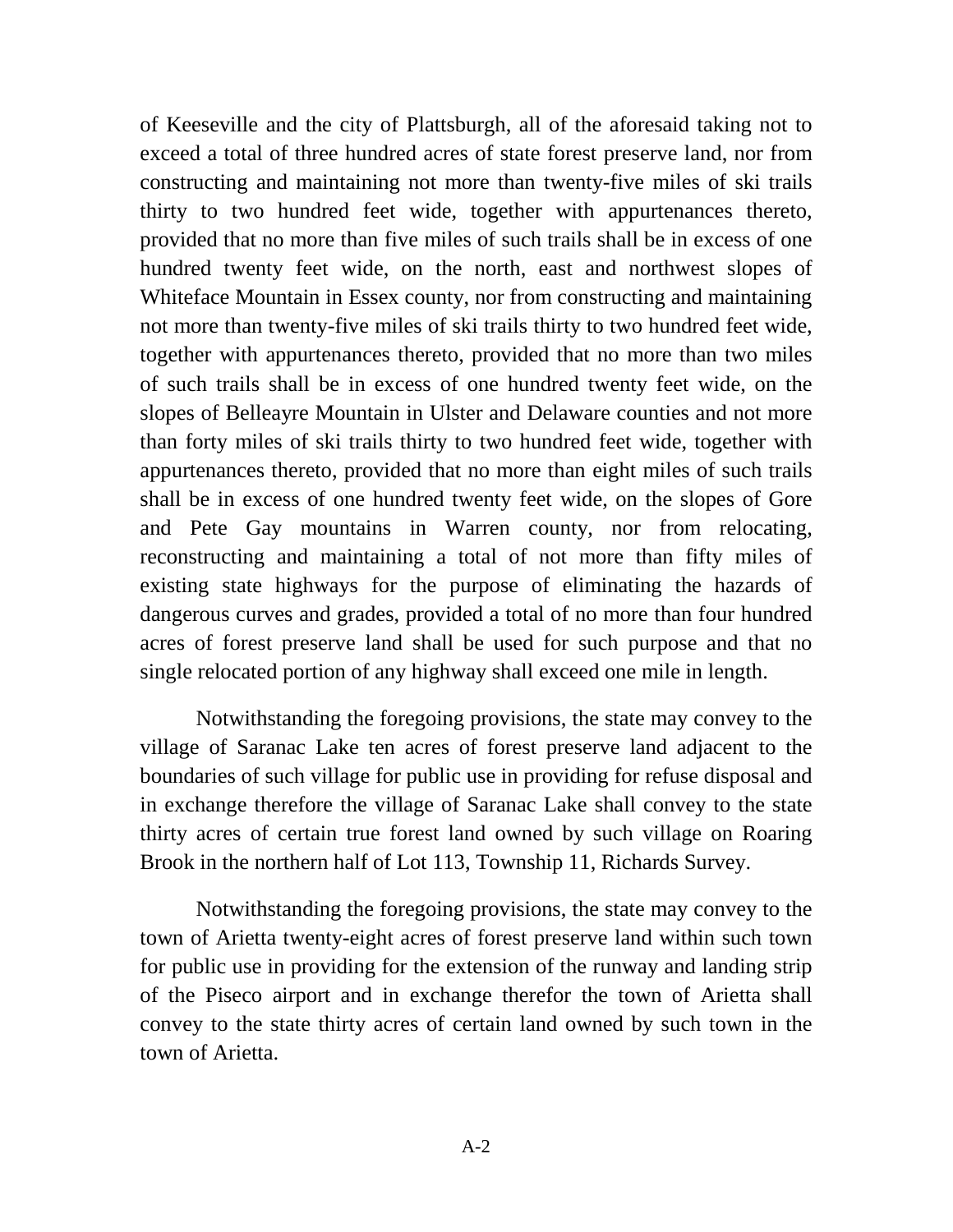Notwithstanding the foregoing provisions and subject to legislative approval of the tracts to be exchanged prior to the actual transfer of title, the state, in order to consolidate its land holdings for better management, may convey to International Paper Company approximately eight thousand five hundred acres of forest preserve land located in townships two and three of Totten and Crossfield's Purchase and township nine of the Moose River Tract, Hamilton county, and in exchange therefore International Paper Company shall convey to the state for incorporation into the forest preserve approximately the same number of acres of land located within such townships and such County on condition that the legislature shall determine that the lands to be received by the state are at least equal in value to the lands to be conveyed by the state.

Notwithstanding the foregoing provisions and subject to legislative approval of the tracts to be exchanged prior to the actual transfer of title and the conditions herein set forth, the state, in order to facilitate the preservation of historic buildings listed on the national register of historic places by rejoining an historic grouping of buildings under unitary ownership and stewardship, may convey to Sagamore Institute, Inc., a not-for-profit educational organization, approximately ten acres of land and buildings thereon adjoining the real property of the Sagamore Institute, Inc. and located on Sagamore Road, near Racquette Lake Village, in the Town of Long Lake, county of Hamilton, and in exchange therefor; Sagamore Institute, Inc. shall convey to the state for incorporation into the forest preserve approximately two hundred acres of wild forest land located within the Adirondack Park on condition that the legislature shall determine that the lands to be received by the state are at least equal in value to the lands and buildings to be conveyed by the state and that the natural and historic character of the lands and buildings conveyed by the state will be secured by appropriate covenants and restrictions and that the lands and buildings conveyed by the state will reasonably be available for public visits according to agreement between Sagamore Institute, Inc. and the state.

Notwithstanding the foregoing provisions the state may convey to the town of Arietta fifty acres of forest preserve land within such town for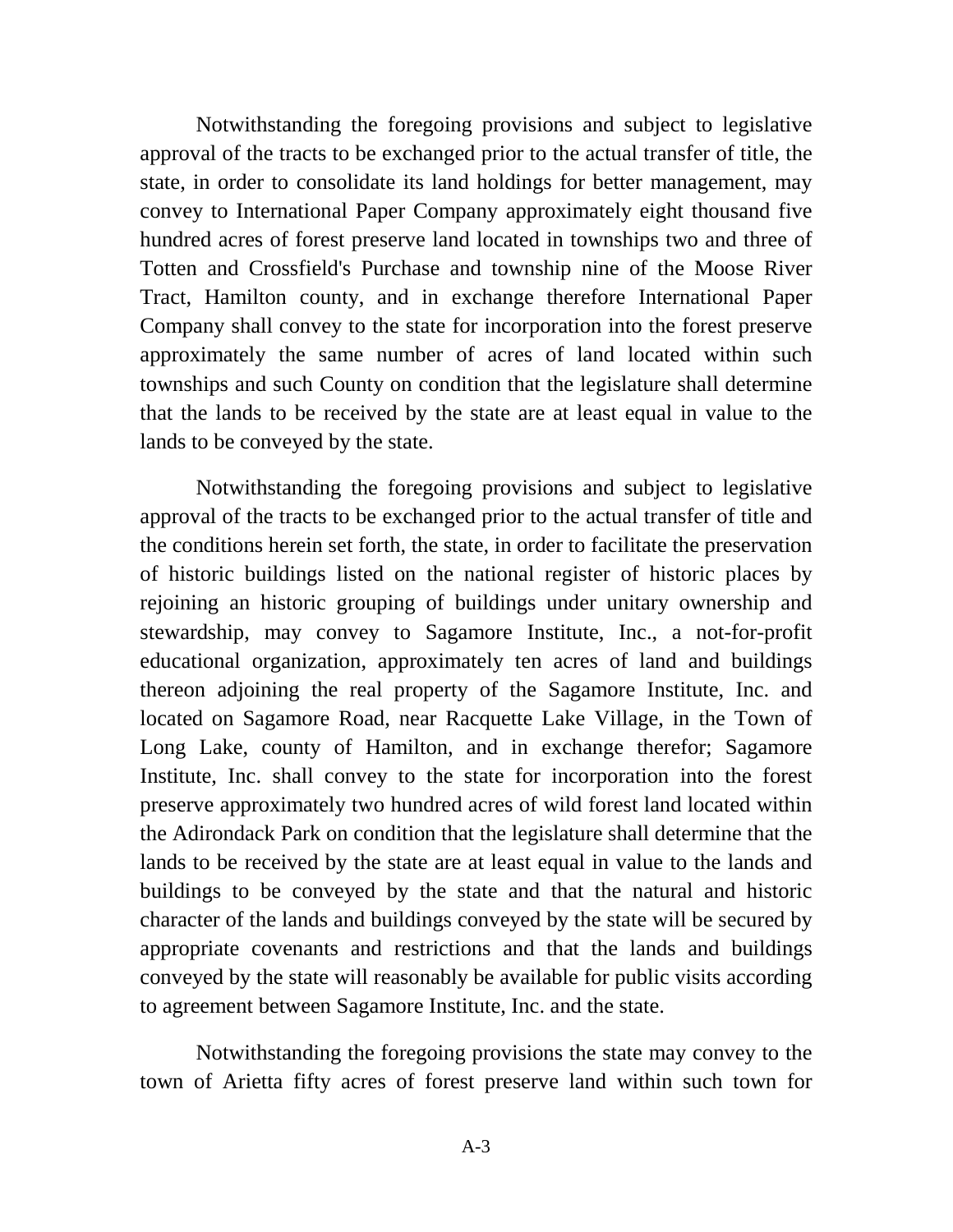public use in providing for the extension of the runway and landing strip of the Piseco airport and providing for the maintenance of a clear zone around such runway, and in exchange therefor, the town of Arietta shall convey to the state fifty-three acres of true forest land located in lot 2 township 2 Totten and Crossfield's Purchase in the town of Lake Pleasant.

Notwithstanding the foregoing provisions and subject to legislative approval prior to actual transfer of title, the state may convey to the town of Keene, Essex county, for public use as a cemetery owned by such town, approximately twelve acres of forest preserve land within such town and, in exchange therefor, the town of Keene shall convey to the state for incorporation into the forest preserve approximately one hundred forty-four acres of land, together with an easement over land owned by such town including the riverbed adjacent to the land to be conveyed to the state that will restrict further development of such land, on condition that the legislature shall determine that the property to be received by the state is at least equal in value to the land to be conveyed by the state.

Notwithstanding the foregoing provisions and subject to legislative approval prior to actual transfer of title, because there is no viable alternative to using forest preserve lands for the siting of drinking water wells and necessary appurtenances and because such wells are necessary to meet drinking water quality standards, the state may convey to the town of Long Lake, Hamilton county, one acre of forest preserve land within such town for public use as the site of such drinking water wells and necessary appurtenances for the municipal water supply for the hamlet of Raquette Lake. In exchange therefor, the town of Long Lake shall convey to the state at least twelve acres of land located in Hamilton county for incorporation into the forest preserve that the legislature shall determine is at least equal in value to the land to be conveyed by the state. The Raquette Lake surface reservoir shall be abandoned as a drinking water supply source.

Notwithstanding the foregoing provisions and subject to legislative approval prior to actual transfer of title, the state may convey to National Grid up to six acres adjoining State Route 56 in St. Lawrence County where it passes through Forest Preserve in Township 5, Lots 1, 2, 5 and 6 that is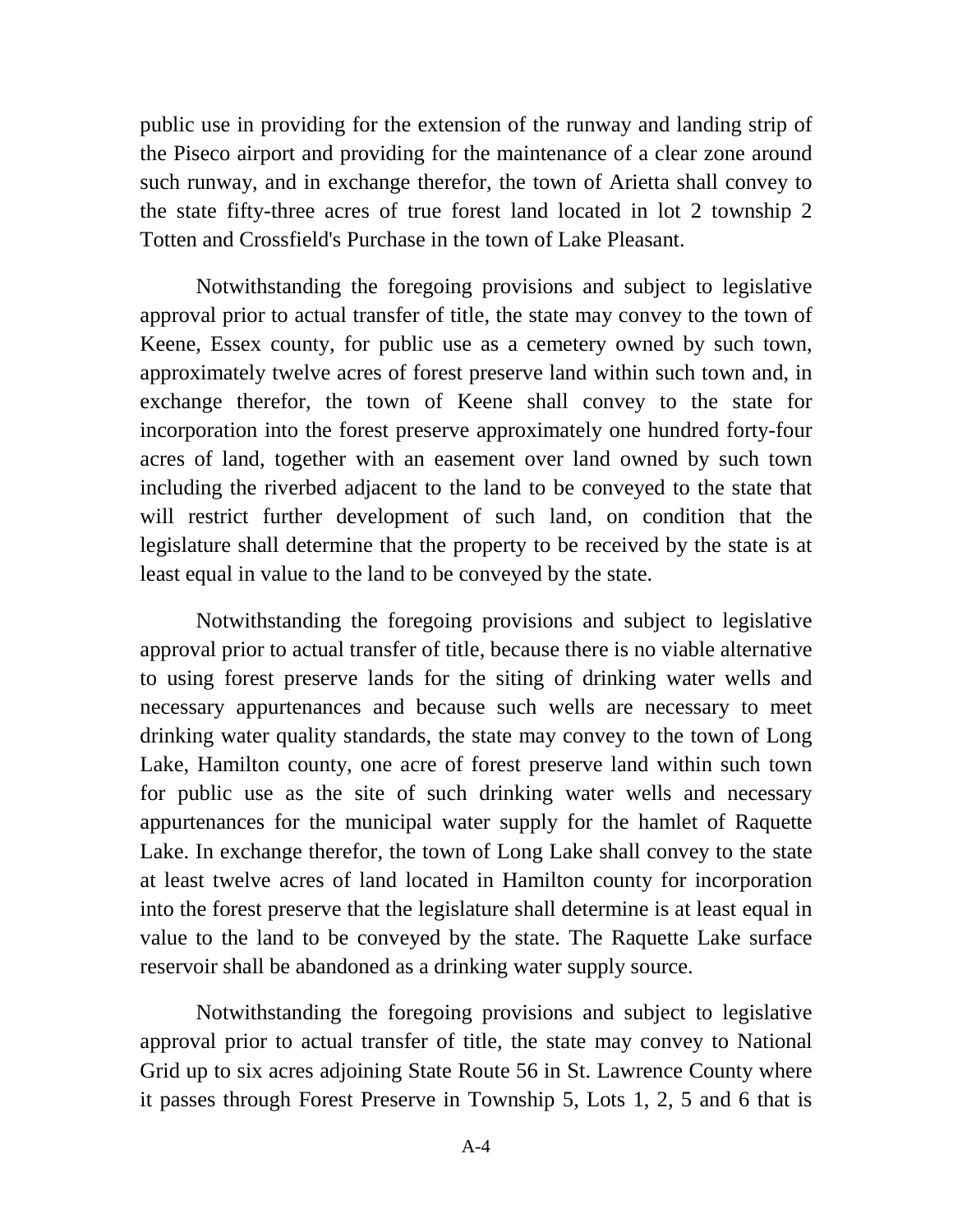necessary and appropriate for National Grid to construct a new 46kV power line and in exchange therefore National Grid shall convey to the state for incorporation into the forest preserve at least 10 acres of forest land owned by National Grid in St. Lawrence county, on condition that the legislature shall determine that the property to be received by the state is at least equal in value to the land conveyed by the state.

Notwithstanding the foregoing provisions, the legislature may authorize the settlement, according to terms determined by the legislature, of title disputes in township forty, Totten and Crossfield purchase in the town of Long Lake, Hamilton county, to resolve longstanding and competing claims of title between the state and private parties in said township, provided that prior to, and as a condition of such settlement, land purchased without the use of state-appropriated funds, and suitable for incorporation in the forest preserve within the Adirondack park, shall be conveyed to the state on the condition that the legislature shall determine that the property to be conveyed to the state shall provide a net benefit to the forest preserve as compared to the township forty lands subject to such settlement.

Notwithstanding the foregoing provisions, the state may authorize NYCO Minerals, Inc. to engage in mineral sampling operations, solely at its expense, to determine the quantity and quality of wollastonite on approximately 200 acres of forest preserve land contained in lot 8, Stowers survey, town of Lewis, Essex county provided that NYCO Minerals, Inc. shall provide the data and information derived from such drilling to the state for appraisal purposes. Subject to legislative approval of the tracts to be exchanged prior to the actual transfer of the title, the state may subsequently convey said lot 8 to NYCO Minerals, Inc., and, in exchange therefor, NYCO Minerals, Inc. shall convey to the state for incorporation into the forest preserve not less than the same number of acres of land, on condition that the legislature shall determine that the lands to be received by the state are equal to or greater than the value of the land to be conveyed by the state and on condition that the assessed value of the land to be conveyed to the state shall total not less than one million dollars. When NYCO Minerals, Inc. terminates all mining operations on such lot 8 it shall remediate the site and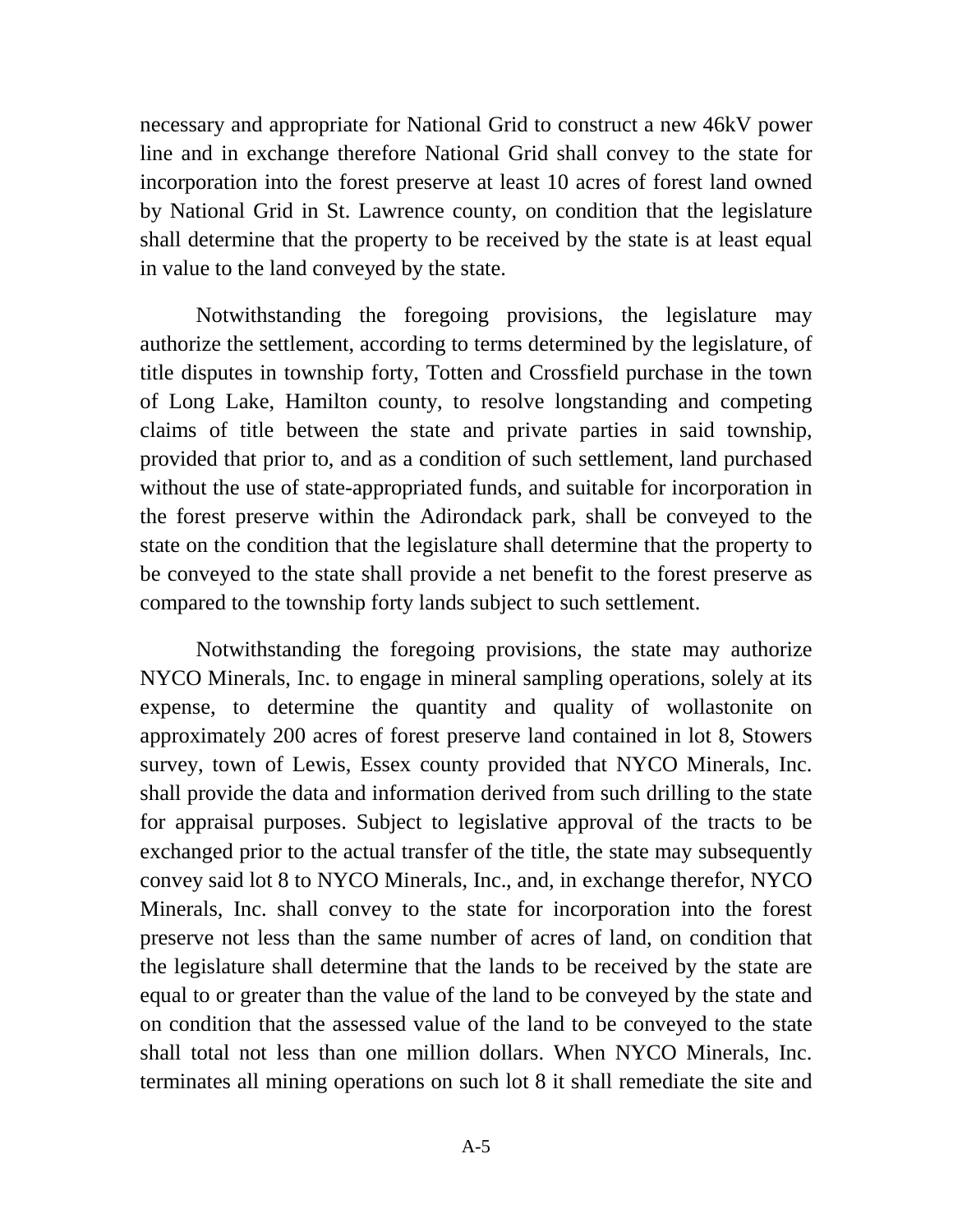convey title to such lot back to the state of New York for inclusion in the forest preserve. In the event that lot 8 is not conveyed to NYCO Minerals, Inc. pursuant to this paragraph, NYCO Minerals, Inc. nevertheless shall convey to the state for incorporation into the forest preserve not less than the same number of acres of land that is disturbed by any mineral sampling operations conducted on said lot 8 pursuant to this paragraph on condition that the legislature shall determine that the lands to be received by the state are equal to or greater than the value of the lands disturbed by the mineral sampling operations.

## [**Reservoirs]**

 $§2.<sup>2</sup>$  $§2.<sup>2</sup>$  $§2.<sup>2</sup>$  The legislature may by general laws provide for the use of not exceeding three per centum of such lands for the construction and maintenance of reservoirs for municipal water supply, and for the canals of the state. Such reservoirs shall be constructed, owned and controlled by the state, but such work shall not be undertaken until after the boundaries and high flow lines thereof shall have been accurately surveyed and fixed, and after public notice, hearing and determination that such lands are required for such public use. The expense of any such improvements shall be apportioned on the public and private property and municipalities benefited to the extent of the benefits received. Any such reservoir shall always be operated by the state and the legislature shall provide for a charge upon the property and municipalities benefited for a reasonable return to the state upon the value of the rights and property of the state used and the services of the state rendered, which shall be fixed for terms of not exceeding ten years and be readjustable at the end of any term. Unsanitary conditions shall not be created or continued by any such public works.

<span id="page-39-0"></span> $2$  An addition made in 1913 to former N.Y. CONST. art. VII, §7, which was renumbered and amended by Constitutional Convention of 1938 and approved by vote of the people November 8, 1938; further amended by vote of the people November of 1953, and November of 1955.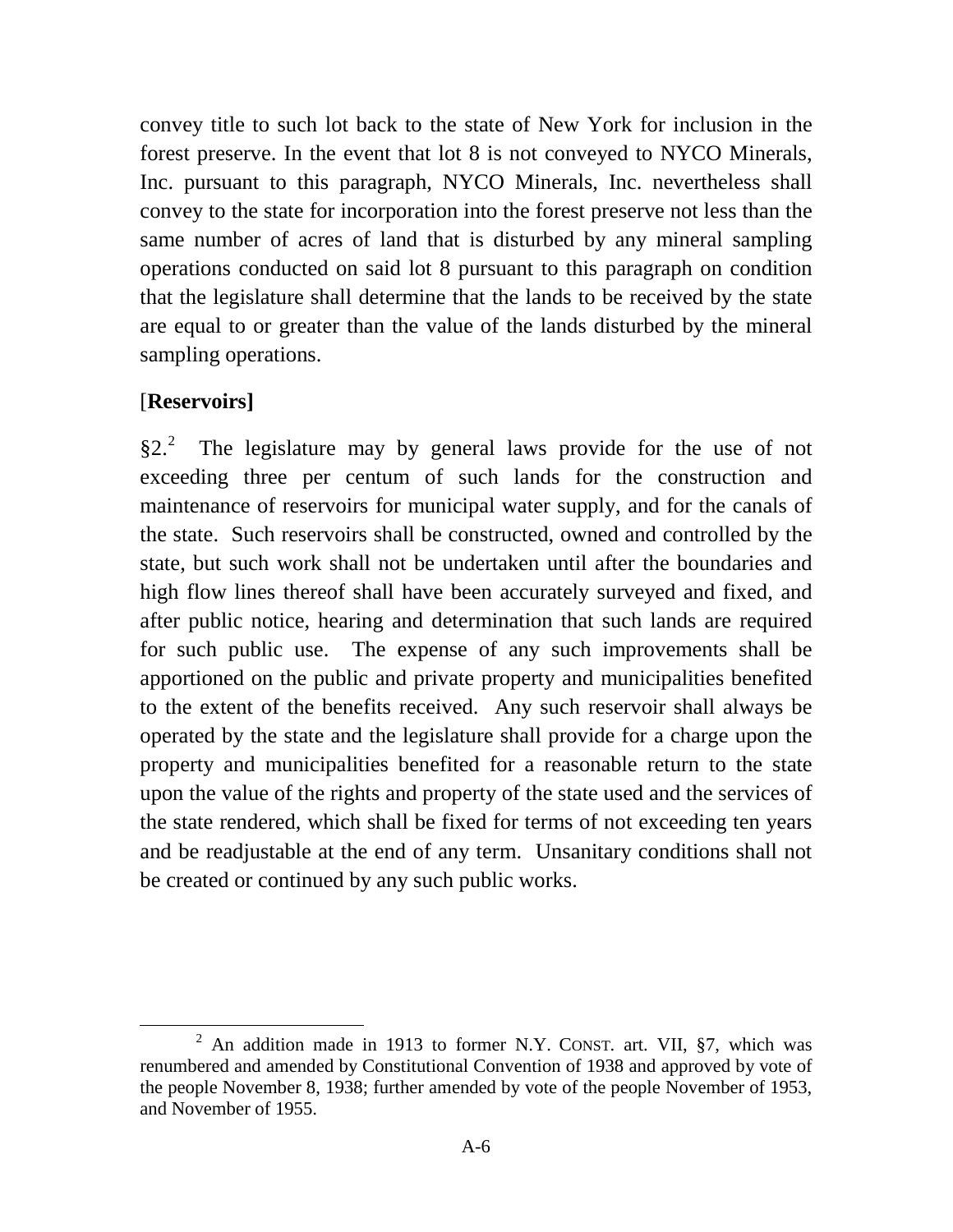## **[Forest and wild life conservation; use or disposition of certain lands authorized]**

§3.[3](#page-40-0) 1. Forest and wild life conservation are hereby declared to be policies of the state. For the purpose of carrying out such policies the legislature may appropriate moneys for the acquisition by the state of land, outside of the Adirondack and Catskill parks as now fixed by law, for the practice of forest or wild life conservation. The prohibitions of section 1 of this article shall not apply to any lands heretofore or hereafter acquired or dedicated for such purposes within the forest preserve counties but outside of the Adirondack and Catskill parks as now fixed by law, except that such lands shall not be leased, sold or exchanged, or be taken by any corporation, public or private.

2. As to any other lands of the state, now owned or hereafter acquired, constituting the forest preserve referred to in section one of this article, but outside of the Adirondack and Catskill parks as now fixed by law, and consisting in any case of not more than one hundred contiguous acres entirely separated from any other portion of the forest preserve, the legislature may by appropriate legislation, notwithstanding the provisions of section one of this article, authorize: (a) the dedication thereof for the practice of forest or wild life conservation; or (b) the use thereof for public recreational or other state purposes or the sale, exchange or other disposition thereof; provided, however, that all moneys derived from the sale or other disposition of any of such lands shall be paid into a special fund of the treasury and be expended only for the acquisition of additional lands for such forest preserve within either such Adirondack or Catskill park.

## **[Protection of natural resources; development of agricultural lands]**

§4.[4](#page-40-1) The policy of the state shall be to conserve and protect its natural

<span id="page-40-0"></span><sup>&</sup>lt;sup>3</sup> Formerly N.Y. CONST. art. VII, §16, this provision as renumbered and amended by Constitutional Convention of 1938 and approved by vote of the people November 8, 1938; further amended by vote of the people November 5, 1957; November 6, 1973.

<span id="page-40-1"></span> $4$  First proposed and accepted by the Constitutional Convention in 1967, whose proposed constitution was not accepted, and thereafter added by amendment adopted by